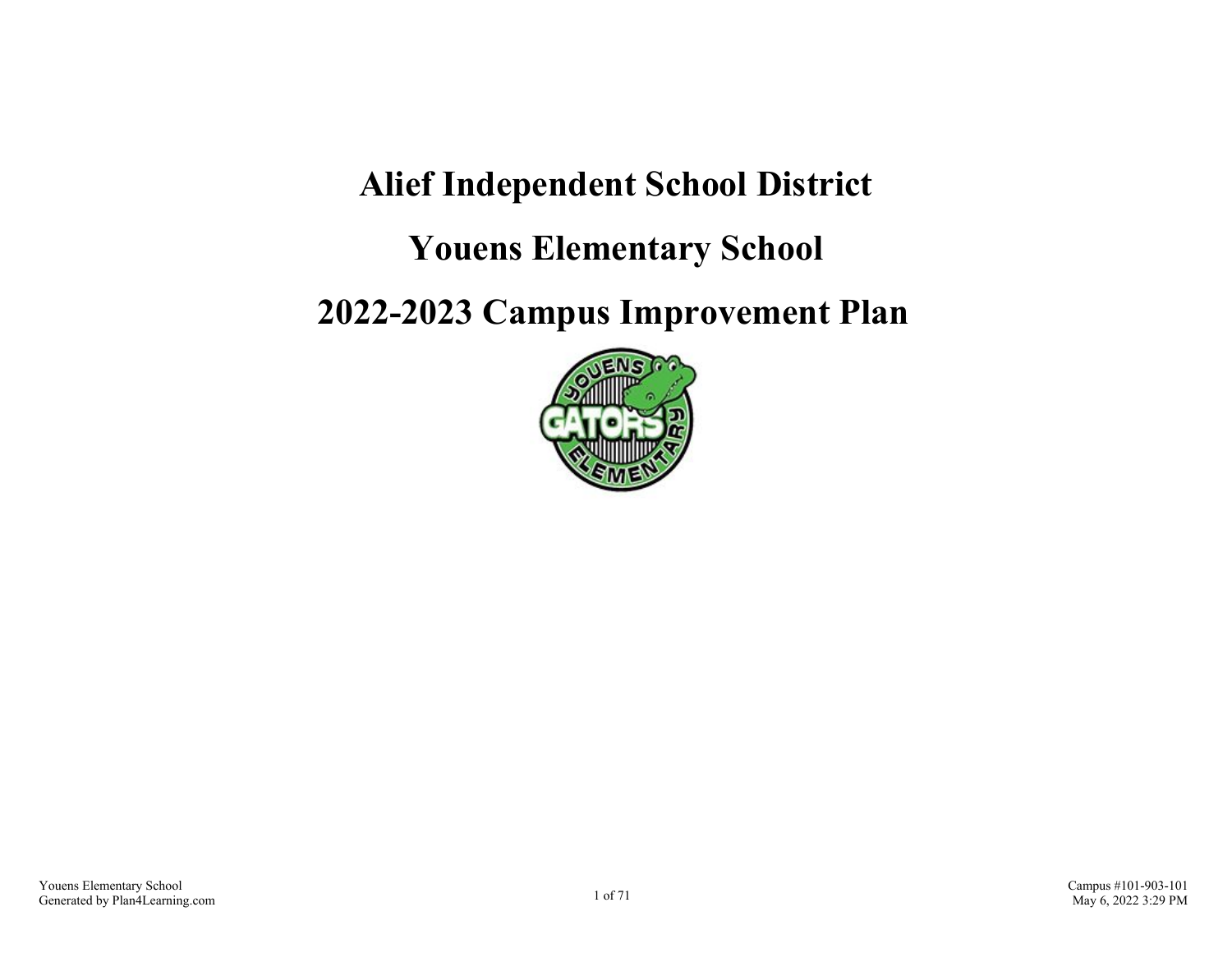# **Table of Contents**

| Comprehensive Needs Assessment                                                                            |              |
|-----------------------------------------------------------------------------------------------------------|--------------|
| Demographics                                                                                              |              |
| <b>Student Learning</b>                                                                                   |              |
| School Processes & Programs                                                                               | <sub>0</sub> |
| Perceptions                                                                                               |              |
| <b>Priority Problem Statements</b>                                                                        |              |
| Comprehensive Needs Assessment Data Documentation                                                         | 10           |
| Goals                                                                                                     | 11           |
| Goal 1: Campus will close the achievement gap to ensure that all students reach their academic potential. | 12           |
| Goal 2: Campus will improve student preparation for college and career.                                   | 51           |
| Goal 3: Campus will maintain a safe and orderly environment.                                              | 54           |
| Goal 4: Campus will recruit, develop, and retain highly qualified and effective personnel.                | 61           |
| Goal 5: Campus will continue to build positive relationships with all stakeholders.                       | 65           |
| Campus Funding Summary                                                                                    | 68           |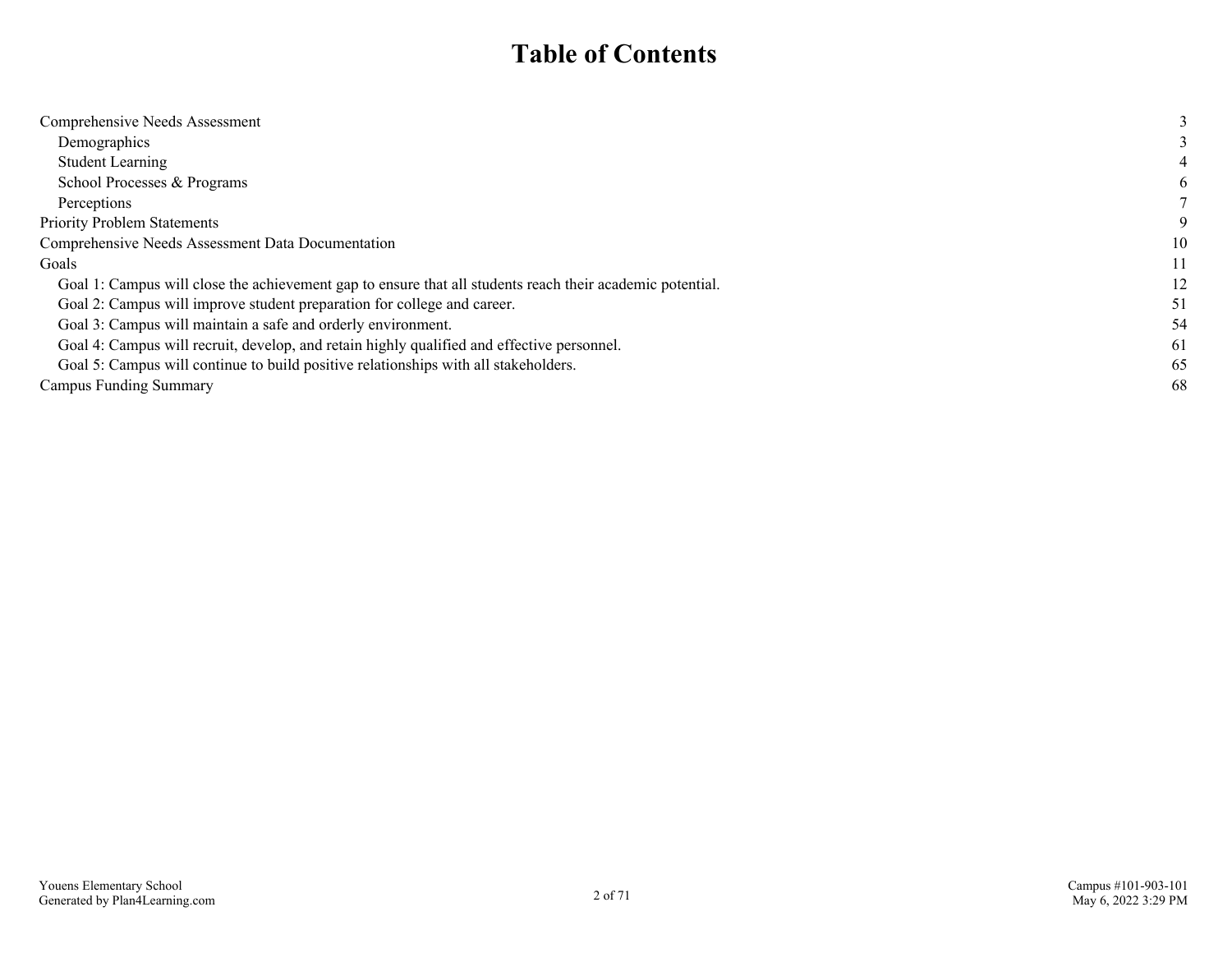# **Comprehensive Needs Assessment**

# <span id="page-2-0"></span>**Demographics**

# **Demographics Summary**

Youens Elementary is the oldest school in our district, built in 1964 and replacing a previous schoolhouse built in 1911. Due to the age of the building, Youens is in the current bond to be rebuilt in coming years. Youens is rich in history and traditions, with a current focus on 21<sup>st</sup> century skills, academic and social-emotional development, building positive relationships, and promoting a safe and meaningful learning environment. Youens follows the district motto "Preparing students for tomorrow, Caring for them today." The campus is currently revising the mission and vision for the 22-23 school year, in order to better meet the needs of all Youens students. A mission statement under consideration: "Youens Elementary motivates and empowers all students to attain their full potential as global citizens and future leaders." Youens Elementary is working toward incorporating AVID and The Leader in Me frameworks in the coming years, which are directly aligned to developing our students to not only be prepared for the future, but to be game-changers, problem-solvers, and leaders for our world.

Youens Elementary is a Title I campus. Our community is densely populated. The student population of Youens Elementary is approximately 832 enrolled students in PK-5. The following are the demographics for our campus 16% Asian, 15% African American, and 71% Hispanic or Latino. Our population is 11.6% Special Education, 89% is At Risk, 57% is Bilingual, and 22% is ESL. Youens population includes 96% minority students and 91% Economically Disadvantaged.The population is racially diverse and over 80 languages are spoken within our community. Currently enrolled we have 80% Emergent Learners with approximately 75% Spanish speakers and the prominent languages other than Spanish are Vietnamese, Urdu, Yoruba, Burmese, Pashto, Dari and Arabic. The housing in our community consists of low-income apartment living and mobile homes living. We currently have 5% of students that are homeless mostly multi-family.

From the last available TAPR report (2020-2021), 85.3% of Youens staff are considered minorities, with 56% of teachers being Hispanic in ethnicity. 74% of teachers hold a bachelors degree and 26% of teachers hold a masters degree. 30% of teachers have 1-5 years experience, 16% of teachers have 6-10 years experience, and 38.5% of teachers have 11-20 years experience at Youens, with the average across the building falling around 9.9 years. In regard to gender, 83% of teachers are female on campus. The majority of Youens teachers are trained in Sheltered Instruction (SIOP), in order to better meet the needs of our emergent bilingual students. In regard to certification, Youens has two teachers currently finishing alternative certification, and one other teacher in the last three years who entered through alternative certification.

Attendance: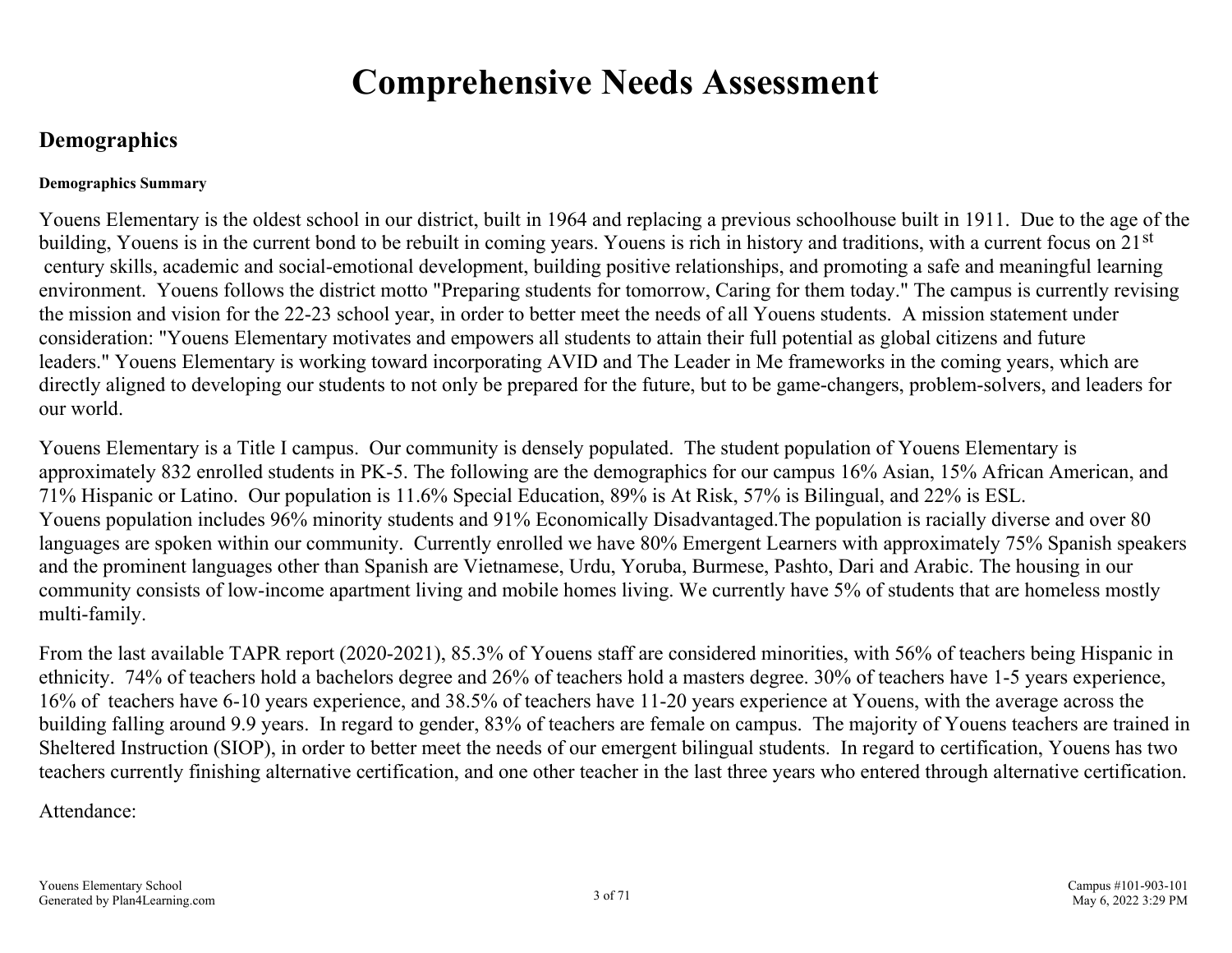| School Year   Campus |          | African  | <b>Hispanic</b> | White    | <b>Asian</b> | <b>Spec Ed</b> | Eco.      | <b>EB/EL</b> |
|----------------------|----------|----------|-----------------|----------|--------------|----------------|-----------|--------------|
|                      |          | American |                 |          |              |                | Disadv.   |              |
| 2021-2022            | 93.27%   | $93.4\%$ | 92.9%           | 88.53%   | 95.74%       | 90.47%         | $93.20\%$ |              |
| 2020-2021            | 95.28%   | 94.66%   | 95.05%          | 98.25%   | 97.74%       | 93.36%         | 93.6%     | 93.11%       |
| 2019-2020            | 98.9%    | 99.2%    | 98.8%           | 99.1%    | $99.7\%$     | 98.4%          | 98.9%     | 98.9%        |
| 2018-2019            | $97.0\%$ | $97.3\%$ | 96.8%           | $96.7\%$ | 98.2%        | $96.0\%$       | 96.9%     | 96.9%        |
| 2017-2018            | 96.8%    | 97.1%    | 96.6%           | $96.0\%$ | 98.1%        | 96.2%          | 96.9%     | 96.9%        |

Percent of Attendance Average from 2018-2022: 93.27%

Percent of Attendance from 2021-2022: 95.28%

Attendance has drooped an average 2% this school year.

### **Demographics Strengths**

Strengths and supports in place for our population of students include: teachers trained in SIOP Components, students receiving intervention services with our campus Interventionists, Special Education and GT services. Youens also offers the Gifted and Talented Program for students identified as GT. Students are tested in the Fall and Spring, Kindergarten students are tested in December. A GT certified teacher provides services 3 hours per week, 27 hours during each of the 9 Week Grading Period.

### **Problem Statements Identifying Demographics Needs**

**Problem Statement 1:** There is a 2% Average drop of attendance from 2020-2021 to 2021-2022 school year. **Root Cause:** State and district truancy procedures has changed since the COVID 19 pandemic. Additionally, positive attendance rewards for students in place at Youens hasn't motivated students with chronic absenteeism.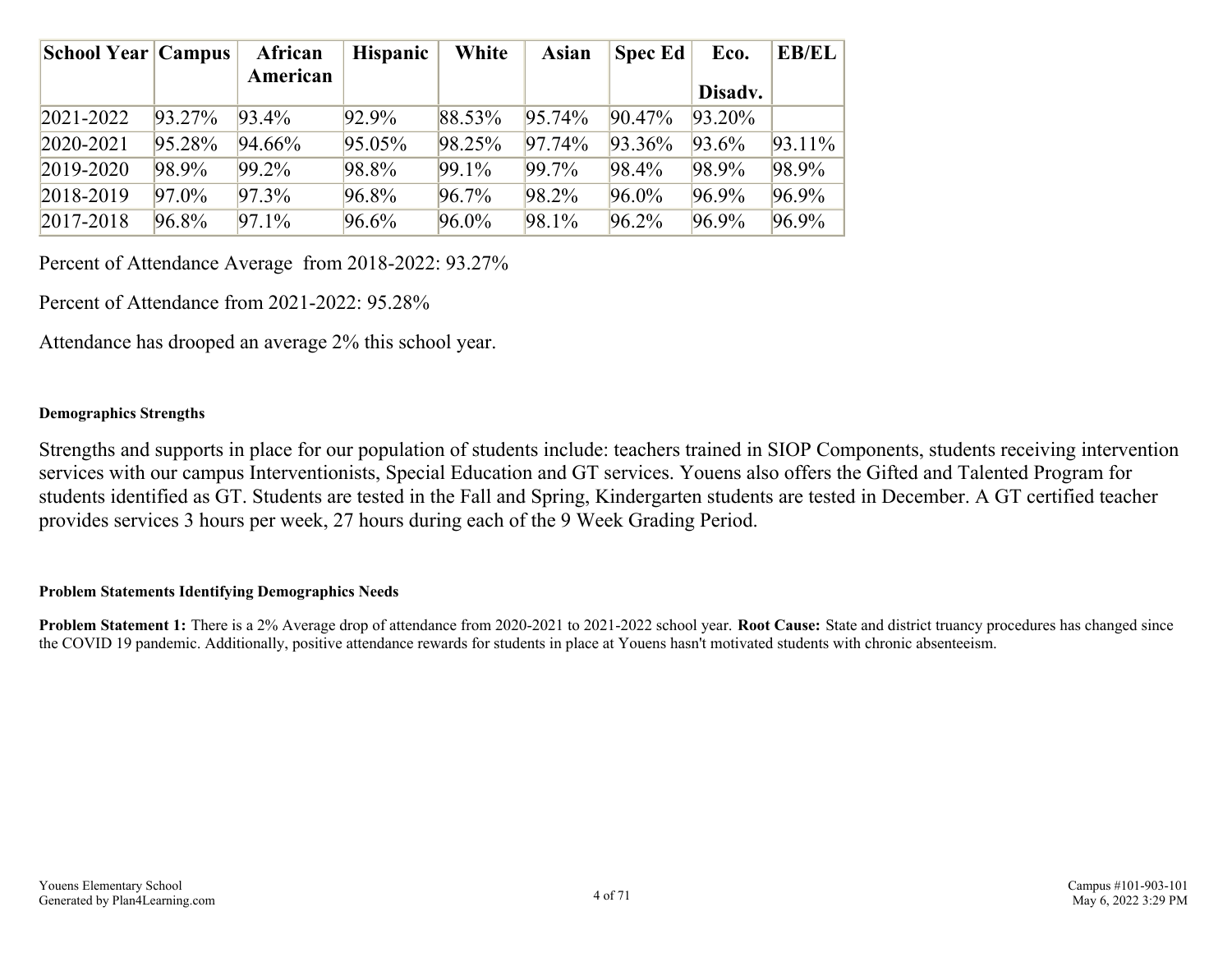# <span id="page-4-0"></span>**Student Learning**

# **Student Learning Summary**

Distinction designations were not awarded in 2021 in the State of Texas.

As for Youens 2021 STAAR Performance in all subjects, 43% of all students met the Approaches level or above, 18% met the Meet level or above an 6% met the Master level.

Out of the 43% of all students that met Approaches or above level on 2021 Reading STAAR , 41% of the Hispanic sub-population met Approaches or above level , 63% of the African American sub-population met Approaches or above level , 64% Asian sup-population met Approaches or above level, 31% of the Special ED population met Approaches or above level , 42% Economically Disadvantaged population met Approaches or above level, and 41% ELL met Approaches or above level.

Out of the 34% of all students that met Approaches or above level on 2021 Math STAAR , 31% of the Hispanic sub-population met Approaches or above level , 44% of the African American sub-population met Approaches or above level , 79% Asian sup-population met Approaches or above level, 23% of the Special ED population met Approaches or above level , 34% Economically Disadvantaged population met Approaches or above level, and 33% ELL met Approaches or above level.

# **Student Learning Strengths**

Youens Elementary ensures that all students are provided with teachers who are working diligently to implement best instructional practices in Kinder through 5th grade. To facilitate student growth on the Reading and Language Arts, Youens teachers follow district adopted curriculum and pacing of Into Reading and Arriba la lectura.Students and teachers in grades K-5 continue to use the Math in Focus program. Teachers provide Science instruction every day for 45 minutes in grades K-5. In Social Studies, teachers utilize multiple resources, such as Pearson's My World Adoption, as well as other on-line resources. Students at Youens are provided additional support during rotations with iStation and IReady to help target interventions. Teachers and interventionists used the data and information to guide instruction and create small groups. In addition to analyzing data from unit and module assessment, students complete two Interim Assessments. Teachers have attended district and campus professional learning and training for SIOP components in order to support our significant Emergent Bilingual population. TELPAS required training for staff administering the TELPAS is also completed yearly. In 3rd-5th grade, Youens has adopted Advancement via Individual Determination (AVID) program. Technology integration is a very important factor in fostering academic growth. Teachers received training for Classkick, Pear Deck, SchoolCity, Cambium, and Schoology, which informed teachers about other ways to present instruction.

## **Problem Statements Identifying Student Learning Needs**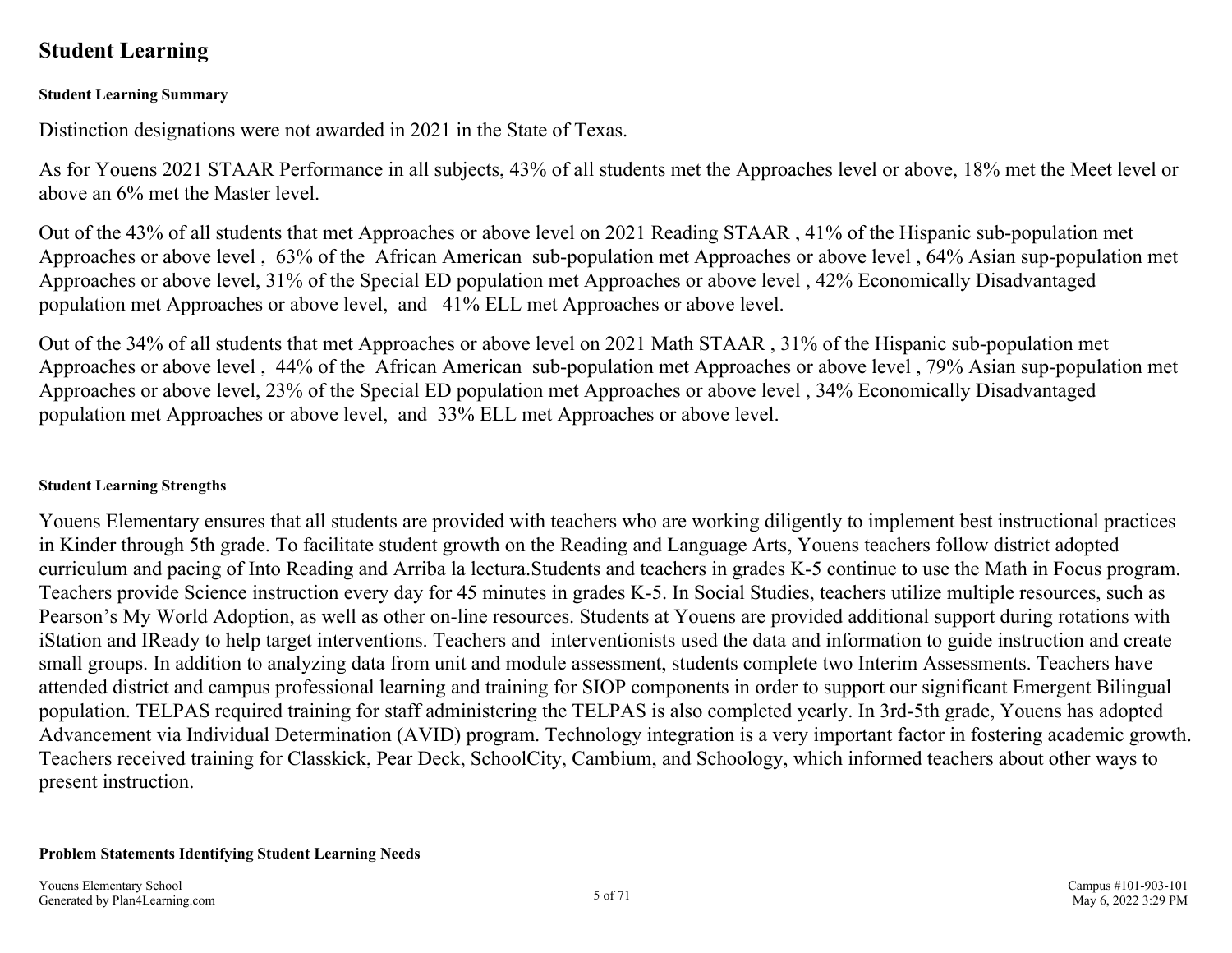**Problem Statement 1 (Prioritized):** 41% of ELLs did not meet approaches on Reading STAAR. 33% of ELLs did not meet approaches on Math STAAR. **Root Cause:** Teachers struggle with effectively implementing SIOP instructional strategies for ELLs.

**Problem Statement 2 (Prioritized):** 43% of all students met Approaches or above level on 2021 Reading STAAR. **Root Cause:** There was inconsistent small group instruction taking place in reading for students needing interventions.

**Problem Statement 3 (Prioritized):** Interventions provided before, after, and during the school day didn't yield a high growth in students academic achievement in reading or math. **Root Cause:** Targeted interventions programs provided such as "YES Academy tutorials" , "Saturday Camp", and M&M camp at Youens need to be consistent throughout the year and address Kinder through 5th grade. Additionally, data is not used to drive instruction to meet the individual needs of students.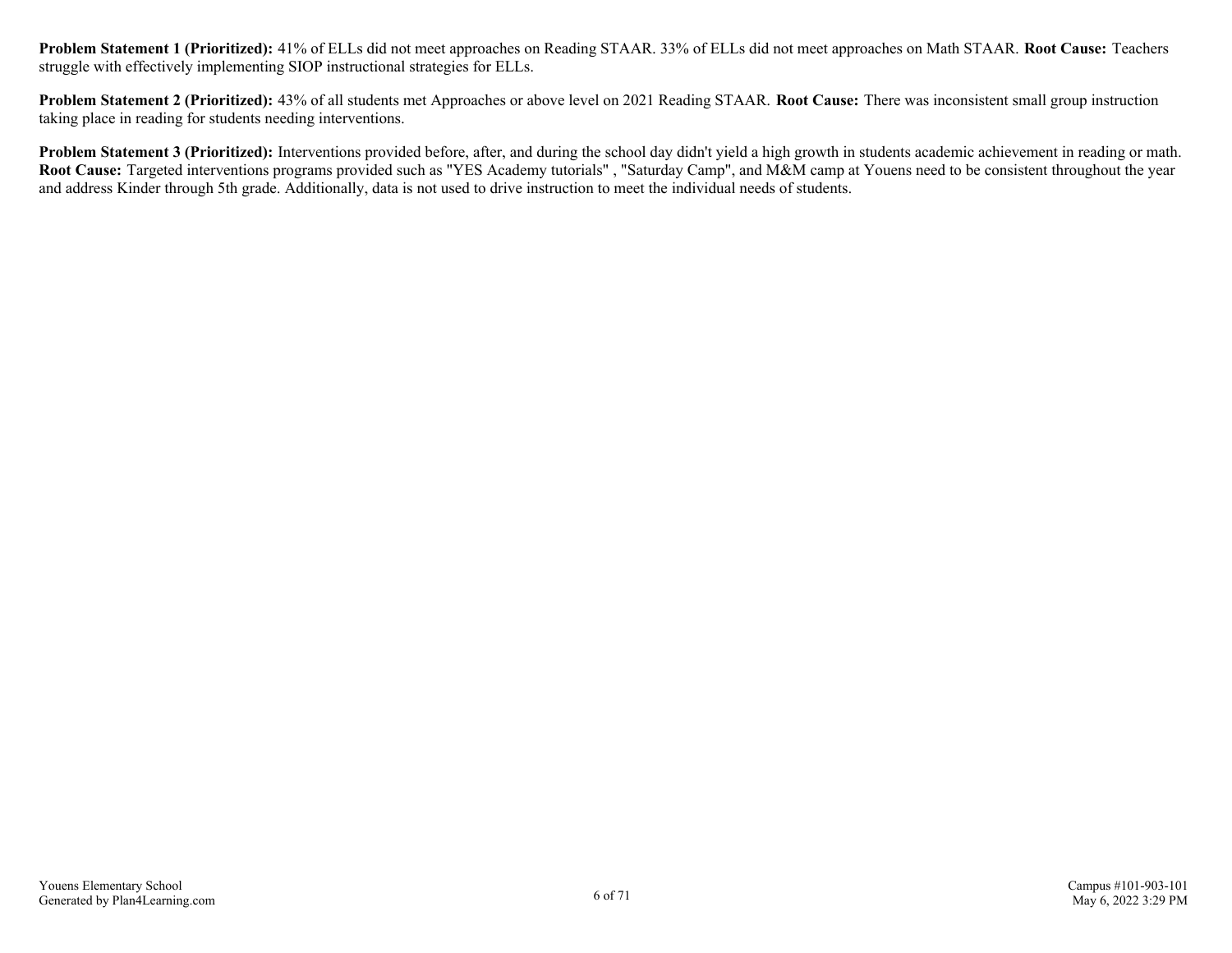# <span id="page-6-0"></span>**School Processes & Programs**

## **School Processes & Programs Summary**

Youens Elementary has several programs that give students an opportunity to ensure academic success as well as leadership opportunities to help build their self-esteem. Youens offers morning and after school tutorials for 3rd-5th grade, and we also have intervention time built in during the day. Accelerated Instruction will be a focus this year as well, based on TEA expectations. This year YES Academy is following a face to face model. Youens also has Title 1 Reading Interventionists who service students during the day. Youens has English Language Development interventionists who service English Language Learners during the school day. Youens has Gems, Safety Patrol, Student Council, and Morning Announcements Crew which allow student leadership. CIS aids identified students and families as needed, and students participate in Backpack Buddies to aid in food scarcity at home. Our Family Engagement Center is open daily for parent volunteers to learn English, volunteer at the school, as well as other learning opportunities. The FAME center also sets up meetings with the principal, content coaches, counselors, and other staff at our campus. We also have Girl Start for girls to get involved in STEM. Counselors lead our Student of the Month recognition programs tied into leadership traits.

Staff members new to Alief ISD are required to participate in Alief U for three consecutive years. The expectation is that each new teacher obtains 35 hours of professional development. In addition to Alief U, new teachers to Youens also participate in Youens U or are assigned a teacher buddy.

## **School Processes & Programs Strengths**

Staff are recognized via shoutouts, Gators of the Week, and other recognitions throughout the year. All staff can participate in themed days each week for superhero Monday, team Tuesday, college Wednesday, and spirit Friday. Staff are able to meet with administrators at any time to address concern or share ideas and suggestions for campus improvement.

### **Problem Statements Identifying School Processes & Programs Needs**

**Problem Statement 1 (Prioritized):** Interventions provided before, after, and during the school day didn't yield a high growth in students academic achievement in reading or math. **Root Cause:** Targeted interventions programs provided such as "YES Academy tutorials" , "Saturday Camp", and M&M camp at Youens need to be consistent throughout the year and address Kinder through 5th grade. Additionally, data is not used to drive instruction to meet the individual needs of students.

**Problem Statement 2:** Parent engagement in the academic process is low. **Root Cause:** Campus processes do not provide many opportunities for two way communication and parent empowerment in regard to academics.

**Problem Statement 3:** There is a 2% Average drop of attendance from 2020-2021 to 2021-2022 school year. **Root Cause:** State and district truancy procedures has changed since the COVID 19 pandemic. Additionally, positive attendance rewards for students in place at Youens hasn't motivated students with chronic absenteeism.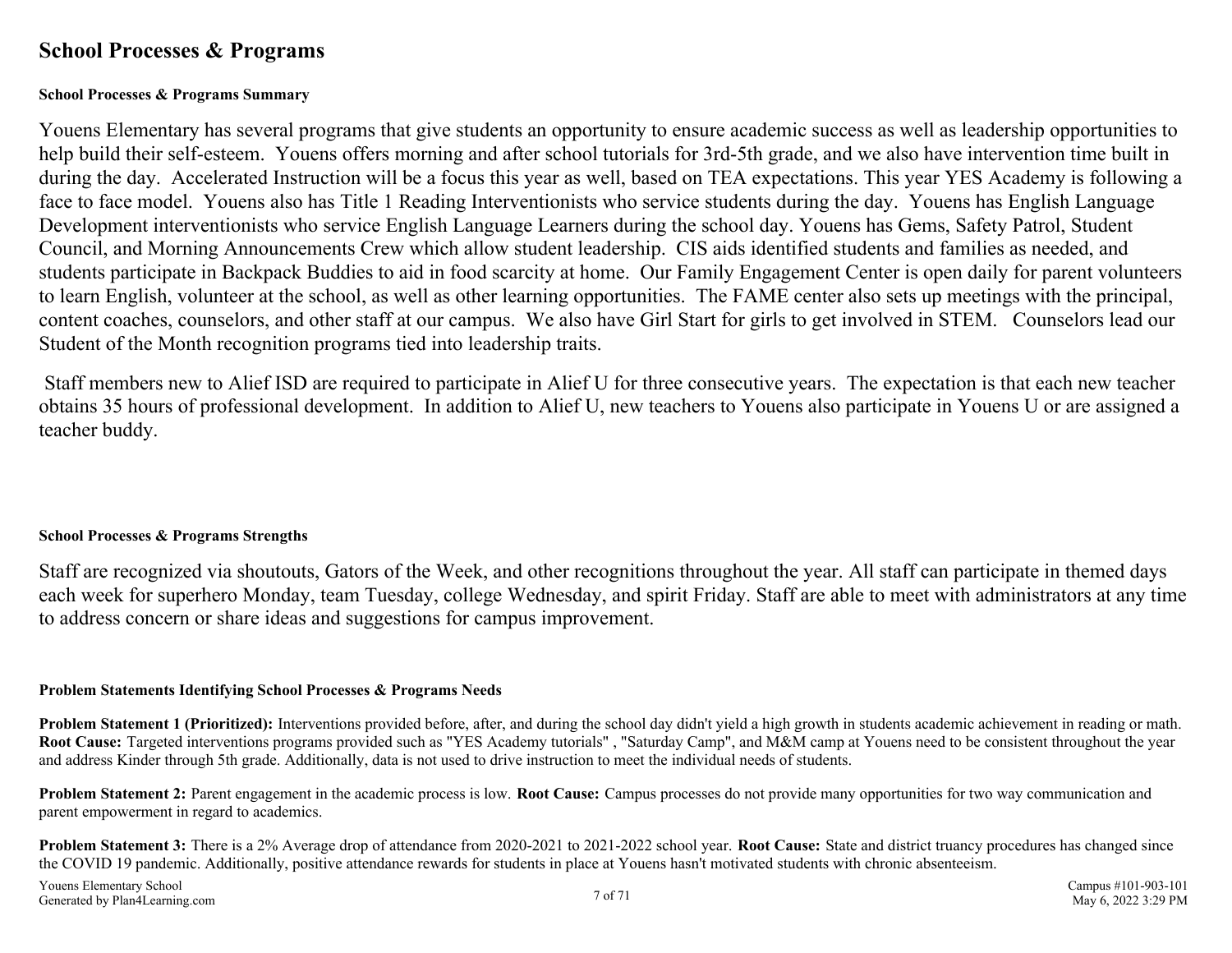# <span id="page-7-0"></span>**Perceptions**

# **Perceptions Summary**

Youens Elementary stives to include all stakeholders in our community to ensure a safe, orderly educational environment. Parents are provided with multiple opportunities to see what is going on in the classrooms at Youens. There are two curriculum nights as well as one Health/Fitness Night. There are also more social events for families such as Meet the Teacher, Family Night, fall festival, musical productions, and Field Day. Teachers communicate with parents through multiple tools-schoology, website, social media, Remind 101 or other communication tools, letters home, conferences via phone/zoom/in person, and after school events. During parent conferences, teachers review Parent Compact to discuss roles for the school, teacher, student, and parents. Parents can be chaperones on field trips. Parents can volunteer to be part of the Shared Decision Making Council. Parents can be involved with the Family Engagement Center with many opportunities to get involved with their child's education. The principal has many ways to communicate with parents as to what is happening at the school such as: Remind101, call outs, SMORE, emails, Coffee with the Principal meetings, and the website. Our school has a brand that sets our school apart from others, and we have an annual theme that is promoted and embraced by our staff and students. This year's theme is "Let your Hero come out!" Our campus improvement plan is shared with our staff and families for review, and we publicly post on campus and on our website.

We make sure every adult is Raptored in as they come onto our campus. We have procedures in place to keep all students safe. We make changes each year to our safety plan based on yearly audits.

Youens follows Alief ISD guidelines for the recruiting and induction process to ensure alignment across campuses in Alief for hiring and inducting high quality candidates. Retention of educators is promoted through the use of a strong mentoring program, campus and district support measures, and maintaining a positive and open campus culture.

Classroom placement of teachers is re-evaluated each year to ensure students work toward their full potential. Several data sources are utilized, including growth of students, testing data, student and teacher input, classroom walkthroughs, district guideline considerations, and the teacher evaluation process. Teacher strengths and teaching preferences are also considered when reviewing classroom placement.

#### **Perceptions Strengths**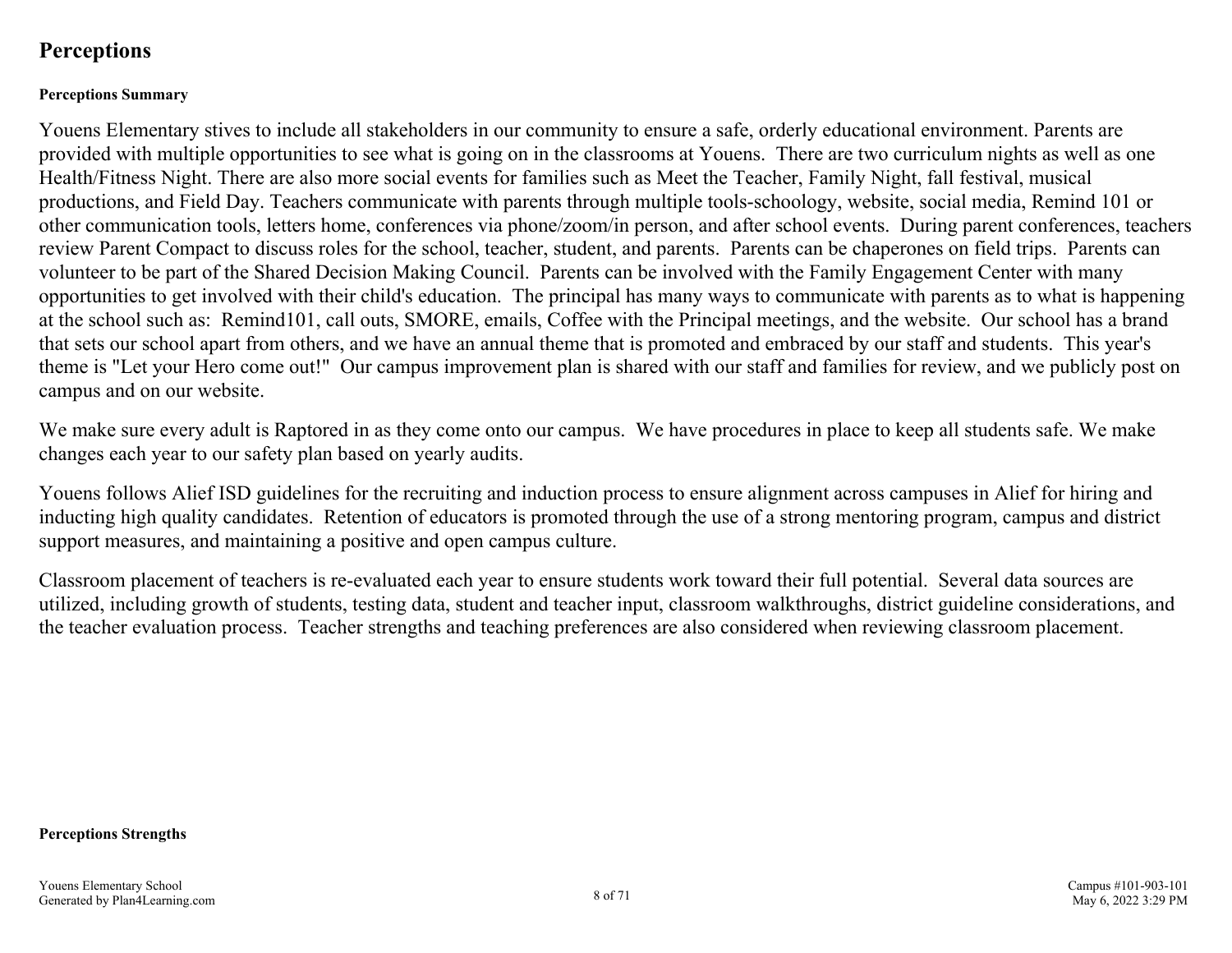Our school has a brand that sets our school apart from others, and we have an annual theme that is promoted and embraced by our staff and students. This year's theme is "Let your Hero come out!" Our campus improvement plan is shared with our staff and families for review, and we publicly post on campus and on our website.

Climate and culture surveys are completed each school year and results are provided to the campus upon completion. 3rd-5<sup>th</sup> grade students participate and all parents are invited to take the survey each year. Results are consistently positive for Youens, as students and parents share they are generally happy with the campus in regard to both climate and safety. An area of growth will be increasing student and parent voice and growing our 2-way communication with families in regard to student expectations and achievement.

#### **Problem Statements Identifying Perceptions Needs**

**Problem Statement 1:** Parent engagement in the academic process is low. **Root Cause:** Campus processes do not provide many opportunities for two way communication and parent empowerment in regard to academics.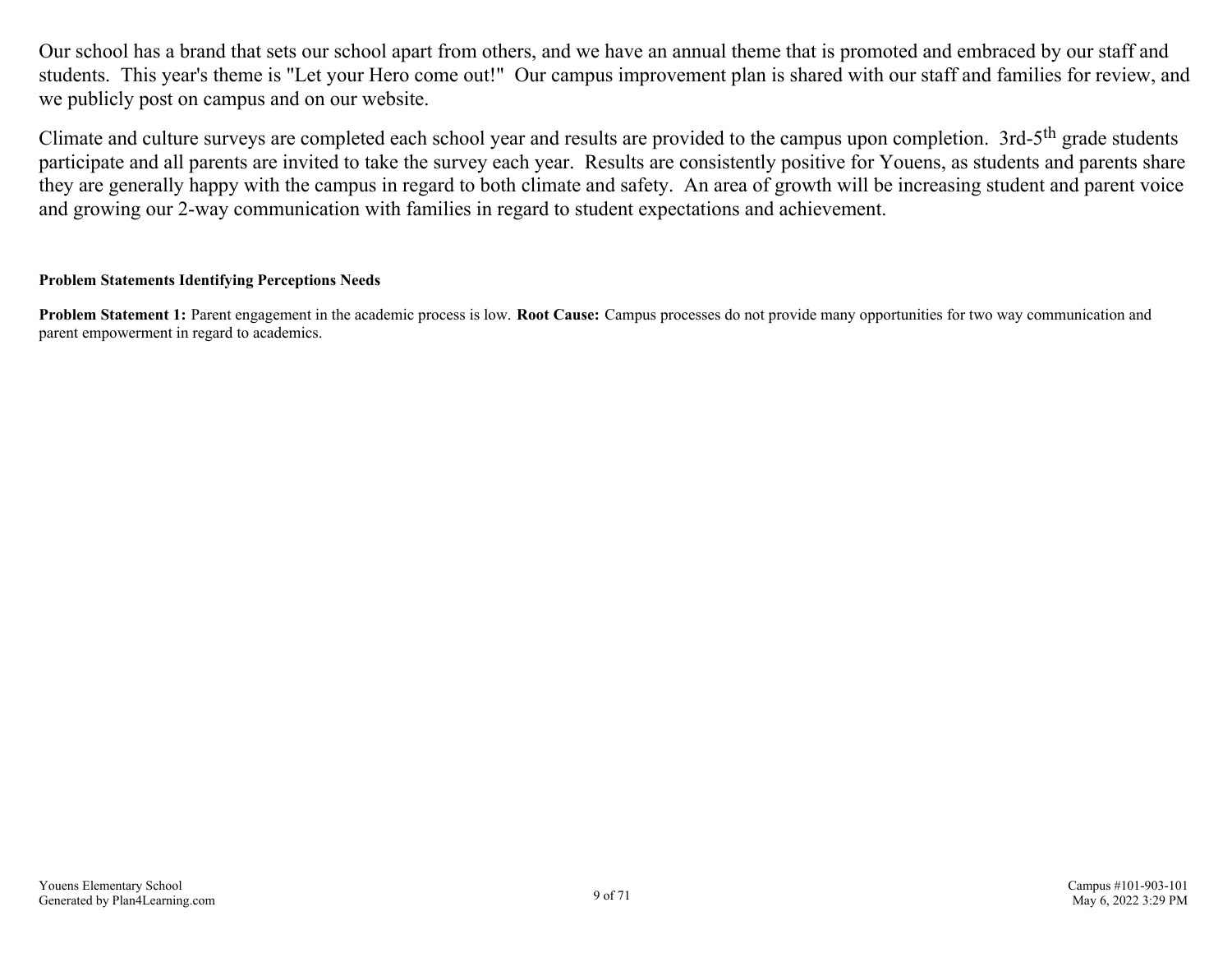# **Priority Problem Statements**

<span id="page-9-0"></span>**Problem Statement 1**: 41% of ELLs did not meet approaches on Reading STAAR. 33% of ELLs did not meet approaches on Math STAAR. **Root Cause 1**: Teachers struggle with effectively implementing SIOP instructional strategies for ELLs. **Problem Statement 1 Areas**: Student Learning

**Problem Statement 2**: Interventions provided before, after, and during the school day didn't yield a high growth in students academic achievement in reading or math. **Root Cause 2**: Targeted interventions programs provided such as "YES Academy tutorials" , "Saturday Camp", and M&M camp at Youens need to be consistent throughout the year and address Kinder through 5th grade. Additionally, data is not used to drive instruction to meet the individual needs of students. **Problem Statement 2 Areas**: Student Learning - School Processes & Programs

**Problem Statement 3**: 43% of all students met Approaches or above level on 2021 Reading STAAR. **Root Cause 3**: There was inconsistent small group instruction taking place in reading for students needing interventions. **Problem Statement 3 Areas**: Student Learning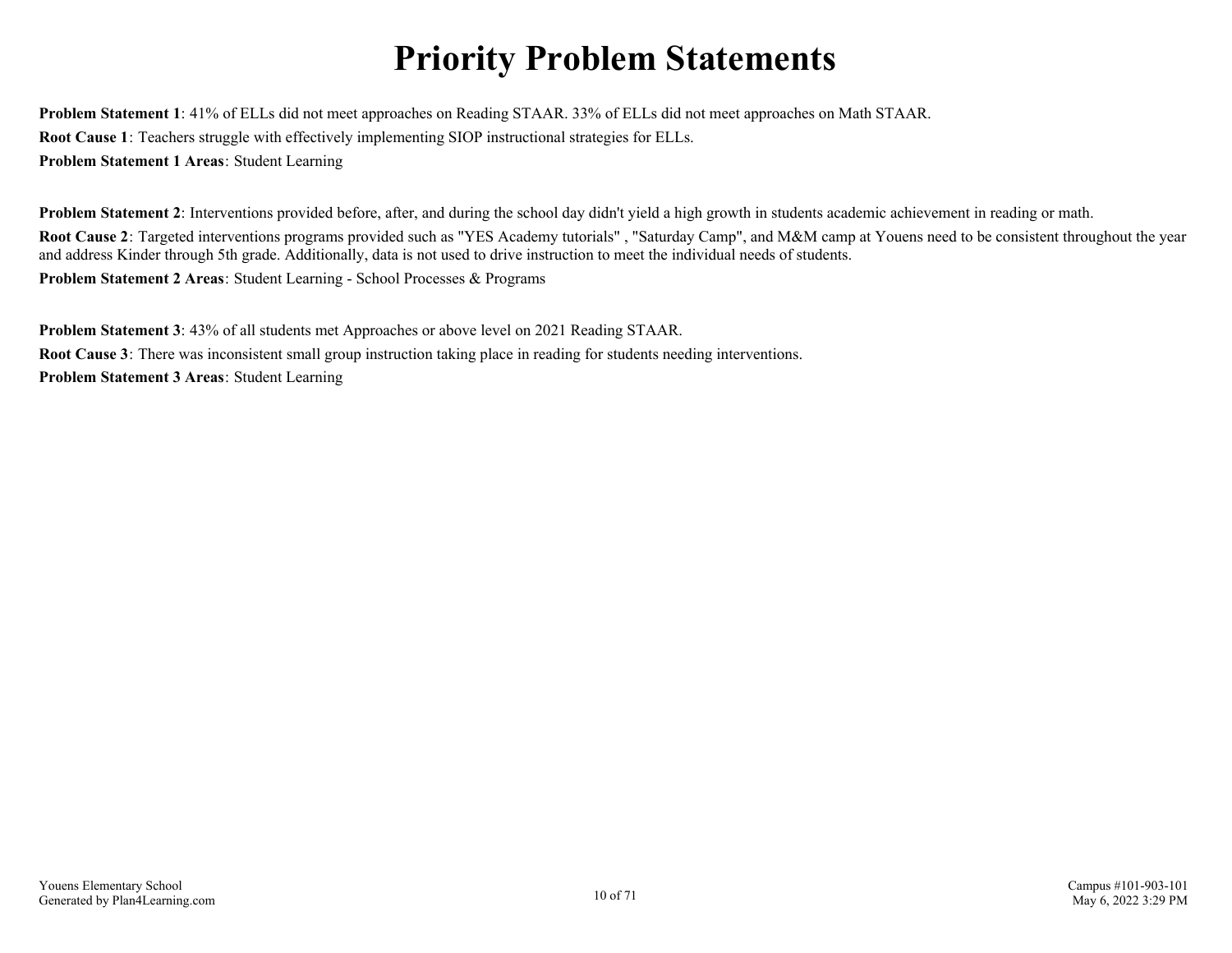# **Comprehensive Needs Assessment Data Documentation**

<span id="page-10-0"></span>The following data were used to verify the comprehensive needs assessment analysis:

#### **Improvement Planning Data**

- District goals
- Campus goals
- HB3 Reading and math goals for PreK-3
- HB3 CCMR goals
- Performance Objectives with summative review (prior year)
- Campus/District improvement plans (current and prior years)
- Covid-19 Factors and/or waivers for Assessment, Accountability, ESSA, Missed School Days, Educator Appraisals, etc.
- Planning and decision making committee(s) meeting data

#### **Accountability Data**

- Effective Schools Framework data
- Accountability Distinction Designations
- Local Accountability Systems (LAS) data

#### **Student Data: Assessments**

- STAAR released test questions
- STAAR EL progress measure data
- Local benchmark or common assessments data
- Istation Indicators of Progress (ISIP) reading assessment data for Grades PK-2

#### **Student Data: Student Groups**

- Race and ethnicity data, including number of students, academic achievement, discipline, attendance, and progress
- Special programs data, including number of students, academic achievement, discipline, attendance, and progress
- Economically Disadvantaged / Non-economically disadvantaged performance, progress, and participation data
- Male / Female performance, progress, and participation data
- At-risk/non-at-risk population including performance, progress, discipline, attendance, and mobility data
- EL/non-EL or LEP data, including academic achievement, progress, support and accommodation needs, race, ethnicity, gender, etc.
- Homeless data
- Gifted and talented data

#### **Student Data: Behavior and Other Indicators**

Class size averages by grade and subject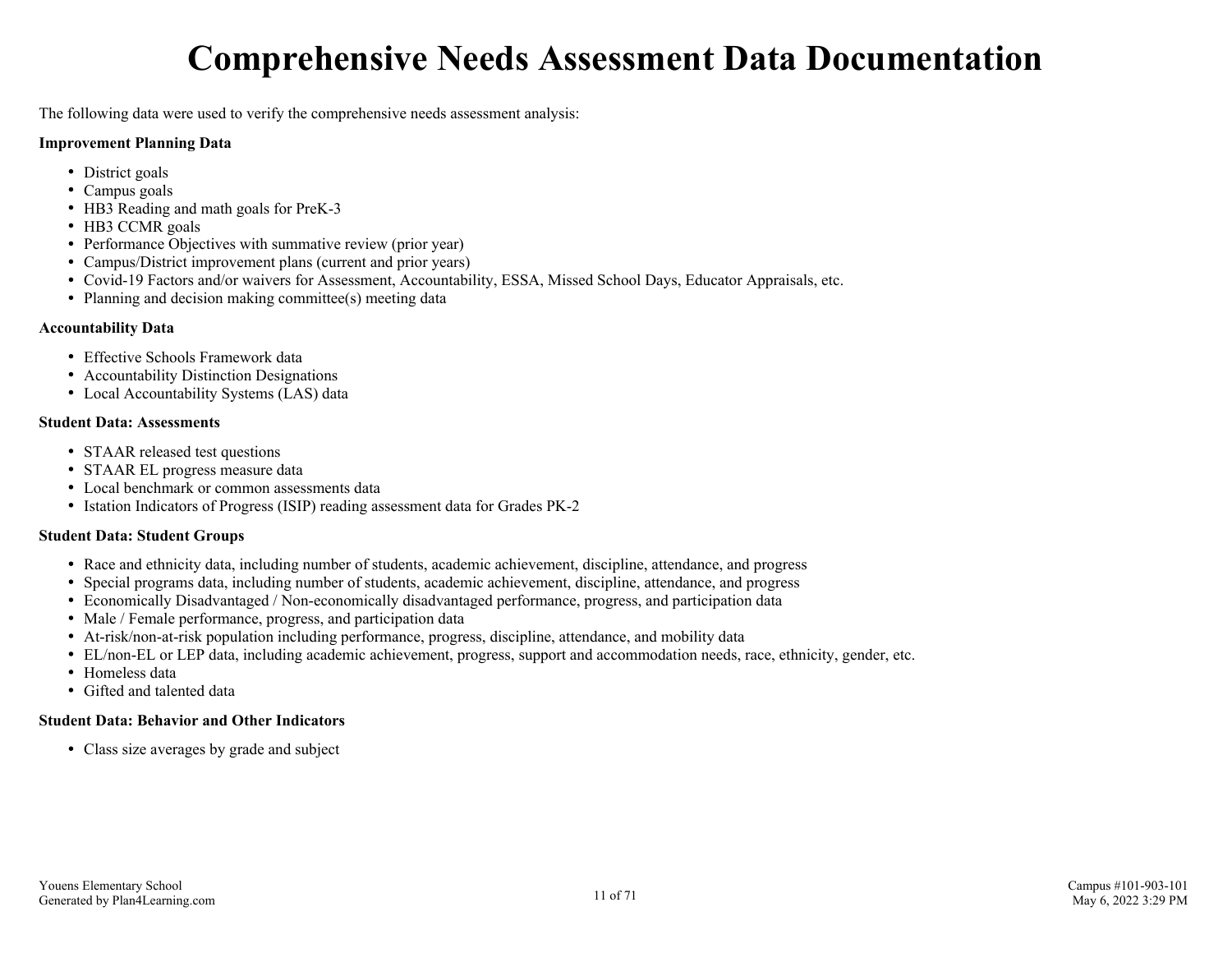# **Goals**

<span id="page-11-0"></span>**Goal 1:** Campus will close the achievement gap to ensure that all students reach their academic potential.

**Performance Objective 1:** The AMM average on 3rd grade STAAR Reading will increase from 18% to 41% by June 2023.

**Evaluation Data Sources:** 1. Reading STAAR

2. Reading District Assessments/Benchmarks

| <b>Strategy 1 Details</b>                                                                                                                                                                                                                                                                                                                                                                                                                                               | <b>Reviews</b>   |                  |     |                  |
|-------------------------------------------------------------------------------------------------------------------------------------------------------------------------------------------------------------------------------------------------------------------------------------------------------------------------------------------------------------------------------------------------------------------------------------------------------------------------|------------------|------------------|-----|------------------|
| <b>Strategy 1:</b> Use screeners and assessment data to plan for small group instruction and intervention groups. Additional                                                                                                                                                                                                                                                                                                                                            |                  | <b>Summative</b> |     |                  |
| reteach planning, differentiation, tutorials, and intervention will be needed due to Covid-19 regression or gaps.<br>Strategy's Expected Result/Impact: Provide Targeted Intervention to all students<br><b>Staff Responsible for Monitoring:</b> Language Arts Content Specialists, Classroom Teachers, RTI<br><b>ESF Levers: Lever 5: Effective Instruction - Targeted Support Strategy</b><br><b>Funding Sources:</b> - State Comp Ed (SCE), - ESSER III - \$118,324 | Oct              | Jan              | Mar | June             |
| <b>Strategy 2 Details</b>                                                                                                                                                                                                                                                                                                                                                                                                                                               | <b>Reviews</b>   |                  |     |                  |
| <b>Strategy 2:</b> Content Coaches will guide teachers in planning and PLC on how to improve of first line Reading instruction                                                                                                                                                                                                                                                                                                                                          | <b>Formative</b> |                  |     | <b>Summative</b> |
| by monitoring and discussing student work and informal data.                                                                                                                                                                                                                                                                                                                                                                                                            | Oct.             | Jan              | Mar | June             |
| Strategy's Expected Result/Impact: student progress in assessments **<br><b>Staff Responsible for Monitoring: Content Specialist, Administrators</b><br><b>TEA Priorities:</b> Build a foundation of reading and math, Improve low-performing schools - <b>ESF Levers:</b> Lever<br>5: Effective Instruction - Targeted Support Strategy<br><b>Funding Sources:</b> - State Comp Ed (SCE)                                                                               |                  |                  |     |                  |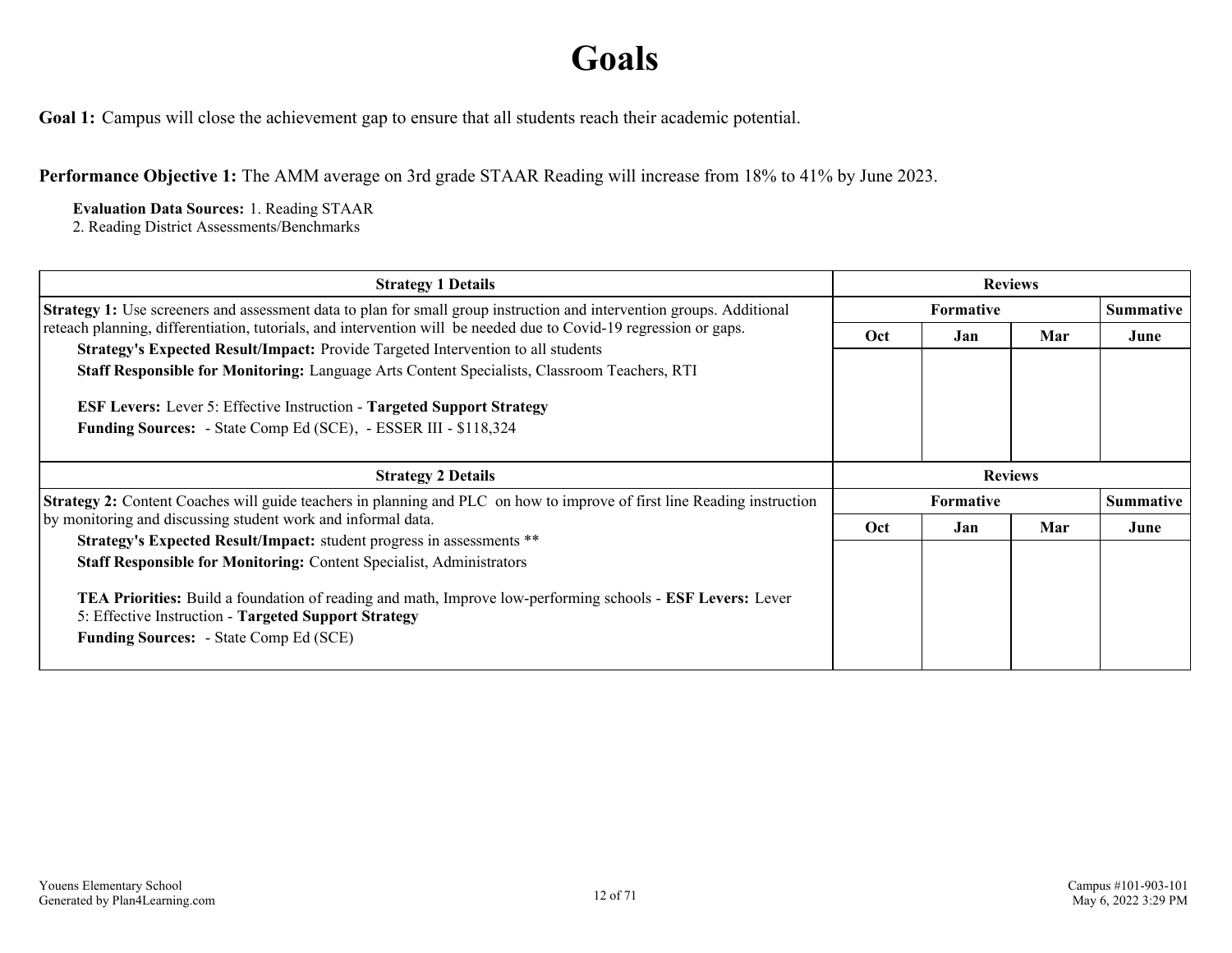| <b>Strategy 3 Details</b>                                                                                                                                                                          |                | <b>Reviews</b> |                |                  |
|----------------------------------------------------------------------------------------------------------------------------------------------------------------------------------------------------|----------------|----------------|----------------|------------------|
| Strategy 3: Third grade teachers will have quarterly data meetings to discuss student progress from profile sheets and                                                                             |                | Formative      |                |                  |
| performance on screeners and assessments.<br>Strategy's Expected Result/Impact: Differentiated instruction to grow students district, state and ISIP<br>performance.                               | Oct            | Jan            | Mar            | June             |
| Staff Responsible for Monitoring: Specialist, Admin, ESL Specialists, SCE funded position                                                                                                          |                |                |                |                  |
| TEA Priorities: Build a foundation of reading and math, Improve low-performing schools - ESF Levers: Lever<br>5: Effective Instruction - Targeted Support Strategy                                 |                |                |                |                  |
| Funding Sources: - State Comp Ed (SCE), - ESSER III - \$118,324                                                                                                                                    |                |                |                |                  |
| <b>Strategy 4 Details</b>                                                                                                                                                                          |                |                | <b>Reviews</b> |                  |
| Strategy 4: Content Specialist will revisit small group expectations/best practices, analyze TEKS and exemplars, and                                                                               |                | Formative      |                |                  |
| provide feedback to teachers based on classroom quarterly walkthroughs using the Campus Small Group rubric during PLC<br>and/or planning.                                                          | Oct            | Jan            | Mar            | June             |
| Strategy's Expected Result/Impact: Increase rigor of guided reading intervention and overall effectiveness of<br>intervention                                                                      |                |                |                |                  |
| Staff Responsible for Monitoring: Content Specialists, Classroom Teachers                                                                                                                          |                |                |                |                  |
| Schoolwide and Targeted Assistance Title I Elements: 2.4, 2.6 - TEA Priorities: Build a foundation of<br>reading and math - ESF Levers: Lever 5: Effective Instruction - Targeted Support Strategy |                |                |                |                  |
| Funding Sources: - State Comp Ed (SCE)                                                                                                                                                             |                |                |                |                  |
| <b>Strategy 5 Details</b>                                                                                                                                                                          |                | <b>Reviews</b> |                |                  |
| Strategy 5: We will identify students who will receive targeted instruction based on multiple sources of data.                                                                                     |                | Formative      |                | <b>Summative</b> |
| <b>Strategy's Expected Result/Impact: Student growth</b><br>Staff Responsible for Monitoring: Content Specialists, Classroom Teachers, Support Staff                                               | Oct            | Jan            | Mar            | June             |
|                                                                                                                                                                                                    |                |                |                |                  |
| TEA Priorities: Build a foundation of reading and math                                                                                                                                             |                |                |                |                  |
| Funding Sources: - State Comp Ed (SCE), - ESSER III - \$118,324                                                                                                                                    |                |                |                |                  |
| <b>Strategy 6 Details</b>                                                                                                                                                                          | <b>Reviews</b> |                |                |                  |
| <b>Strategy 6:</b> Teachers will rehearse the "I DO" part of the lesson during planning, including the use of manipulatives to                                                                     |                | Formative      |                | <b>Summative</b> |
| teach the concept.<br>Strategy's Expected Result/Impact: Accelerated student learning and academic achievement                                                                                     | Oct            | Jan            | Mar            | June             |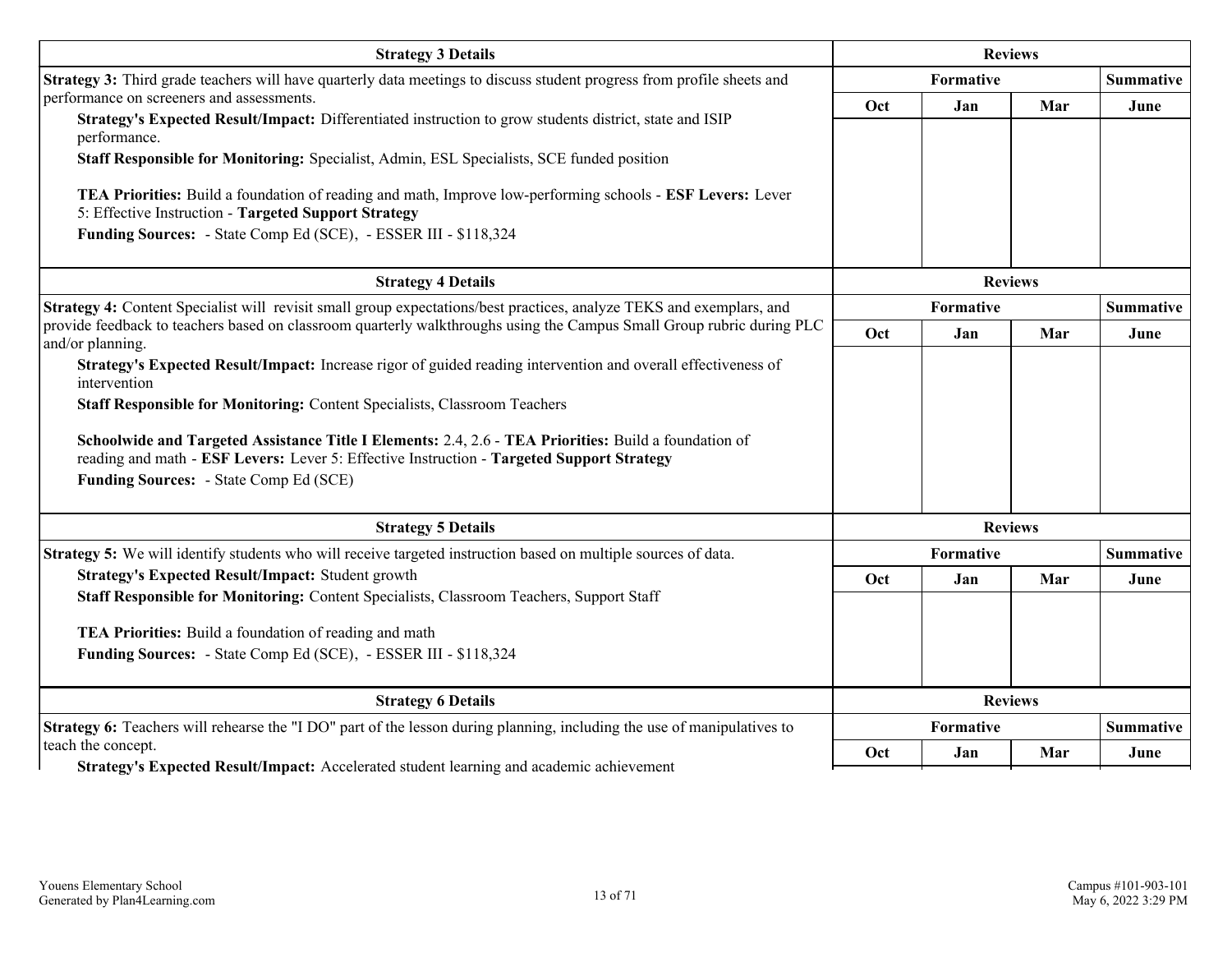| Staff Responsible for Monitoring: Admin, content coaches, teachers, and interventionists.<br><b>Strategy</b> |                   |                      | TEA Priorities: Build a foundation of reading and math, Improve low-performing schools - Targeted Support |             |  |  |
|--------------------------------------------------------------------------------------------------------------|-------------------|----------------------|-----------------------------------------------------------------------------------------------------------|-------------|--|--|
|                                                                                                              |                   |                      |                                                                                                           |             |  |  |
|                                                                                                              | 0%<br>No Progress | Accomplished<br>100% | Continue/Modify                                                                                           | Discontinue |  |  |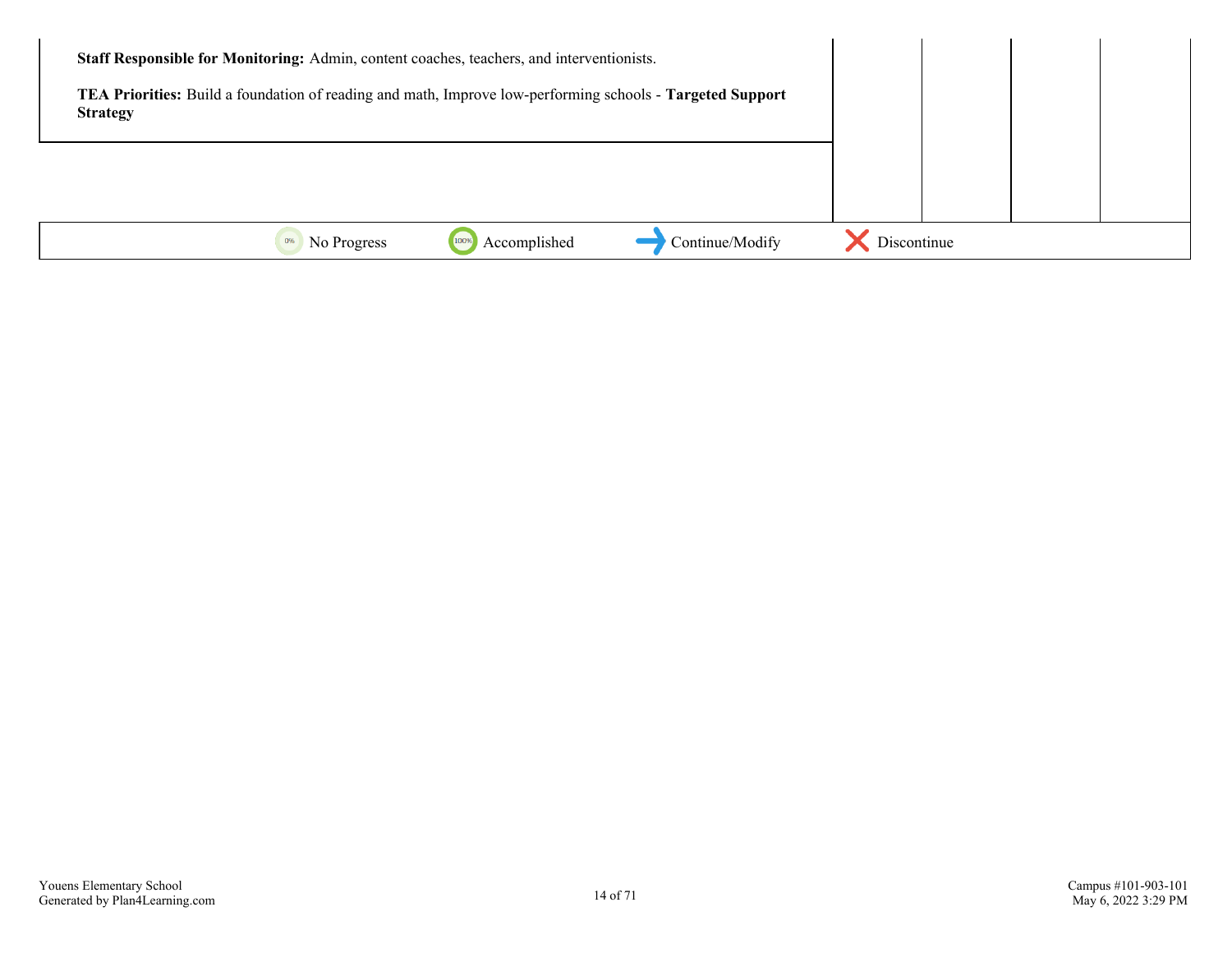**Performance Objective 2:** The AMM Average on 3rd grade STAAR Math will increase from 21% to 41% by June 2023.

**Evaluation Data Sources:** 1. Math STAAR

2. Math District Assessments/Benchmarks

| <b>Strategy 1 Details</b>                                                                                                                                                                                | <b>Reviews</b>   |                  |     |                  |
|----------------------------------------------------------------------------------------------------------------------------------------------------------------------------------------------------------|------------------|------------------|-----|------------------|
| Strategy 1: Youens content specialists will analyze standards (TEKS) with grade level teachers to identify what students                                                                                 |                  | <b>Formative</b> |     | <b>Summative</b> |
| need to know in order to master each standard.                                                                                                                                                           | Oct              | Jan              | Mar | June             |
| Strategy's Expected Result/Impact: Grade level teachers will have a deeper understanding of each standard,<br>therefore, having better first line instruction and ensuring student mastery of standards. |                  |                  |     |                  |
| Staff Responsible for Monitoring: Grade level teachers and content specialists                                                                                                                           |                  |                  |     |                  |
| <b>ESF Levers:</b> Lever 5: Effective Instruction - Targeted Support Strategy                                                                                                                            |                  |                  |     |                  |
| Funding Sources: - State Comp Ed (SCE)                                                                                                                                                                   |                  |                  |     |                  |
| <b>Strategy 2 Details</b>                                                                                                                                                                                |                  | <b>Reviews</b>   |     |                  |
| Strategy 2: Youens content specialists and grade level teachers will utilize exemplars in order to teach with the end in mind                                                                            | Formative        |                  |     | <b>Summative</b> |
| and deeper understand standards.                                                                                                                                                                         | <b>Oct</b>       | Jan              | Mar | June             |
| Strategy's Expected Result/Impact: Increased percent of students passing assessments and improve first line<br>instruction.                                                                              |                  |                  |     |                  |
| Staff Responsible for Monitoring: Content specialists and grade level teachers                                                                                                                           |                  |                  |     |                  |
| <b>TEA Priorities:</b> Improve low-performing schools - Targeted Support Strategy                                                                                                                        |                  |                  |     |                  |
| Funding Sources: - State Comp Ed (SCE)                                                                                                                                                                   |                  |                  |     |                  |
| <b>Strategy 3 Details</b>                                                                                                                                                                                | <b>Reviews</b>   |                  |     |                  |
| Strategy 3: Teachers will use formative and informative assessment data to drive instruction and small groups.                                                                                           | <b>Formative</b> |                  |     | <b>Summative</b> |
| Strategy's Expected Result/Impact: Increased percent of students passing unit assessments/district<br>assessments/STAAR.                                                                                 | <b>Oct</b>       | Jan              | Mar | June             |
| Staff Responsible for Monitoring: Content specialists and grade level teachers                                                                                                                           |                  |                  |     |                  |
| TEA Priorities: Improve low-performing schools - Targeted Support Strategy                                                                                                                               |                  |                  |     |                  |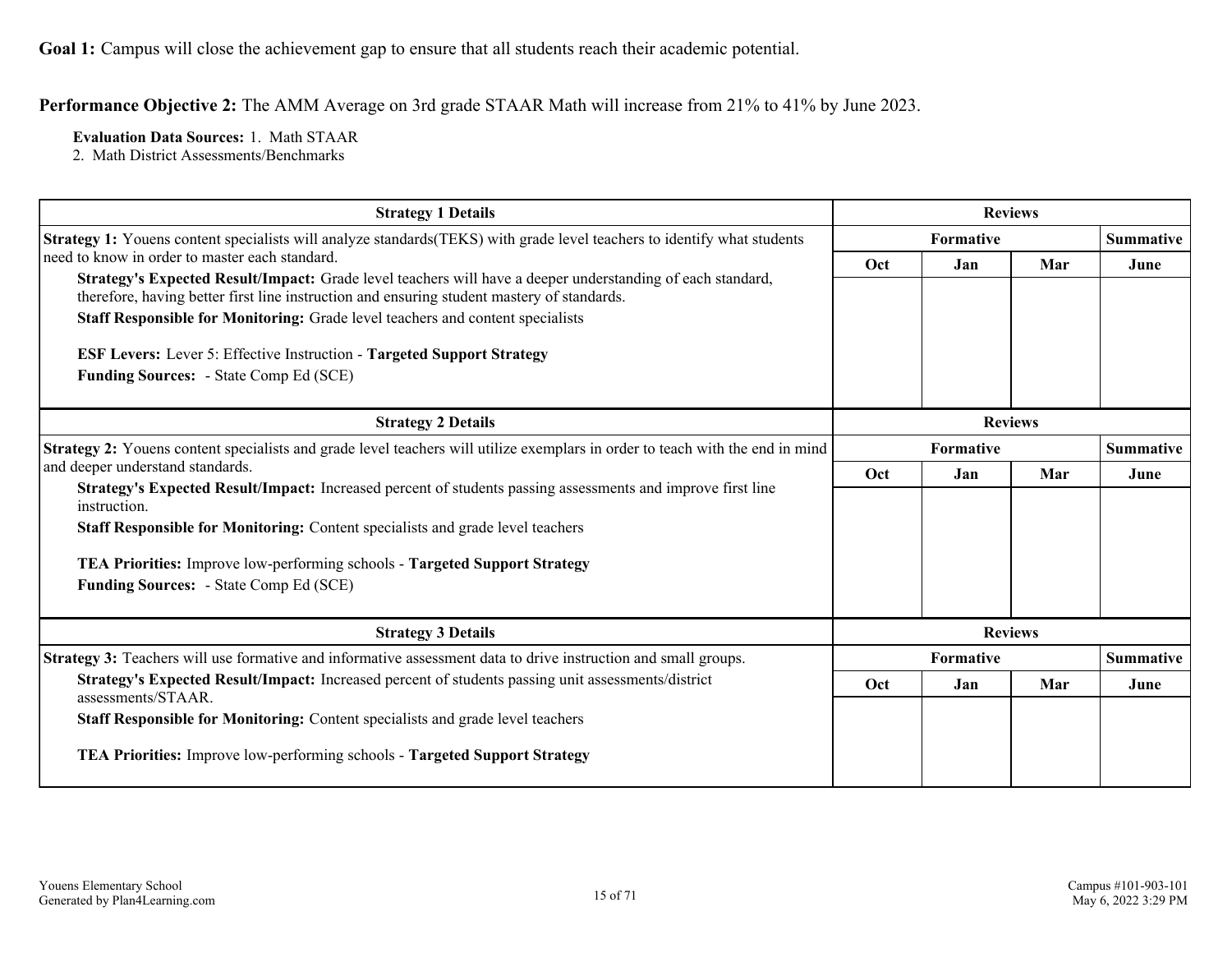| <b>Strategy 4 Details</b>                                                                                                                                                                                                                                                                                                                                                                                                                                |             | <b>Reviews</b>   |                |                          |
|----------------------------------------------------------------------------------------------------------------------------------------------------------------------------------------------------------------------------------------------------------------------------------------------------------------------------------------------------------------------------------------------------------------------------------------------------------|-------------|------------------|----------------|--------------------------|
| <b>Strategy 4:</b> Teachers will rehearse the "I DO" part of the lesson during planning, including the use of manipulatives to                                                                                                                                                                                                                                                                                                                           |             | Formative        |                | <b>Summative</b>         |
| teach the concept.<br>Strategy's Expected Result/Impact: Improve first line instruction<br>Staff Responsible for Monitoring: Content specialists and admin<br>TEA Priorities: Improve low-performing schools - ESF Levers: Lever 2: Effective, Well-Supported Teachers,<br>Lever 5: Effective Instruction - Targeted Support Strategy                                                                                                                    | Oct         | Jan              | Mar            | June                     |
| <b>Strategy 5 Details</b>                                                                                                                                                                                                                                                                                                                                                                                                                                |             | <b>Reviews</b>   |                |                          |
| Strategy 5: Use screeners and assessment data to plan for small group instruction and intervention groups. Additional<br>reteach planning, differentiation, tutorials, and intervention will be needed due to regression or gaps.<br>Strategy's Expected Result/Impact: Accelerated student learning and academic achievement<br>Staff Responsible for Monitoring: Admin, content coaches, interventionists, instructional paras, and classroom          | Oct         | Formative<br>Jan | Mar            | <b>Summative</b><br>June |
| teachers<br>TEA Priorities: Improve low-performing schools - Targeted Support Strategy<br>Funding Sources: - ESSER III - \$118,324, - State Comp Ed (SCE)                                                                                                                                                                                                                                                                                                |             |                  |                |                          |
| <b>Strategy 6 Details</b>                                                                                                                                                                                                                                                                                                                                                                                                                                |             |                  | <b>Reviews</b> |                          |
| Strategy 6: We will identify students who will receive targeted instruction based on multiple sources of data.<br>Strategy's Expected Result/Impact: Accelerated student learning and academic achievement<br>Staff Responsible for Monitoring: Admin, content coaches, teachers, and interventionists.<br>TEA Priorities: Improve low-performing schools - Targeted Support Strategy<br>Funding Sources: - ESSER III - \$118,324, - State Comp Ed (SCE) | Oct         | Formative<br>Jan | Mar            | <b>Summative</b><br>June |
| <b>Strategy 7 Details</b>                                                                                                                                                                                                                                                                                                                                                                                                                                |             | <b>Reviews</b>   |                |                          |
| Strategy 7: Teachers will communicate with parents regarding current unit of study.<br><b>Strategy's Expected Result/Impact: Parent involvement</b><br>Staff Responsible for Monitoring: Teachers and content specialists<br>TEA Priorities: Improve low-performing schools - Targeted Support Strategy                                                                                                                                                  | Oct         | Formative<br>Jan | Mar            | <b>Summative</b><br>June |
| 100%<br>Continue/Modify<br>Accomplished<br>0%<br>No Progress                                                                                                                                                                                                                                                                                                                                                                                             | Discontinue |                  |                |                          |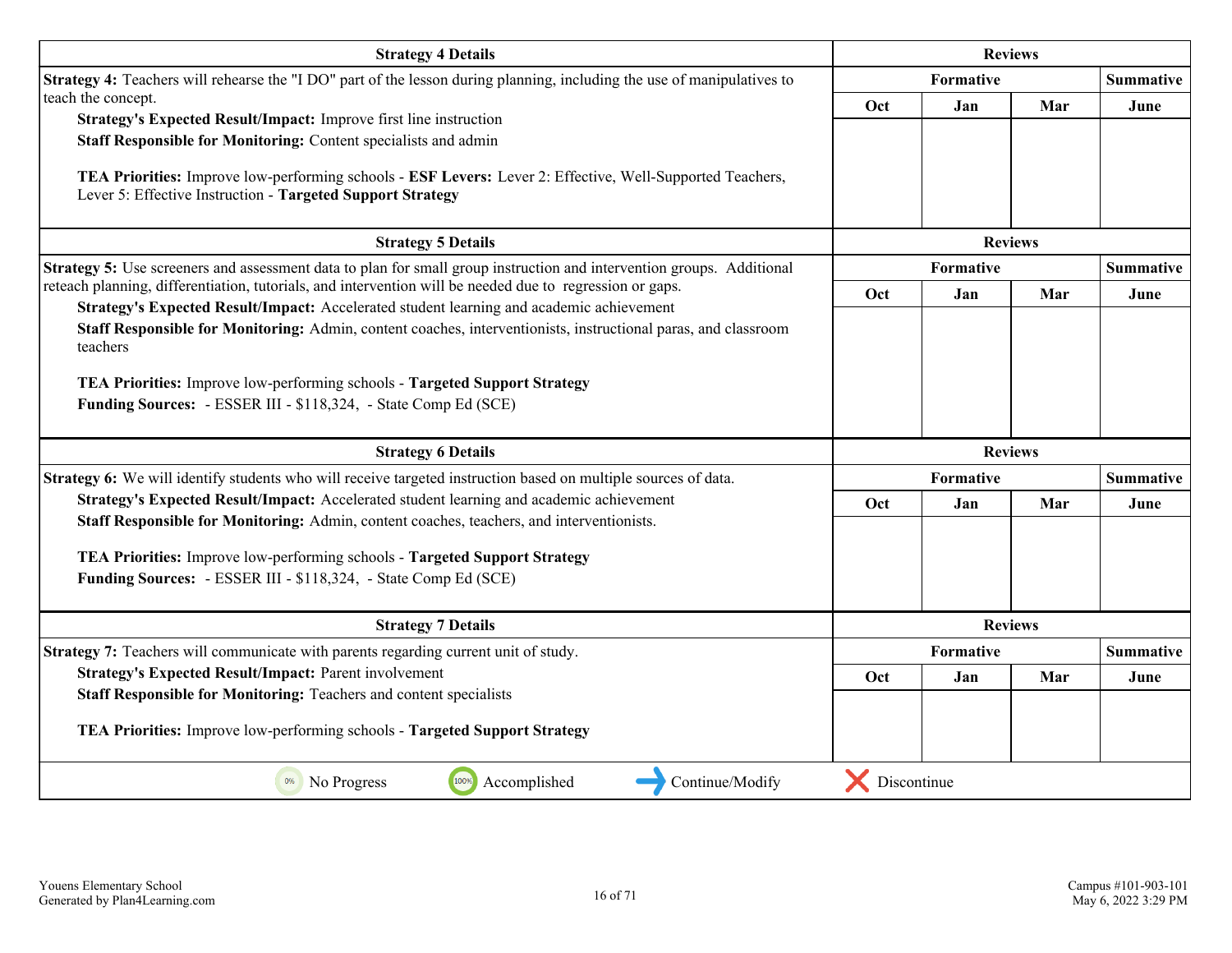**Performance Objective 3:** The AMM Average on 4th grade STAAR Reading will increase from 18% to 41% by June 2023.

**Evaluation Data Sources:** 1. Reading STAAR

2. Reading District Assessments/Benchmarks

| <b>Strategy 1 Details</b>                                                                                                                                                                                                               |                | <b>Reviews</b> |                  |                  |
|-----------------------------------------------------------------------------------------------------------------------------------------------------------------------------------------------------------------------------------------|----------------|----------------|------------------|------------------|
| Strategy 1: Use screeners and assessment data to plan for small group instruction and intervention groups. Additional                                                                                                                   |                | Formative      |                  | <b>Summative</b> |
| reteach planning, differentiation, tutorials, and intervention will be needed due to regression or gaps.                                                                                                                                | Oct            | Jan            | Mar              | June             |
| Strategy's Expected Result/Impact: Provide Targeted Intervention to all students                                                                                                                                                        |                |                |                  |                  |
| Staff Responsible for Monitoring: Language Arts Content Specialists, Classroom Teachers, RTI                                                                                                                                            |                |                |                  |                  |
| TEA Priorities: Build a foundation of reading and math, Improve low-performing schools - Targeted Support<br><b>Strategy</b>                                                                                                            |                |                |                  |                  |
| Funding Sources: - ESSER III - \$118,324, - State Comp Ed (SCE)                                                                                                                                                                         |                |                |                  |                  |
| <b>Strategy 2 Details</b>                                                                                                                                                                                                               | <b>Reviews</b> |                |                  |                  |
| <b>Strategy 2:</b> Content Coaches will guide teachers in planning and PLC on how to improve of first line Reading instruction                                                                                                          |                |                | <b>Summative</b> |                  |
| by monitoring and discussing student work and informal data.                                                                                                                                                                            | Oct            | Jan            | Mar              | June             |
| Strategy's Expected Result/Impact: Increased student performance progress and growth                                                                                                                                                    |                |                |                  |                  |
| <b>Staff Responsible for Monitoring: Content Specialist, Administrators</b>                                                                                                                                                             |                |                |                  |                  |
| Schoolwide and Targeted Assistance Title I Elements: 2.4 - TEA Priorities: Build a foundation of reading<br>and math, Improve low-performing schools - ESF Levers: Lever 5: Effective Instruction - Targeted Support<br><b>Strategy</b> |                |                |                  |                  |
| <b>Funding Sources:</b> - State Comp Ed (SCE)                                                                                                                                                                                           |                |                |                  |                  |
| <b>Strategy 3 Details</b>                                                                                                                                                                                                               | <b>Reviews</b> |                |                  |                  |
| Strategy 3: Fourth grade teachers will have quarterly data meetings to discuss student progress from profile sheets and                                                                                                                 |                | Formative      |                  | <b>Summative</b> |
| performance on screeners and assessments.                                                                                                                                                                                               | Oct            | Jan            | Mar              | June             |
| Strategy's Expected Result/Impact: Differentiated instruction to grow students district, state and ISIP<br>performance.                                                                                                                 |                |                |                  |                  |
| Staff Responsible for Monitoring: Specialist, Admin, ESL Specialists, SCE funded position                                                                                                                                               |                |                |                  |                  |
| TEA Priorities: Build a foundation of reading and math, Improve low-performing schools - ESF Levers: Lever<br>5: Effective Instruction - Targeted Support Strategy                                                                      |                |                |                  |                  |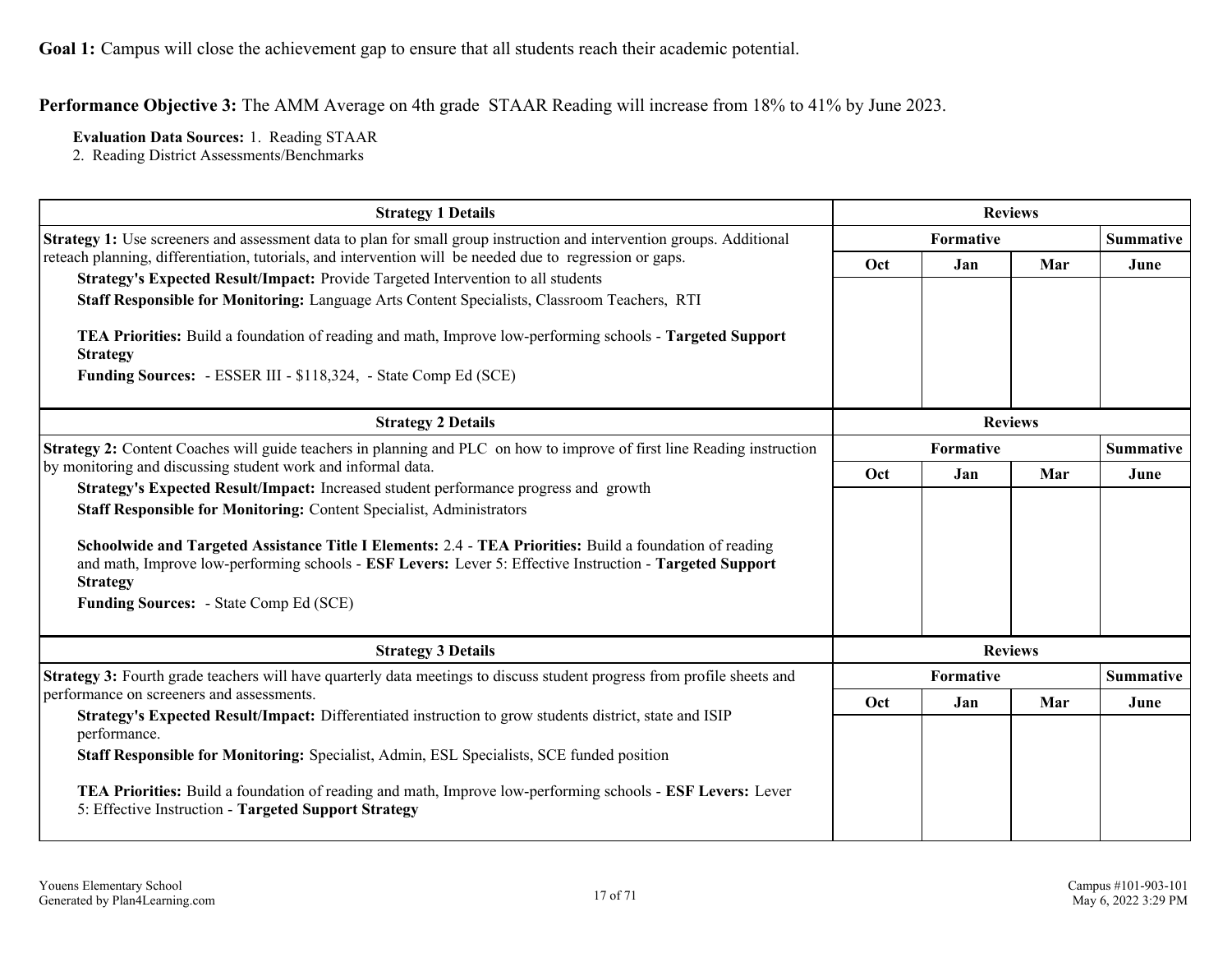| <b>Strategy 4 Details</b>                                                                                                                                                             |           | <b>Reviews</b>   |                |                  |
|---------------------------------------------------------------------------------------------------------------------------------------------------------------------------------------|-----------|------------------|----------------|------------------|
| Strategy 4: Content Specialist will revisit small group expectations/best practices, analyze TEKS and exemplars, and                                                                  |           | Formative        |                | <b>Summative</b> |
| provide feedback to teachers based on classroom quarterly walkthroughs using the Campus Small Group rubric during PLC<br>and/or planning.                                             | Oct       | Jan              | Mar            | June             |
| Strategy's Expected Result/Impact: Increase rigor of guided reading intervention and overall effectiveness of<br>intervention                                                         |           |                  |                |                  |
| Staff Responsible for Monitoring: Content Specialists, Classroom Teachers                                                                                                             |           |                  |                |                  |
| TEA Priorities: Build a foundation of reading and math, Improve low-performing schools - ESF Levers: Lever<br>5: Effective Instruction - Targeted Support Strategy                    |           |                  |                |                  |
| Funding Sources: - State Comp Ed (SCE)                                                                                                                                                |           |                  |                |                  |
| <b>Strategy 5 Details</b>                                                                                                                                                             |           |                  | <b>Reviews</b> |                  |
| Strategy 5: We will identify students who will receive targeted instruction based on multiple sources of data.                                                                        |           | Formative        |                | <b>Summative</b> |
| Strategy's Expected Result/Impact: Increase of Student Growth                                                                                                                         | Oct       | Jan              | Mar            | June             |
| Staff Responsible for Monitoring: Content Specialists, Classroom Teachers                                                                                                             |           |                  |                |                  |
| TEA Priorities: Build a foundation of reading and math, Improve low-performing schools - ESF Levers: Lever<br>5: Effective Instruction - Targeted Support Strategy                    |           |                  |                |                  |
| Funding Sources: - ESSER III - \$118,324, - State Comp Ed (SCE)                                                                                                                       |           |                  |                |                  |
| <b>Strategy 6 Details</b>                                                                                                                                                             |           |                  | <b>Reviews</b> |                  |
| Strategy 6: Teachers will rehearse the "I DO" part of the lesson during planning, including the use of manipulatives to                                                               |           | <b>Formative</b> |                | <b>Summative</b> |
| teach the concept.<br>Strategy's Expected Result/Impact: Accelerated student learning and academic achievement                                                                        | Oct       | Jan              | Mar            | June             |
| Staff Responsible for Monitoring: Admin, content coaches, teachers, and interventionists.                                                                                             |           |                  |                |                  |
| TEA Priorities: Build a foundation of reading and math - ESF Levers: Lever 5: Effective Instruction -<br><b>Targeted Support Strategy</b>                                             |           |                  |                |                  |
| <b>Strategy 7 Details</b>                                                                                                                                                             |           | <b>Reviews</b>   |                |                  |
| Strategy 7: Select Instructional Leaders and Administration will attend the TEA Reading Academy to get a deeper                                                                       | Formative |                  |                | <b>Summative</b> |
| knowledge on the Science of Teaching Reading in order to have a direct impact on first line ELA instruction.<br>Strategy's Expected Result/Impact: 3rd Grade STAAR 2021 Data Increase | Oct       | Jan              | Mar            | June             |
| Staff Responsible for Monitoring: Principal, ELA Specialists and Reading Interventionists, REID Specialists<br>(SCE funded position)                                                  |           |                  |                |                  |
| Schoolwide and Targeted Assistance Title I Elements: 2.4, 2.6 - ESF Levers: Lever 5: Effective Instruction                                                                            |           |                  |                |                  |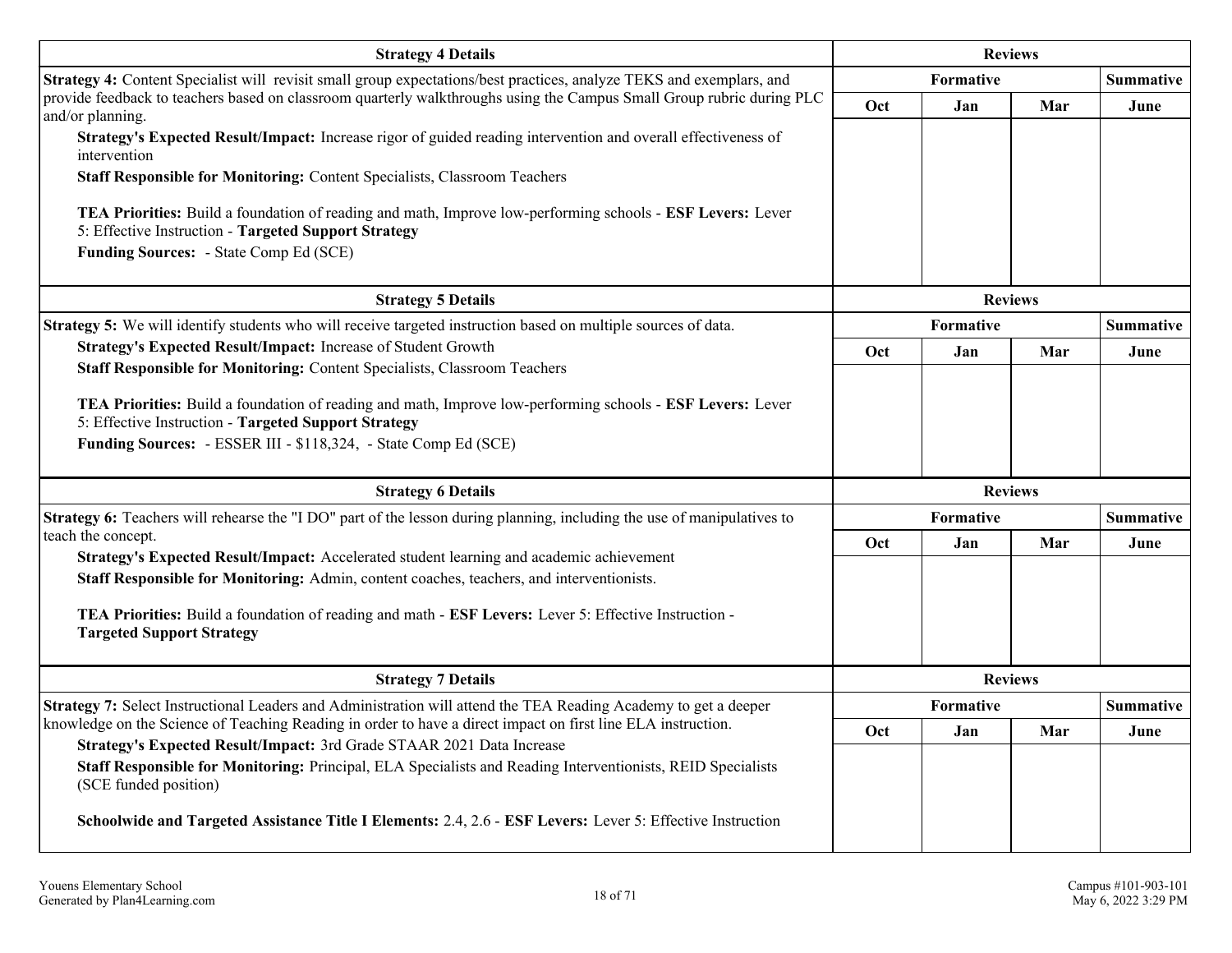| <b>Strategy 8 Details</b>                                                                   | <b>Reviews</b> |                  |     |                  |
|---------------------------------------------------------------------------------------------|----------------|------------------|-----|------------------|
| <b>Strategy 8:</b> Students who attend tutorials will be given an incentive for attendance. |                | <b>Formative</b> |     | <b>Summative</b> |
| Strategy's Expected Result/Impact: Student growth                                           | Oct            | Jan              | Mar | June             |
| <b>Staff Responsible for Monitoring: Tutorials coordinator</b>                              |                |                  |     |                  |
| TEA Priorities: Improve low-performing schools                                              |                |                  |     |                  |
| Continue/Modify<br>Accomplished<br>No Progress                                              | Discontinue    |                  |     |                  |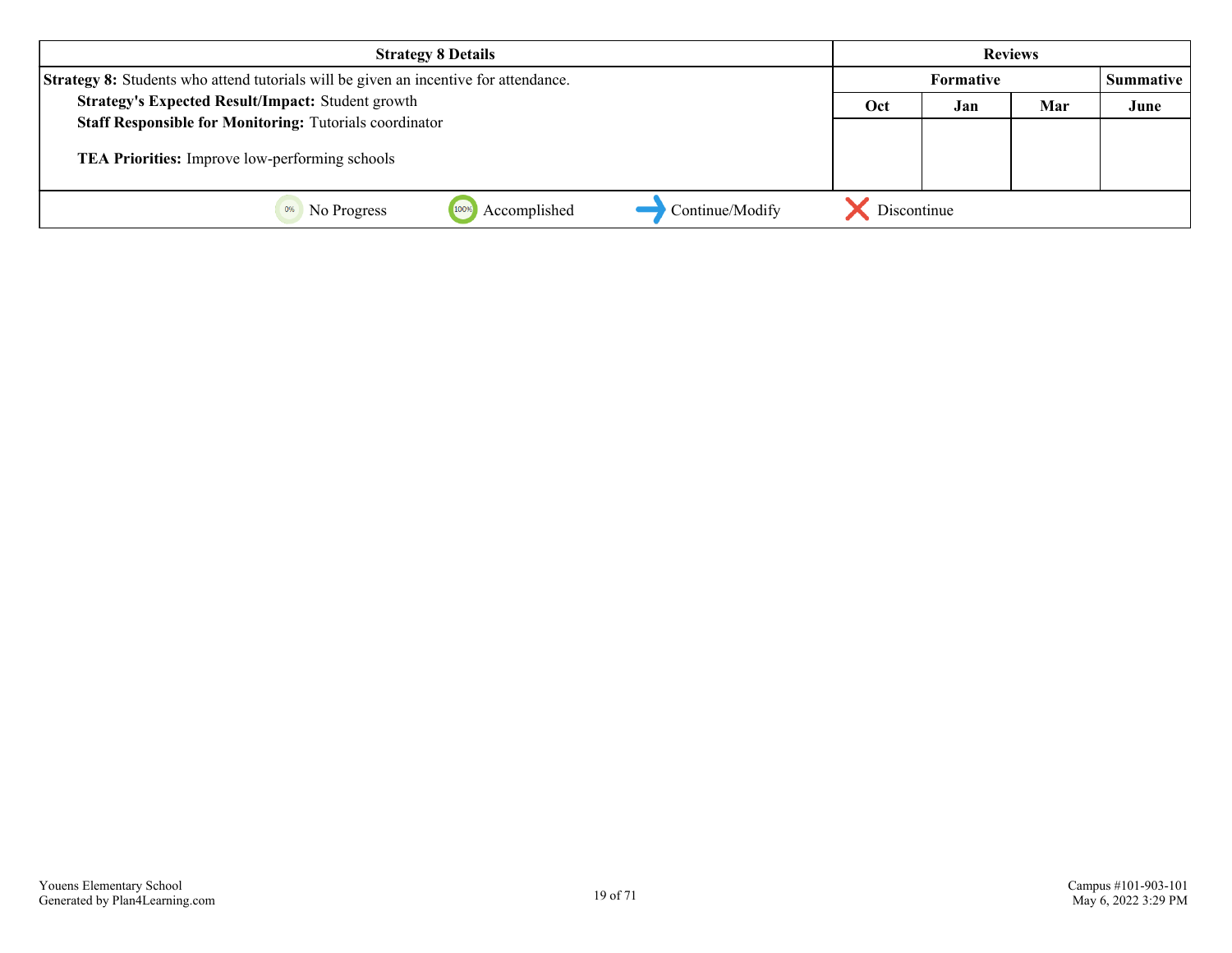**Performance Objective 4:** The AMM Average on 4th grade STAAR Math will increase from 14% to 41% by June 2023.

**Evaluation Data Sources:** 1.. Math STAAR

2. Math District Assessments/Benchmarks

| <b>Strategy 1 Details</b>                                                                                                                                                                                | <b>Reviews</b> |                |     |                  |
|----------------------------------------------------------------------------------------------------------------------------------------------------------------------------------------------------------|----------------|----------------|-----|------------------|
| Strategy 1: Youens content specialists will analyze standards (TEKS) with grade level teachers to identify what students                                                                                 | Formative      |                |     | <b>Summative</b> |
| need to know in order to master each standard.                                                                                                                                                           | Oct            | Jan            | Mar | June             |
| Strategy's Expected Result/Impact: Grade level teachers will have a deeper understanding of each standard,<br>therefore, having better first line instruction and ensuring student mastery of standards. |                |                |     |                  |
| Staff Responsible for Monitoring: Grade level teachers and content specialists                                                                                                                           |                |                |     |                  |
| <b>TEA Priorities:</b> Improve low-performing schools - <b>ESF Levers:</b> Lever 2: Effective, Well-Supported Teachers,<br>Lever 5: Effective Instruction - Targeted Support Strategy                    |                |                |     |                  |
| Funding Sources: - State Comp Ed (SCE)                                                                                                                                                                   |                |                |     |                  |
| <b>Strategy 2 Details</b>                                                                                                                                                                                | <b>Reviews</b> |                |     |                  |
| Strategy 2: Youens content specialists and grade level teachers will utilize exemplars in order to teach with the end in mind                                                                            |                | Formative      |     |                  |
| and deeper understand standards.<br>Strategy's Expected Result/Impact: Increased percent of students passing assessments and improve first line<br>instruction.                                          | Oct            | Jan            | Mar | June             |
|                                                                                                                                                                                                          |                |                |     |                  |
| Staff Responsible for Monitoring: Content specialists and grade level teachers                                                                                                                           |                |                |     |                  |
| TEA Priorities: Improve low-performing schools - ESF Levers: Lever 2: Effective, Well-Supported Teachers,<br>Lever 5: Effective Instruction - Targeted Support Strategy                                  |                |                |     |                  |
| <b>Funding Sources:</b> - State Comp Ed (SCE)                                                                                                                                                            |                |                |     |                  |
| <b>Strategy 3 Details</b>                                                                                                                                                                                |                | <b>Reviews</b> |     |                  |
| Strategy 3: Teachers will use formative and informative assessment data to drive instruction and small groups.                                                                                           |                | Formative      |     | <b>Summative</b> |
| Strategy's Expected Result/Impact: Increased percent of students passing unit assessments/district<br>assessments/STAAR.                                                                                 | Oct            | Jan            | Mar | June             |
| Staff Responsible for Monitoring: Content specialists and grade level teachers                                                                                                                           |                |                |     |                  |
| TEA Priorities: Improve low-performing schools - ESF Levers: Lever 2: Effective, Well-Supported Teachers,<br>Lever 5: Effective Instruction - Targeted Support Strategy                                  |                |                |     |                  |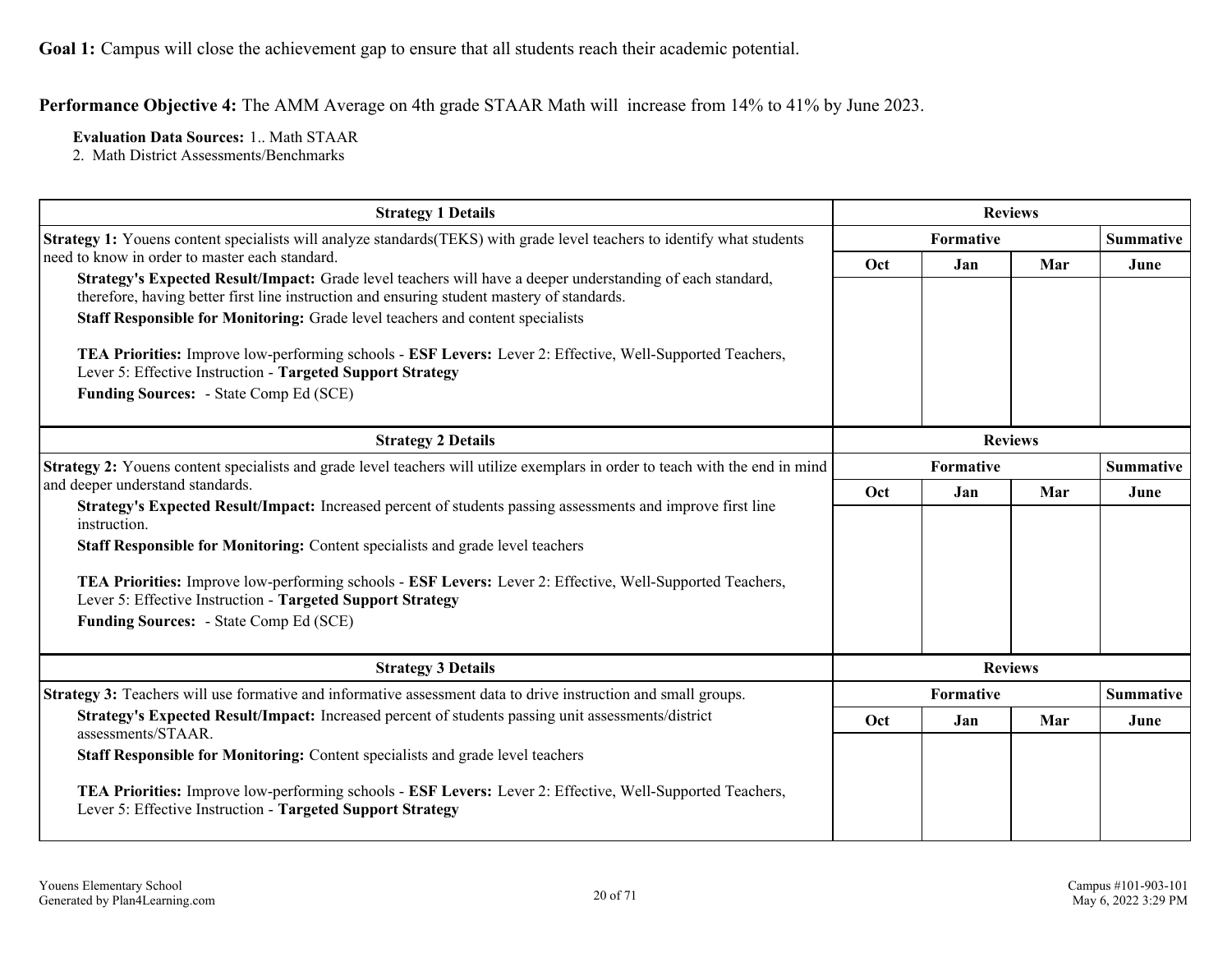| <b>Strategy 4 Details</b>                                                                                                                                                                                                                                                                                                                                                                                                      |                | <b>Reviews</b>   |                |                          |
|--------------------------------------------------------------------------------------------------------------------------------------------------------------------------------------------------------------------------------------------------------------------------------------------------------------------------------------------------------------------------------------------------------------------------------|----------------|------------------|----------------|--------------------------|
| Strategy 4: Teachers will rehearse the "I DO" part of the lesson during planning, including the use of manipulatives to                                                                                                                                                                                                                                                                                                        |                | Formative        |                | <b>Summative</b>         |
| teach the concept.<br>Strategy's Expected Result/Impact: Improve first line instruction<br>Staff Responsible for Monitoring: Content specialists and admin<br>TEA Priorities: Improve low-performing schools - ESF Levers: Lever 2: Effective, Well-Supported Teachers,<br>Lever 5: Effective Instruction - Targeted Support Strategy                                                                                          | Oct            | Jan              | Mar            | June                     |
| <b>Strategy 5 Details</b>                                                                                                                                                                                                                                                                                                                                                                                                      |                |                  | <b>Reviews</b> |                          |
| Strategy 5: Use screeners and assessment data to plan for small group instruction and intervention groups. Additional<br>reteach planning, differentiation, tutorials, and intervention will be needed due to Covid-19 regression or gaps.                                                                                                                                                                                     |                | Formative        |                | <b>Summative</b>         |
| Strategy's Expected Result/Impact: Accelerated student learning and academic achievement<br>Staff Responsible for Monitoring: Admin, content coaches, interventionists, instructional paras, and classroom<br>teachers<br>TEA Priorities: Improve low-performing schools - ESF Levers: Lever 5: Effective Instruction - Targeted<br><b>Support Strategy</b><br>Funding Sources: - ESSER III - \$118,324, - State Comp Ed (SCE) | Oct            | Jan              | Mar            | June                     |
| <b>Strategy 6 Details</b>                                                                                                                                                                                                                                                                                                                                                                                                      |                |                  | <b>Reviews</b> |                          |
| Strategy 6: We will identify students who will receive targeted instruction based on multiple sources of data.                                                                                                                                                                                                                                                                                                                 |                | Formative        |                | <b>Summative</b>         |
| Strategy's Expected Result/Impact: Accelerated student learning and academic achievement<br>Staff Responsible for Monitoring: Admin, content coaches, interventionists, and classroom teachers<br>TEA Priorities: Improve low-performing schools - ESF Levers: Lever 5: Effective Instruction - Targeted<br><b>Support Strategy</b><br>Funding Sources: - ESSER III - \$118,324, - State Comp Ed (SCE)                         | Oct            | Jan              | Mar            | June                     |
| <b>Strategy 7 Details</b>                                                                                                                                                                                                                                                                                                                                                                                                      | <b>Reviews</b> |                  |                |                          |
| Strategy 7: Teachers will communicate with parents regarding current unit of study.<br><b>Strategy's Expected Result/Impact: Parent involvement</b><br>Staff Responsible for Monitoring: Teachers and content specialists<br>TEA Priorities: Improve low-performing schools - Targeted Support Strategy                                                                                                                        | Oct            | Formative<br>Jan | Mar            | <b>Summative</b><br>June |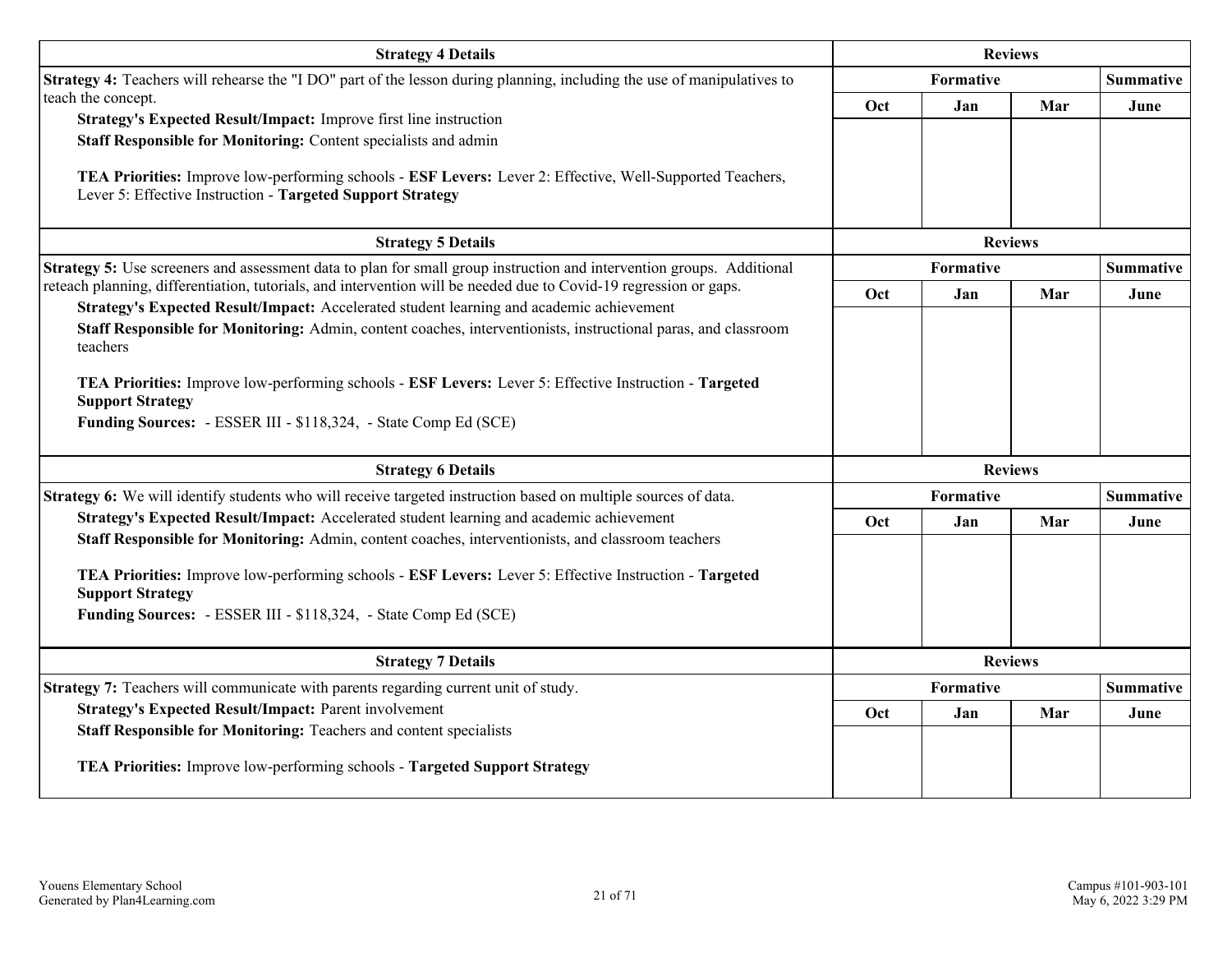| <b>Strategy 8 Details</b>                                                                   | <b>Reviews</b>   |     |     |                  |
|---------------------------------------------------------------------------------------------|------------------|-----|-----|------------------|
| <b>Strategy 8:</b> Students who attend tutorials will be given an incentive for attendance. | <b>Formative</b> |     |     | <b>Summative</b> |
| Strategy's Expected Result/Impact: student growth                                           | Oct              | Jan | Mar | June             |
| <b>Staff Responsible for Monitoring: tutorials coordinator</b>                              |                  |     |     |                  |
| TEA Priorities: Improve low-performing schools                                              |                  |     |     |                  |
| Continue/Modify<br>Accomplished<br>No Progress                                              | Discontinue      |     |     |                  |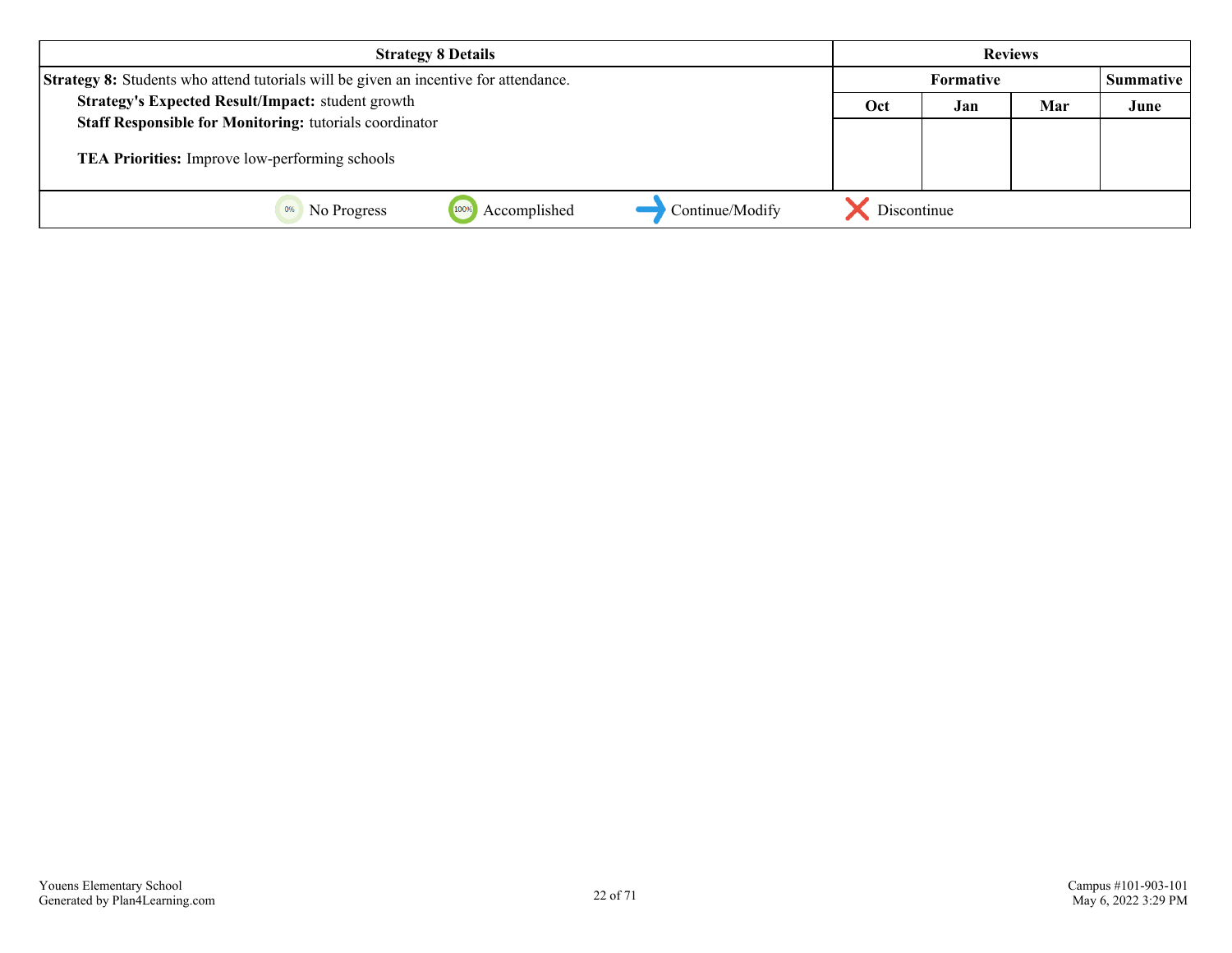**Performance Objective 5:** The AMM Average on 5th grade STAAR Reading will increase from 36% to 41% by June 2023.

**Evaluation Data Sources:** 1. Reading STAAR

2. Reading District Assessments/Benchmarks

| <b>Strategy 1 Details</b>                                                                                                                                          |     | <b>Reviews</b>   |     |                  |  |
|--------------------------------------------------------------------------------------------------------------------------------------------------------------------|-----|------------------|-----|------------------|--|
| Strategy 1: Use screeners and assessment data to plan for small group instruction and intervention groups. Additional                                              |     | Formative        |     | <b>Summative</b> |  |
| reteach planning, differentiation, tutorials, and intervention will be needed due to regression or gaps.                                                           | Oct | Jan              | Mar | June             |  |
| Strategy's Expected Result/Impact: Provide Targeted Intervention to all students                                                                                   |     |                  |     |                  |  |
| Staff Responsible for Monitoring: Language Arts Content Specialists, Classroom Teachers, RTI                                                                       |     |                  |     |                  |  |
| TEA Priorities: Build a foundation of reading and math, Improve low-performing schools - ESF Levers: Lever                                                         |     |                  |     |                  |  |
| 5: Effective Instruction - Targeted Support Strategy                                                                                                               |     |                  |     |                  |  |
| Funding Sources: - ESSER III - \$118,324, - State Comp Ed (SCE)                                                                                                    |     |                  |     |                  |  |
| <b>Strategy 2 Details</b>                                                                                                                                          |     |                  |     |                  |  |
| Strategy 2: Content Coaches will guide teachers in planning and PLC on how to improve of first line Reading instruction                                            |     | <b>Summative</b> |     |                  |  |
| by monitoring and discussing student work and informal data.                                                                                                       | Oct | Jan              | Mar | June             |  |
| Strategy's Expected Result/Impact: Increase of students overall performance                                                                                        |     |                  |     |                  |  |
| Staff Responsible for Monitoring: Content Specialist, Administrators Teachers                                                                                      |     |                  |     |                  |  |
| Schoolwide and Targeted Assistance Title I Elements: 2.6, 3.2 - TEA Priorities: Build a foundation of                                                              |     |                  |     |                  |  |
| reading and math, Improve low-performing schools - ESF Levers: Lever 5: Effective Instruction - Targeted                                                           |     |                  |     |                  |  |
| <b>Support Strategy</b>                                                                                                                                            |     |                  |     |                  |  |
| Funding Sources: - State Comp Ed (SCE)                                                                                                                             |     |                  |     |                  |  |
| <b>Strategy 3 Details</b>                                                                                                                                          |     |                  |     |                  |  |
| <b>Strategy 3:</b> The 5th grade ELA teacher will have quarterly data meetings to discuss student progress from profile sheets                                     |     | Formative        |     | <b>Summative</b> |  |
| and performance on screeners and assessments.                                                                                                                      | Oct | Jan              | Mar | June             |  |
| Strategy's Expected Result/Impact: Differentiated instruction to grow students district, state and ISIP<br>performance.                                            |     |                  |     |                  |  |
| Staff Responsible for Monitoring: Specialist, Admin, ESL Specialists, SCE funded position                                                                          |     |                  |     |                  |  |
| TEA Priorities: Build a foundation of reading and math, Improve low-performing schools - ESF Levers: Lever<br>5: Effective Instruction - Targeted Support Strategy |     |                  |     |                  |  |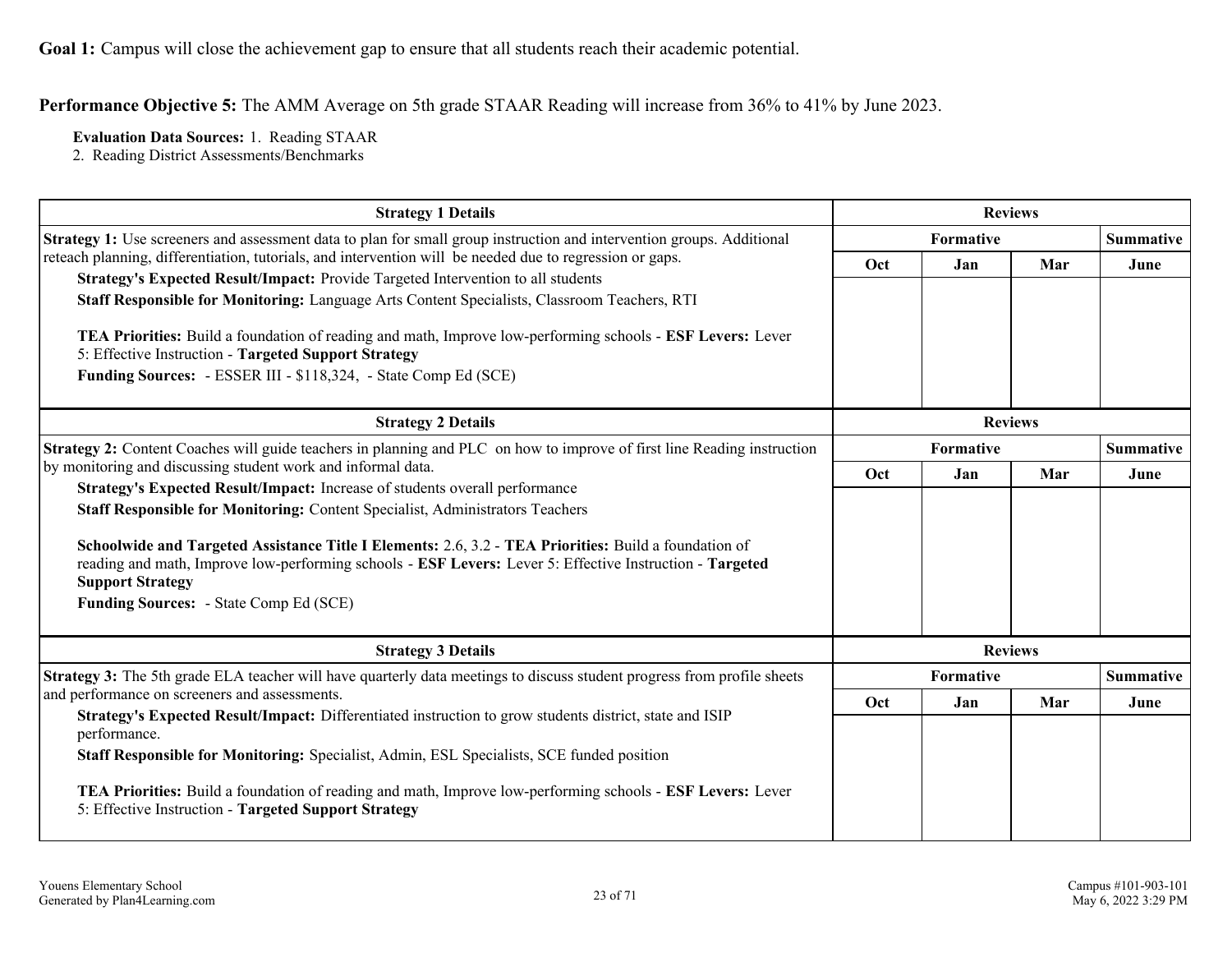| <b>Strategy 4 Details</b>                                                                                                                                          |             | <b>Reviews</b> |                |                  |  |
|--------------------------------------------------------------------------------------------------------------------------------------------------------------------|-------------|----------------|----------------|------------------|--|
| Strategy 4: Content Specialist will revisit small group expectations/best practices, analyze TEKS and exemplars, and                                               | Formative   |                |                | <b>Summative</b> |  |
| provide feedback to teachers based on classroom quarterly walkthroughs using the Campus Small Group rubric during PLC                                              | Oct         | Jan            | Mar            | June             |  |
| and/or planning.<br>Strategy's Expected Result/Impact: Increase rigor of guided reading intervention and overall effectiveness of<br>intervention                  |             |                |                |                  |  |
| Staff Responsible for Monitoring: Content Specialist, Administrators, Classroom Teachers                                                                           |             |                |                |                  |  |
| TEA Priorities: Build a foundation of reading and math, Improve low-performing schools - ESF Levers: Lever<br>5: Effective Instruction - Targeted Support Strategy |             |                |                |                  |  |
| <b>Funding Sources:</b> - State Comp Ed (SCE)                                                                                                                      |             |                |                |                  |  |
| <b>Strategy 5 Details</b>                                                                                                                                          |             |                | <b>Reviews</b> |                  |  |
| Strategy 5: We will identify students who will receive targeted instruction based on multiple sources of data.                                                     |             | Formative      |                | <b>Summative</b> |  |
| <b>Strategy's Expected Result/Impact: Student growth</b>                                                                                                           | Oct         | Jan            | Mar            | June             |  |
| Staff Responsible for Monitoring: Content Specialists, Classroom Teachers, Support Staff                                                                           |             |                |                |                  |  |
| TEA Priorities: Build a foundation of reading and math, Improve low-performing schools - ESF Levers: Lever<br>5: Effective Instruction - Targeted Support Strategy |             |                |                |                  |  |
| Funding Sources: - State Comp Ed (SCE)                                                                                                                             |             |                |                |                  |  |
| <b>Strategy 6 Details</b>                                                                                                                                          |             |                | <b>Reviews</b> |                  |  |
| Strategy 6: Teachers will rehearse the "I DO" part of the lesson during planning.                                                                                  |             | Formative      |                | <b>Summative</b> |  |
| Strategy's Expected Result/Impact: Differentiated instruction to grow students district, state and ISIP<br>performance.                                            | Oct         | Jan            | Mar            | June             |  |
| Staff Responsible for Monitoring: Reading Specialist, Admin, ESL Specialists                                                                                       |             |                |                |                  |  |
| TEA Priorities: Build a foundation of reading and math, Improve low-performing schools - ESF Levers: Lever<br>5: Effective Instruction - Targeted Support Strategy |             |                |                |                  |  |
| <b>Strategy 7 Details</b>                                                                                                                                          |             |                | <b>Reviews</b> |                  |  |
| Strategy 7: Students who attend tutorials will be given an incentive for attendance.                                                                               |             | Formative      |                | <b>Summative</b> |  |
| Strategy's Expected Result/Impact: Student growth                                                                                                                  | Oct         | Jan            | Mar            | June             |  |
| <b>Staff Responsible for Monitoring: Tutorials coordinator</b>                                                                                                     |             |                |                |                  |  |
| TEA Priorities: Improve low-performing schools                                                                                                                     |             |                |                |                  |  |
| 100%<br>Continue/Modify<br>0%<br>No Progress<br>Accomplished                                                                                                       | Discontinue |                |                |                  |  |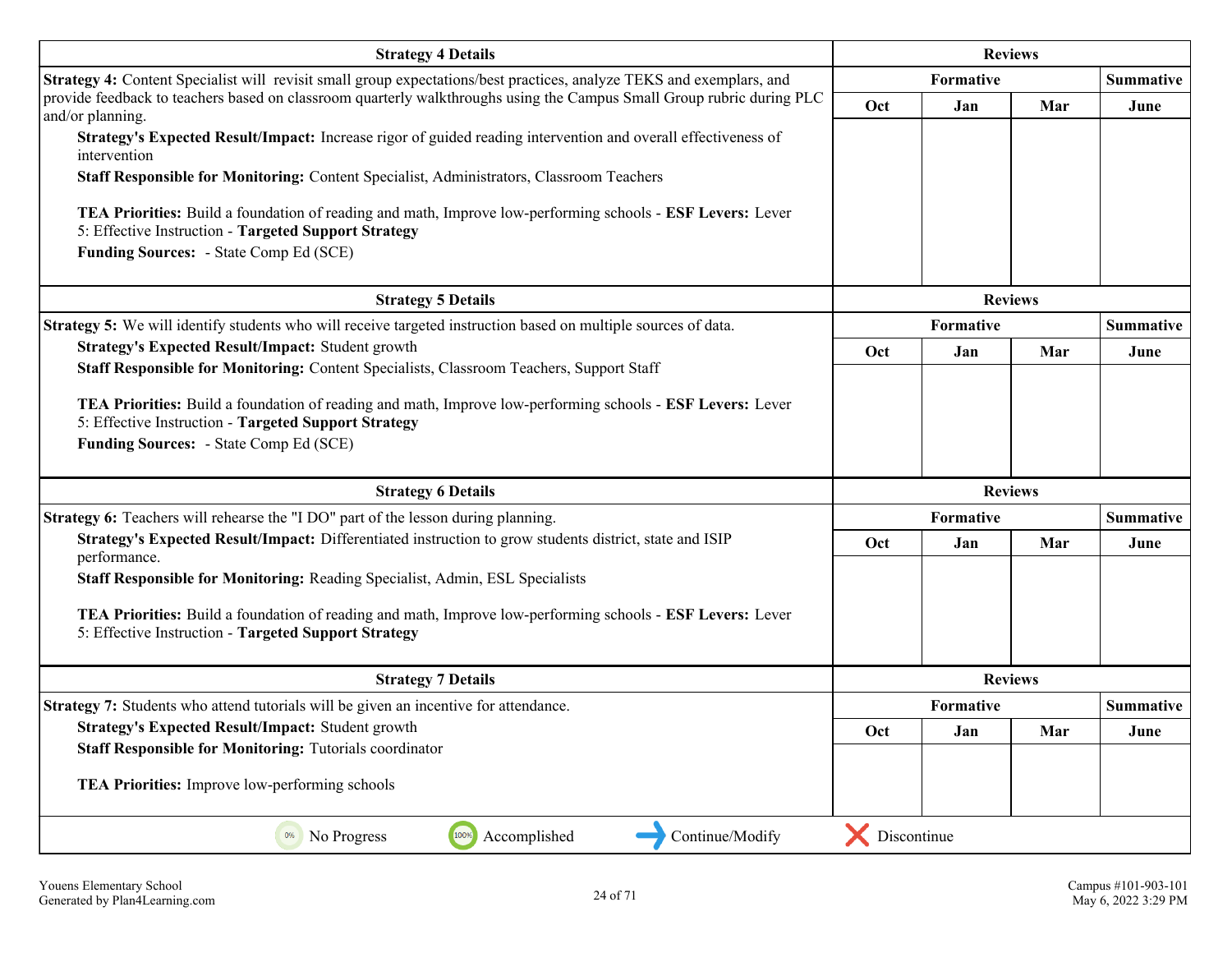**Performance Objective 6:** The AMM Average on 5th grade STAAR Math will increase from 30% to 41% by June 2023.

**Evaluation Data Sources:** 1. Math STAAR

2. Math District Assessments/Benchmarks

| <b>Strategy 1 Details</b>                                                                                                                                                                                |                | <b>Reviews</b> |                  |                  |  |
|----------------------------------------------------------------------------------------------------------------------------------------------------------------------------------------------------------|----------------|----------------|------------------|------------------|--|
| Strategy 1: Youens content specialists will analyze standards (TEKS) with grade level teachers to identify what students                                                                                 |                |                | <b>Summative</b> |                  |  |
| need to know in order to master each standard.                                                                                                                                                           | Oct            | Jan            | Mar              | June             |  |
| Strategy's Expected Result/Impact: Grade level teachers will have a deeper understanding of each standard,<br>therefore, having better first line instruction and ensuring student mastery of standards. |                |                |                  |                  |  |
| Staff Responsible for Monitoring: Grade level teachers and content specialists                                                                                                                           |                |                |                  |                  |  |
| TEA Priorities: Improve low-performing schools - ESF Levers: Lever 2: Effective, Well-Supported Teachers,<br>Lever 5: Effective Instruction - Targeted Support Strategy                                  |                |                |                  |                  |  |
| <b>Funding Sources:</b> - State Comp Ed (SCE)                                                                                                                                                            |                |                |                  |                  |  |
| <b>Strategy 2 Details</b>                                                                                                                                                                                | <b>Reviews</b> |                |                  |                  |  |
| Strategy 2: Youens content specialists and grade level teachers will utilize exemplars in order to teach with the end in mind<br>and deeper understand standards.                                        | Formative      |                |                  | <b>Summative</b> |  |
|                                                                                                                                                                                                          | <b>Oct</b>     | Jan            | Mar              | June             |  |
| Strategy's Expected Result/Impact: Increased percent of students passing assessments and improve first line<br>instruction                                                                               |                |                |                  |                  |  |
| Staff Responsible for Monitoring: Content specialists and grade level teachers                                                                                                                           |                |                |                  |                  |  |
| <b>TEA Priorities:</b> Improve low-performing schools - <b>ESF Levers:</b> Lever 2: Effective, Well-Supported Teachers,<br>Lever 5: Effective Instruction - Targeted Support Strategy                    |                |                |                  |                  |  |
| Funding Sources: - State Comp Ed (SCE)                                                                                                                                                                   |                |                |                  |                  |  |
| <b>Strategy 3 Details</b>                                                                                                                                                                                |                |                | <b>Reviews</b>   |                  |  |
| Strategy 3: Teachers will use formative and informative assessment data to drive instruction and small groups.                                                                                           |                | Formative      |                  | <b>Summative</b> |  |
| <b>Strategy's Expected Result/Impact:</b> Increased percent of students passing assessments                                                                                                              | Oct            | Jan            | Mar              | June             |  |
| Staff Responsible for Monitoring: Content specialists and grade level teachers                                                                                                                           |                |                |                  |                  |  |
| TEA Priorities: Improve low-performing schools - ESF Levers: Lever 2: Effective, Well-Supported Teachers,<br>Lever 5: Effective Instruction - Targeted Support Strategy                                  |                |                |                  |                  |  |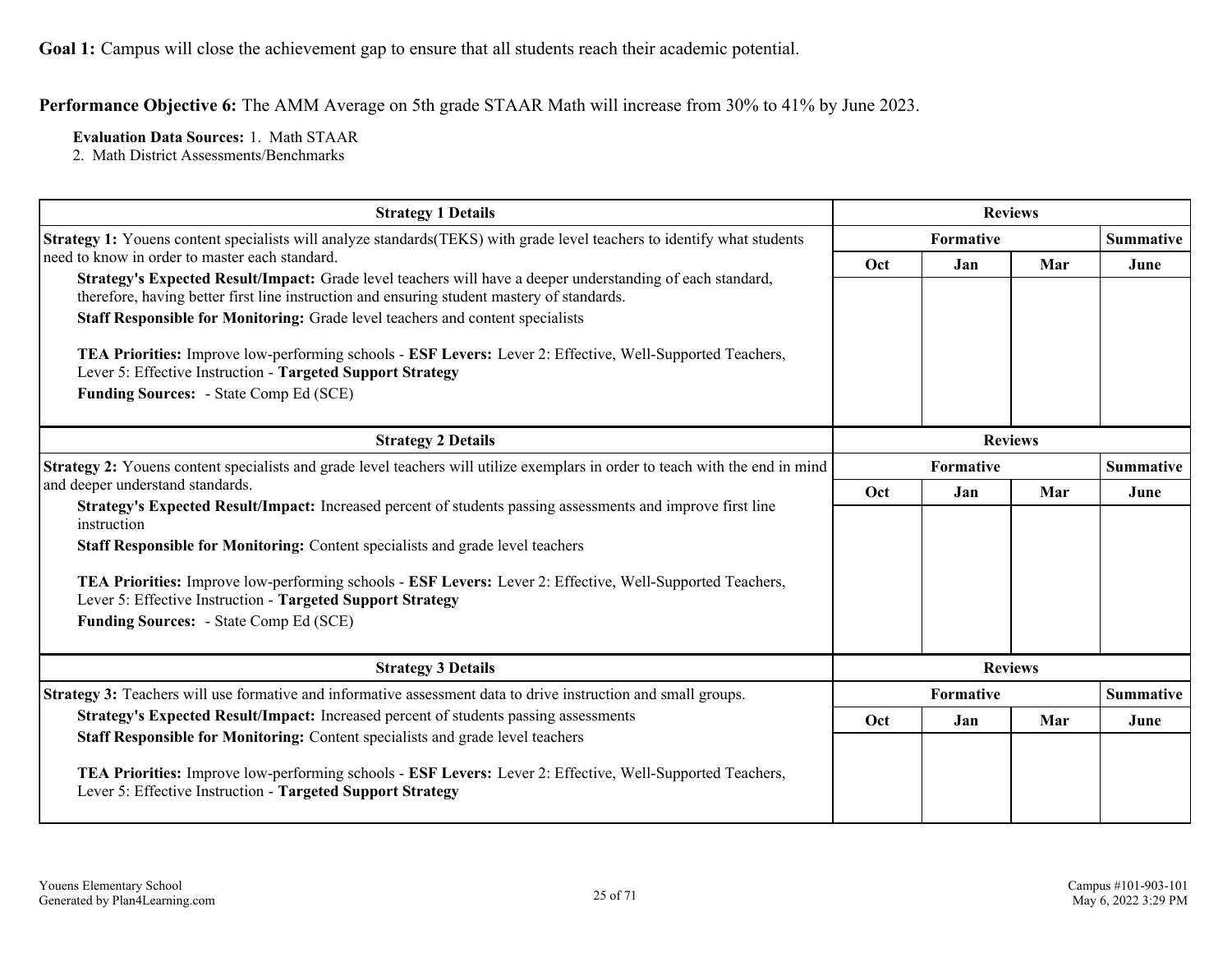| <b>Strategy 4 Details</b>                                                                                                                                                                             |           | <b>Reviews</b>                |                |                  |  |
|-------------------------------------------------------------------------------------------------------------------------------------------------------------------------------------------------------|-----------|-------------------------------|----------------|------------------|--|
| Strategy 4: Teachers will rehearse the "I DO" part of the lesson during planning, including the use of manipulatives to                                                                               |           | Formative                     |                |                  |  |
| teach the content.                                                                                                                                                                                    | Oct       | Jan                           | Mar            | June             |  |
| Strategy's Expected Result/Impact: Improve first line instruction<br>Staff Responsible for Monitoring: Content specialists and admin                                                                  |           |                               |                |                  |  |
| TEA Priorities: Improve low-performing schools - ESF Levers: Lever 2: Effective, Well-Supported Teachers,<br>Lever 5: Effective Instruction - Targeted Support Strategy                               |           |                               |                |                  |  |
| <b>Strategy 5 Details</b>                                                                                                                                                                             |           |                               |                |                  |  |
| <b>Strategy 5:</b> Use screeners and assessment data to plan for small group instruction and intervention groups. Additional                                                                          | Formative |                               |                | <b>Summative</b> |  |
| reteach planning, differentiation, tutorials, and intervention will be needed due to Covid-19 regression or gaps.<br>Strategy's Expected Result/Impact: Accelerated learning and academic achievement | Oct       | Jan                           | Mar            | June             |  |
| Staff Responsible for Monitoring: Admin, content coaches, interventionists, teachers, and instructional paras                                                                                         |           |                               |                |                  |  |
| TEA Priorities: Improve low-performing schools - ESF Levers: Lever 5: Effective Instruction - Targeted<br><b>Support Strategy</b><br>Funding Sources: - ESSER III - \$118,324, - State Comp Ed (SCE)  |           |                               |                |                  |  |
| <b>Strategy 6 Details</b>                                                                                                                                                                             |           |                               | <b>Reviews</b> |                  |  |
| Strategy 6: We will identify students who will receive targeted instruction based on multiple sources of data.                                                                                        |           | Formative                     |                | <b>Summative</b> |  |
| Strategy's Expected Result/Impact: Accelerated learning and academic achievement                                                                                                                      | Oct       | Jan                           | Mar            | June             |  |
| Staff Responsible for Monitoring: Admin, content coaches, interventionists, and instructional paras                                                                                                   |           |                               |                |                  |  |
| TEA Priorities: Improve low-performing schools - ESF Levers: Lever 5: Effective Instruction - Targeted<br><b>Support Strategy</b>                                                                     |           |                               |                |                  |  |
| Funding Sources: - ESSER III - \$118,324, - State Comp Ed (SCE)                                                                                                                                       |           |                               |                |                  |  |
| <b>Strategy 7 Details</b>                                                                                                                                                                             |           |                               | <b>Reviews</b> |                  |  |
| Strategy 7: Teacher will communicate with parents regarding current unit of study.                                                                                                                    |           | Formative<br><b>Summative</b> |                |                  |  |
| <b>Strategy's Expected Result/Impact: Parent involvement</b>                                                                                                                                          | Oct       | Jan                           | Mar            | June             |  |
| Staff Responsible for Monitoring: Teacher and content specialists                                                                                                                                     |           |                               |                |                  |  |
|                                                                                                                                                                                                       |           |                               |                |                  |  |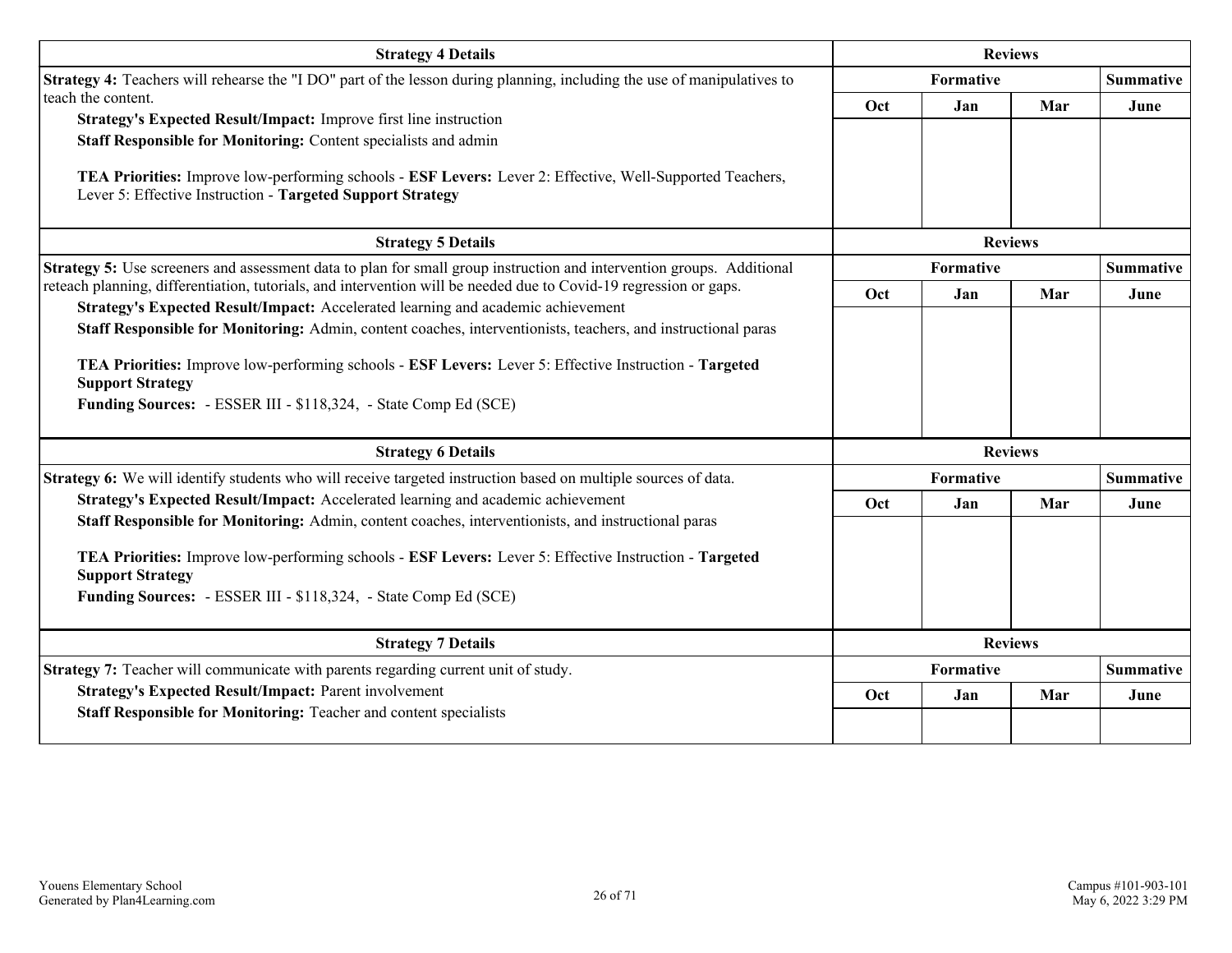| <b>Strategy 8 Details</b>                                                                   | <b>Reviews</b>   |     |     |                  |
|---------------------------------------------------------------------------------------------|------------------|-----|-----|------------------|
| <b>Strategy 8:</b> Students who attend tutorials will be given an incentive for attendance. | <b>Formative</b> |     |     | <b>Summative</b> |
| Strategy's Expected Result/Impact: Student growth                                           | Oct              | Jan | Mar | June             |
| <b>Staff Responsible for Monitoring: Tutorials coordinator</b>                              |                  |     |     |                  |
| TEA Priorities: Improve low-performing schools                                              |                  |     |     |                  |
| Continue/Modify<br>Accomplished<br>No Progress                                              | Discontinue      |     |     |                  |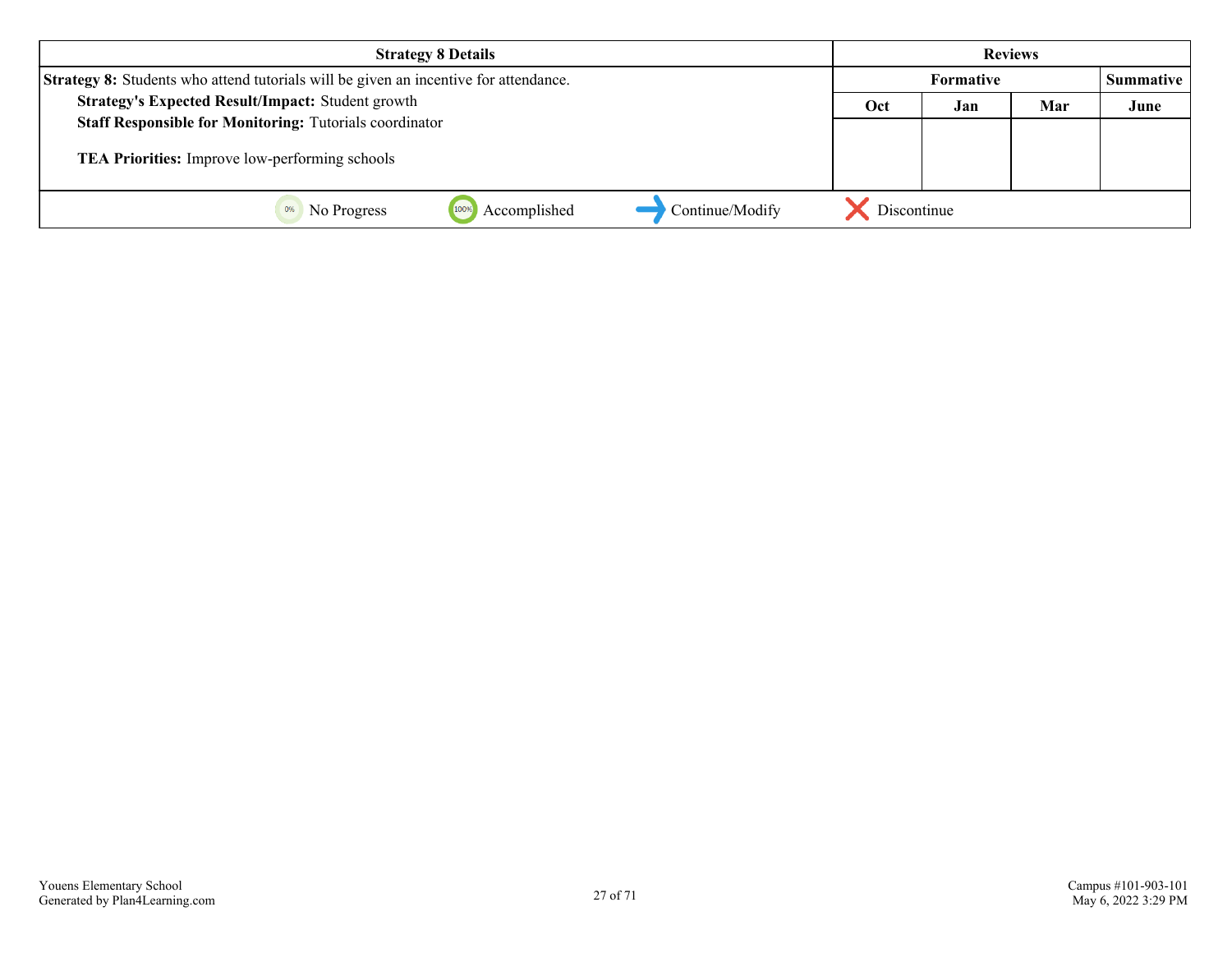**Performance Objective 7:** The AMM Average on 5th grade STAAR Science will increase from 22% to 41% by June 2023.

**Evaluation Data Sources:** 1. Science STAAR

2. Science District Assessments/Benchmarks

| <b>Strategy 1 Details</b>                                                                                                                                                                                                                                                                                                                                          |            | <b>Reviews</b>   |     |                  |  |
|--------------------------------------------------------------------------------------------------------------------------------------------------------------------------------------------------------------------------------------------------------------------------------------------------------------------------------------------------------------------|------------|------------------|-----|------------------|--|
| <b>Strategy 1:</b> Teachers will ensure that the lessons and activities are vocabulary enriched. Teachers will designate one day of                                                                                                                                                                                                                                |            | <b>Formative</b> |     | <b>Summative</b> |  |
| each unit to strategically target vocabulary. Vocabulary interactive word walls with grade level specific definitions will be<br>evident in the Science classroom. Visual vocabulary will be visible to assure the needs of all students are being met.<br>Strategy's Expected Result/Impact: Use of interactive vocabulary walls, walkthroughs, and lesson plans. | <b>Oct</b> | Jan              | Mar | June             |  |
| Staff Responsible for Monitoring: Grade level teachers and content specialist<br><b>ESF Levers:</b> Lever 2: Effective, Well-Supported Teachers, Lever 5: Effective Instruction - Comprehensive<br><b>Support Strategy</b><br><b>Funding Sources:</b> - State Comp Ed (SCE)                                                                                        |            |                  |     |                  |  |
| <b>Strategy 2 Details</b>                                                                                                                                                                                                                                                                                                                                          |            | <b>Reviews</b>   |     |                  |  |
| <b>Strategy 2: Comprehensive Support Strategy</b>                                                                                                                                                                                                                                                                                                                  |            | <b>Formative</b> |     | <b>Summative</b> |  |
| Integration throughout the subject. All teachers will work to integrate literacy into Science through writing in Interactive<br>Science notebooks and reading curriculum related to Science content objectives (StemScopes, Edusmart and CER.<br>Webpage resources and books on the E-readers).                                                                    | <b>Oct</b> | Jan              | Mar | June             |  |
| Strategy's Expected Result/Impact: Assessments, walkthroughs, planning meetings, and student work samples.                                                                                                                                                                                                                                                         |            |                  |     |                  |  |
| Staff Responsible for Monitoring: Grade level teachers and content specialist                                                                                                                                                                                                                                                                                      |            |                  |     |                  |  |
| <b>ESF Levers:</b> Lever 2: Effective, Well-Supported Teachers, Lever 5: Effective Instruction - Comprehensive<br><b>Support Strategy</b>                                                                                                                                                                                                                          |            |                  |     |                  |  |
| <b>Funding Sources:</b> - State Comp Ed (SCE)                                                                                                                                                                                                                                                                                                                      |            |                  |     |                  |  |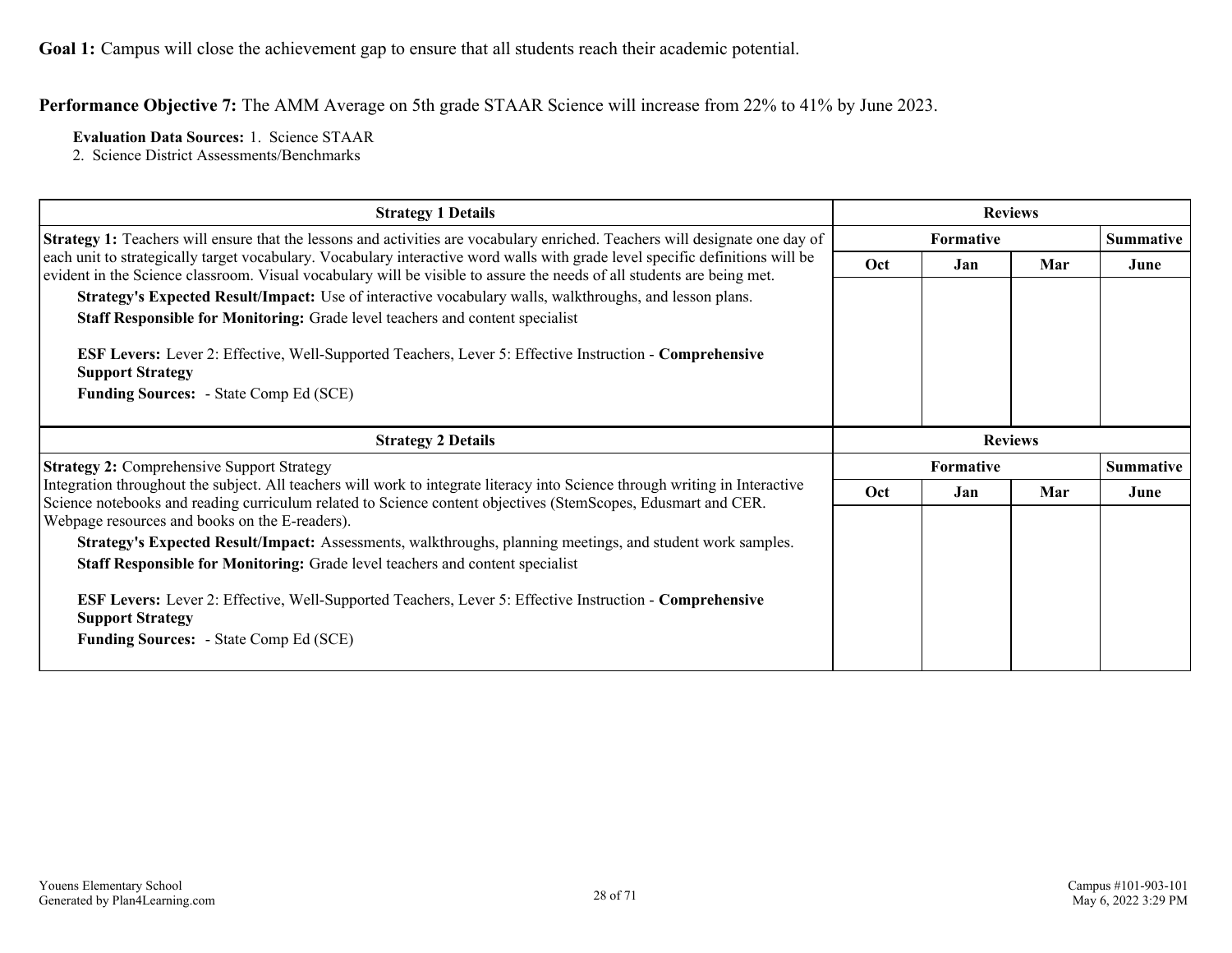| <b>Strategy 3 Details</b>                                                                                                                                                                                                                                            | <b>Reviews</b> |           |           |      |
|----------------------------------------------------------------------------------------------------------------------------------------------------------------------------------------------------------------------------------------------------------------------|----------------|-----------|-----------|------|
| <b>Strategy 3:</b> Evidence of Science instruction will be observed throughout all classrooms through the use of Thinking Maps,                                                                                                                                      |                | Formative | Summative |      |
| writing samples, anchor charts, interactive vocabulary walls, student notebooks, and student work.                                                                                                                                                                   | Oct            | Jan       | Mar       | June |
| Strategy's Expected Result/Impact: Walkthroughs, lesson plans, planning meetings, and student work                                                                                                                                                                   |                |           |           |      |
| Staff Responsible for Monitoring: Grade level teachers and content specialist<br>ESF Levers: Lever 2: Effective, Well-Supported Teachers, Lever 5: Effective Instruction - Comprehensive<br><b>Support Strategy</b><br><b>Funding Sources:</b> - State Comp Ed (SCE) |                |           |           |      |
| Continue/Modify<br>No Progress<br>Accomplished                                                                                                                                                                                                                       | Discontinue    |           |           |      |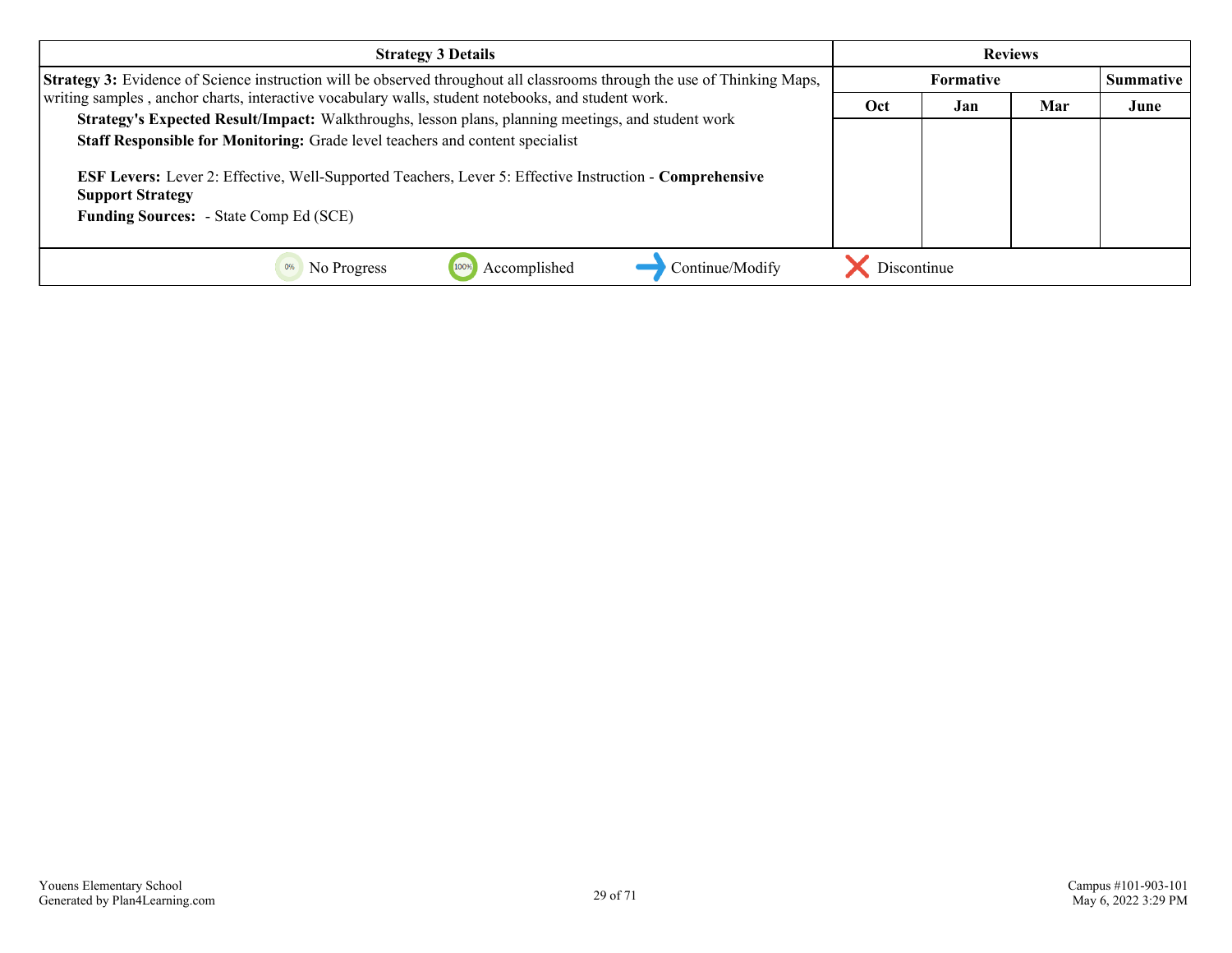# **Performance Objective 8:** 45% of SPED students will take and pass STAAR/STAAR Alt2 for the 2022-2023 school year.

## **Evaluation Data Sources:** STAAR/STAAR-A/STAAR Alt progress measure

| <b>Strategy 1 Details</b>                                                                                                                                                                                                                                                               |                | <b>Reviews</b> |                |                  |
|-----------------------------------------------------------------------------------------------------------------------------------------------------------------------------------------------------------------------------------------------------------------------------------------|----------------|----------------|----------------|------------------|
| Strategy 1: Data Analysis: In Class Support teachers will                                                                                                                                                                                                                               |                | Formative      |                |                  |
| maintain a tracking sheet to monitor progress                                                                                                                                                                                                                                           | Oct            | Jan            | Mar            | June             |
| and amend state testing decisions when                                                                                                                                                                                                                                                  |                |                |                |                  |
| appropriate. (AA 4)                                                                                                                                                                                                                                                                     |                |                |                |                  |
| Strategy's Expected Result/Impact: In class support data tracking sheet                                                                                                                                                                                                                 |                |                |                |                  |
| Staff Responsible for Monitoring: In class support teachers                                                                                                                                                                                                                             |                |                |                |                  |
| TEA Priorities: Build a foundation of reading and math - ESF Levers: Lever 1: Strong School Leadership and<br><b>Planning - Comprehensive Support Strategy</b>                                                                                                                          |                |                |                |                  |
| <b>Strategy 2 Details</b>                                                                                                                                                                                                                                                               | <b>Reviews</b> |                |                |                  |
| Strategy 2: Interventionists and In Class Support teachers will meet with students and provide interventions in their general<br>education classroom. Teachers along side with interventionists and in class support teachers will work collaboratively to<br>monitor student progress. | Formative      |                |                | <b>Summative</b> |
|                                                                                                                                                                                                                                                                                         | Oct            | Jan            | Mar            | June             |
| Strategy's Expected Result/Impact: In class support data tracking sheet                                                                                                                                                                                                                 |                |                |                |                  |
| Staff Responsible for Monitoring: In class support teachers                                                                                                                                                                                                                             |                |                |                |                  |
| Schoolwide and Targeted Assistance Title I Elements: 2.4 - TEA Priorities: Build a foundation of reading<br>and math - ESF Levers: Lever 1: Strong School Leadership and Planning - Comprehensive Support Strategy<br><b>Funding Sources:</b> - State Comp Ed (SCE)                     |                |                |                |                  |
| <b>Strategy 3 Details</b>                                                                                                                                                                                                                                                               |                |                | <b>Reviews</b> |                  |
| Strategy 3: Track the number of minutes students in special education spend in ISS through district provided                                                                                                                                                                            |                | Formative      |                | <b>Summative</b> |
| documentation.<br>(ADMIN)(SPED 4)                                                                                                                                                                                                                                                       | Oct            | Jan            | Mar            | June             |
| Strategy's Expected Result/Impact: Administrators, In Class Support teachers, and Behavior Interventionist                                                                                                                                                                              |                |                |                |                  |
| Staff Responsible for Monitoring: Discipline report data                                                                                                                                                                                                                                |                |                |                |                  |
| <b>ESF Levers:</b> Lever 1: Strong School Leadership and Planning                                                                                                                                                                                                                       |                |                |                |                  |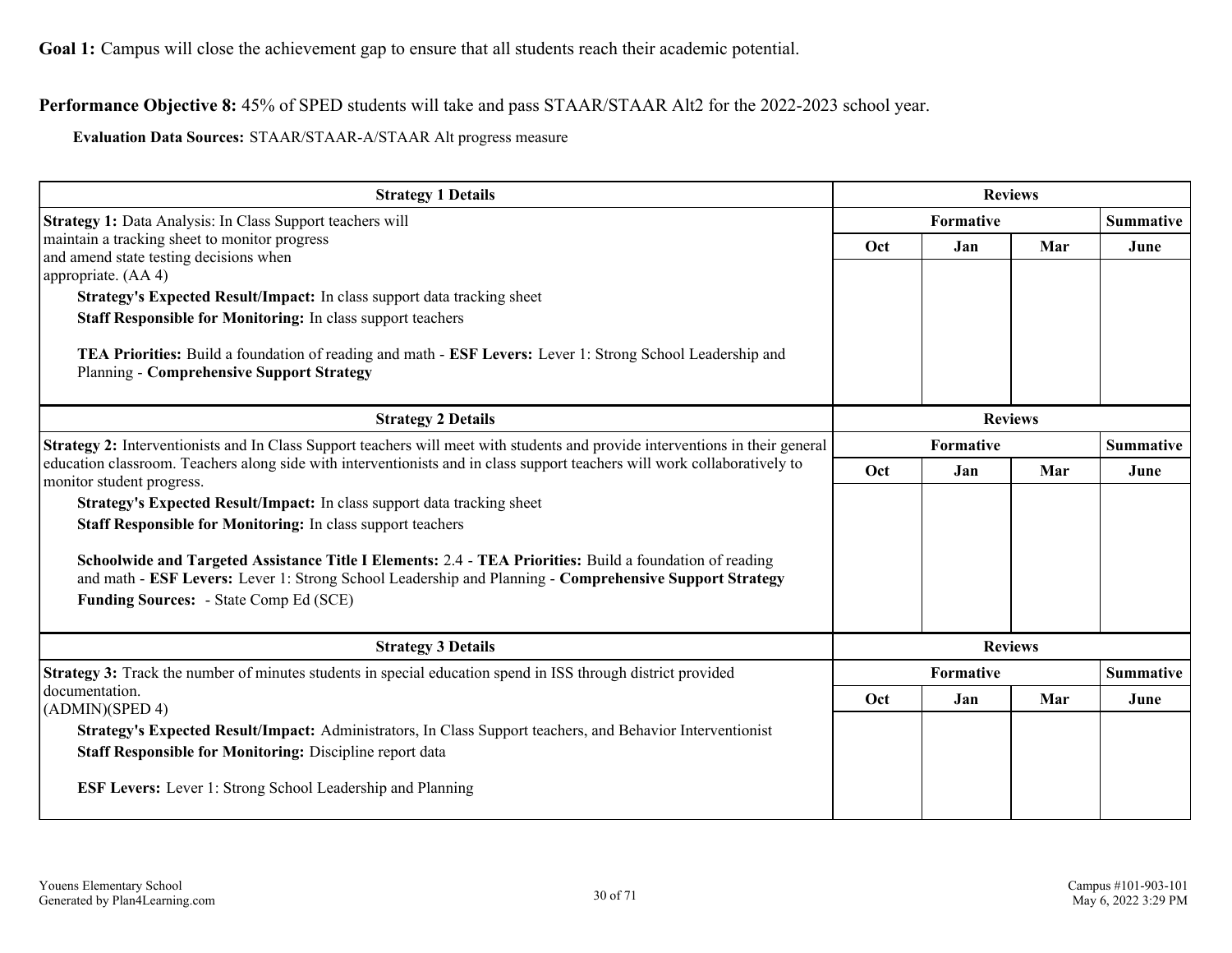| <b>Strategy 4 Details</b>                                                                                                           | <b>Reviews</b> |                                      |                |                  |
|-------------------------------------------------------------------------------------------------------------------------------------|----------------|--------------------------------------|----------------|------------------|
| <b>Strategy 4: PPCD</b> and Life skills teachers will review student data for both cognitive ability for testing and placement to   | Formative      |                                      |                | <b>Summative</b> |
| ensure students are placed in the least restricted environment including possible general education setting for half day.<br>(AA 4) | Oct            | Jan                                  | Mar            | June             |
| <b>Strategy's Expected Result/Impact: Student placement reports</b>                                                                 |                |                                      |                |                  |
| Staff Responsible for Monitoring: PPCD, Life Skills teachers, Administrators                                                        |                |                                      |                |                  |
| <b>ESF Levers: Lever 5: Effective Instruction - Comprehensive Support Strategy</b>                                                  |                |                                      |                |                  |
| <b>Strategy 5 Details</b>                                                                                                           | <b>Reviews</b> |                                      |                |                  |
| Strategy 5: Special Education students who meet the criteria will receive Accelerated Instruction based on their needs              |                | <b>Formative</b><br><b>Summative</b> |                |                  |
| which includes web based programs and/or face to face intervention.                                                                 | <b>Oct</b>     | Jan                                  | Mar            | June             |
| Strategy's Expected Result/Impact: STAAR progress measure                                                                           |                |                                      |                |                  |
| Staff Responsible for Monitoring: In class support teachers, classroom teachers                                                     |                |                                      |                |                  |
| ESF Levers: Lever 5: Effective Instruction - Comprehensive Support Strategy                                                         |                |                                      |                |                  |
| Funding Sources: REID Specialist - State Comp Ed (SCE)                                                                              |                |                                      |                |                  |
|                                                                                                                                     |                |                                      |                |                  |
| <b>Strategy 6 Details</b>                                                                                                           |                |                                      | <b>Reviews</b> |                  |
| Strategy 6: Staff will make testing accommodation (ex. text to speech, extended time, content/language supports) decisions          |                | Formative                            |                | <b>Summative</b> |
| based on data and observations.                                                                                                     | Oct            | Jan                                  | Mar            | June             |
| Strategy's Expected Result/Impact: Student performs higher on assessments                                                           |                |                                      |                |                  |
| <b>Staff Responsible for Monitoring: ILT and teachers</b>                                                                           |                |                                      |                |                  |
|                                                                                                                                     |                |                                      |                |                  |
| 1009<br>Accomplished<br>Continue/Modify<br>No Progress                                                                              | Discontinue    |                                      |                |                  |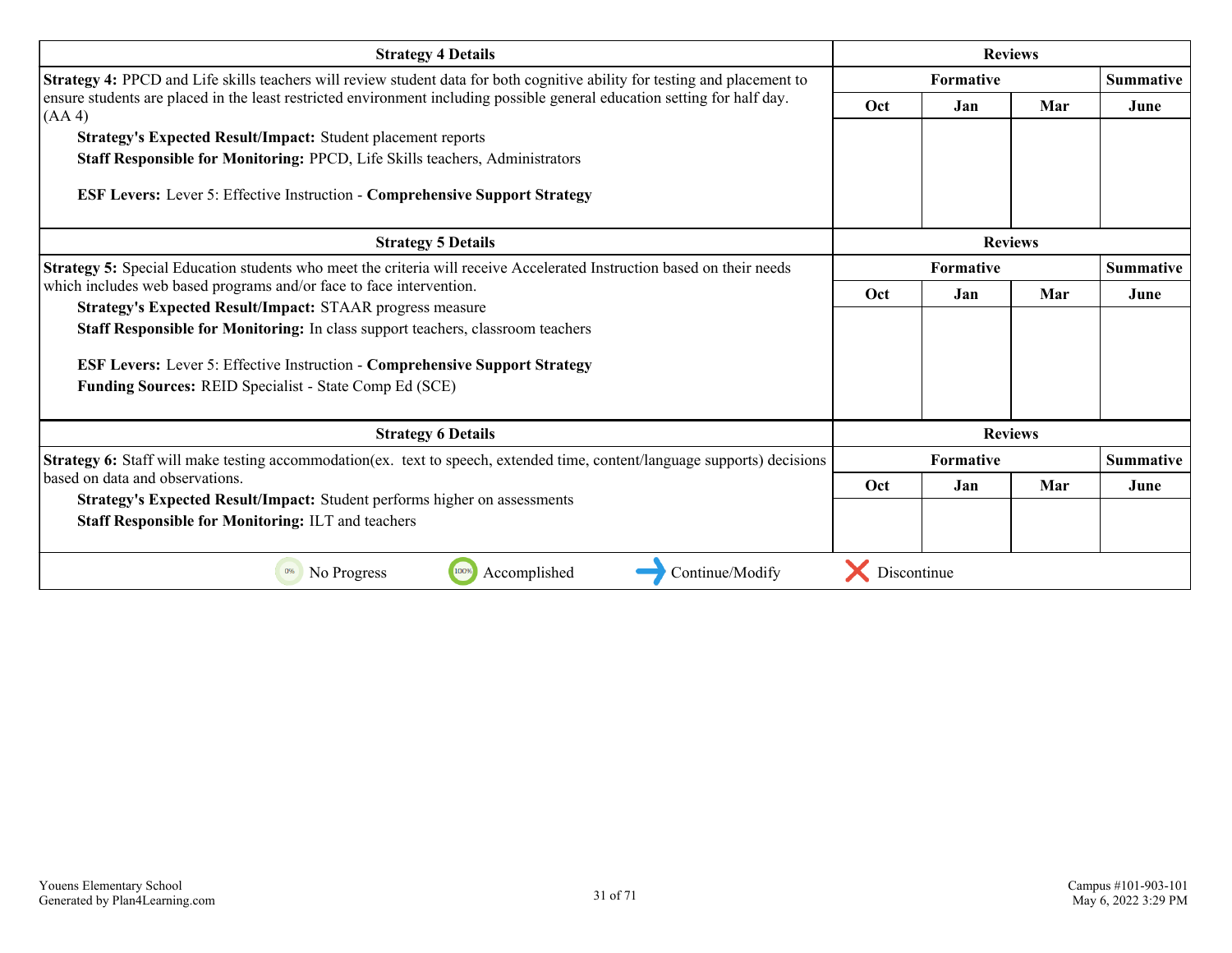**Performance Objective 9:** Youens ELL students TELPAS progress rate for the 2022-2023 school year will be at least 10% above target rate.

**Evaluation Data Sources:** TELPAS scores

| <b>Strategy 1 Details</b>                                                                                 |                  | <b>Reviews</b> |                |                  |
|-----------------------------------------------------------------------------------------------------------|------------------|----------------|----------------|------------------|
| Strategy 1: Staff will track data for ELL students.                                                       | <b>Formative</b> |                |                | <b>Summative</b> |
| Strategy's Expected Result/Impact: Growth on TELPAS                                                       | Oct              | Jan            | Mar            | June             |
| Staff Responsible for Monitoring: ELD interventionist, teachers, and ESL department(SCE funded positions) |                  |                |                |                  |
| TEA Priorities: Improve low-performing schools                                                            |                  |                |                |                  |
| Funding Sources: Elementary Specialist - State Comp Ed (SCE) - \$573,507                                  |                  |                |                |                  |
|                                                                                                           |                  |                |                |                  |
| <b>Strategy 2 Details</b>                                                                                 | <b>Reviews</b>   |                |                |                  |
| Strategy 2: ELD interventionist will intervene with ELL students.                                         | <b>Formative</b> |                |                | <b>Summative</b> |
| Strategy's Expected Result/Impact: Growth on TELPAS                                                       | Oct              | Jan            | Mar            | June             |
| <b>Staff Responsible for Monitoring: ELD interventionist</b>                                              |                  |                |                |                  |
| <b>TEA Priorities:</b> Improve low-performing schools                                                     |                  |                |                |                  |
| <b>Strategy 3 Details</b>                                                                                 |                  |                | <b>Reviews</b> |                  |
| Strategy 3: Teachers will implement SIOP strategies. All new teachers will be SIOP trained.               |                  | Formative      |                | <b>Summative</b> |
| Strategy's Expected Result/Impact: Growth on TELPAS                                                       | Oct              | Jan            | Mar            | June             |
| Staff Responsible for Monitoring: ESL department and content coaches                                      |                  |                |                |                  |
| TEA Priorities: Improve low-performing schools                                                            |                  |                |                |                  |
| <b>Funding Sources:</b> Elementary Specialist - State Comp Ed (SCE) - \$573,507                           |                  |                |                |                  |
|                                                                                                           |                  |                |                |                  |
| Accomplished<br>Continue/Modify<br>0%<br>No Progress<br>100%                                              | Discontinue      |                |                |                  |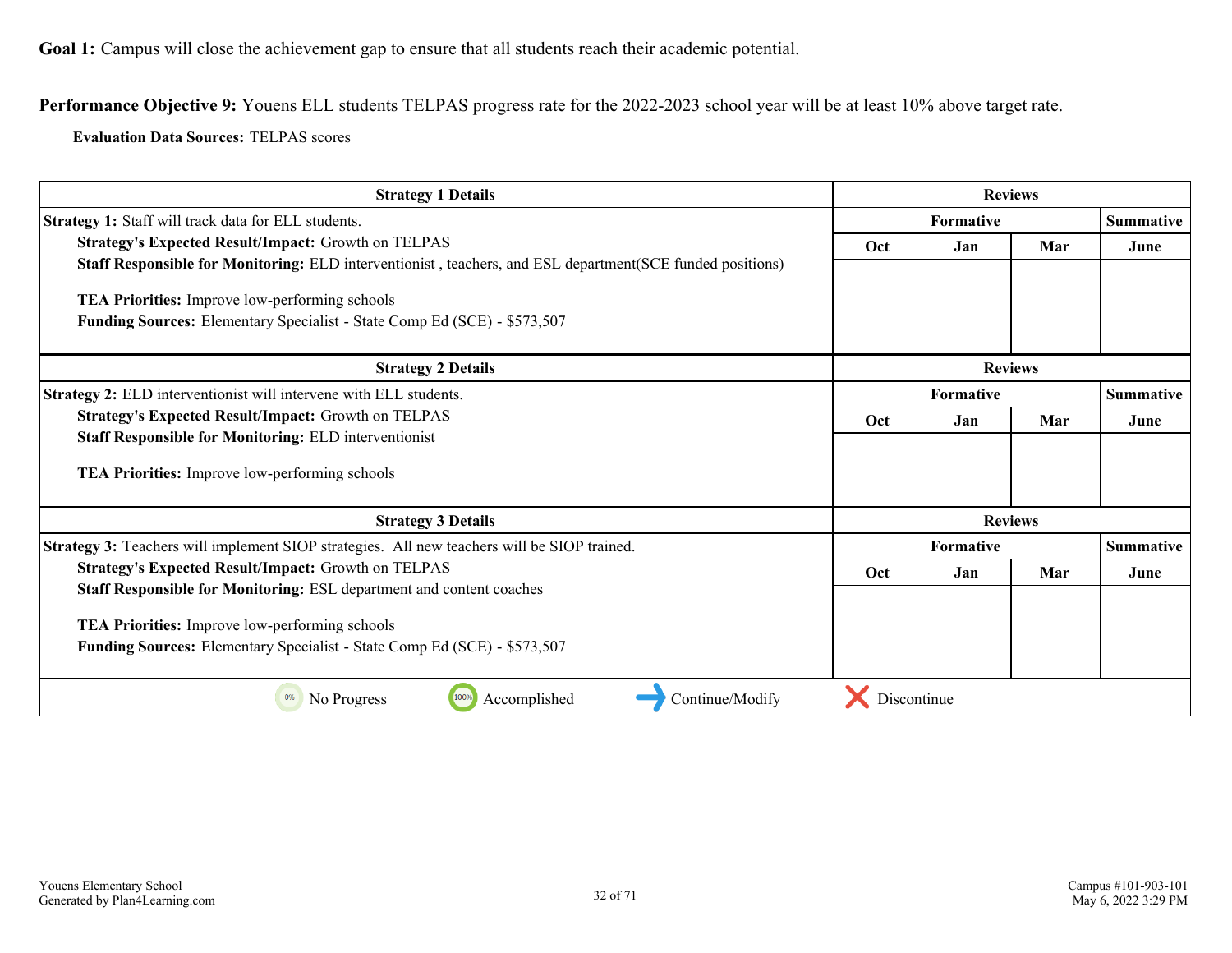**Performance Objective 10:** Coordinated Health Program: By the end of the 2022-2023 school year, our campus will improve overall student health by scoring 70% or higher on the Alief Wellness Survey.

**Evaluation Data Sources:** Alief Wellness Survey (EOY completion)

| <b>Strategy 1 Details</b>                                                                                                                                                                                                                     |                  | <b>Reviews</b> |                |                  |  |
|-----------------------------------------------------------------------------------------------------------------------------------------------------------------------------------------------------------------------------------------------|------------------|----------------|----------------|------------------|--|
| <b>Strategy 1:</b> Students will participate in structured activity though PE, structured recess, Action Based Learning and music                                                                                                             |                  | Formative      |                | <b>Summative</b> |  |
| class for a minimum of 135 minutes per week. Movement will also be done in the classroom in the form of brain boosters<br>and academic based activities. To ensure the 135 minutes, students will not be pulled from these times for academic | Oct              | Jan            | Mar            | June             |  |
| interventions. (HPW 1, HPW 2, HPW 3, HPW 8, HPW 10)                                                                                                                                                                                           |                  |                |                |                  |  |
| Strategy's Expected Result/Impact: 135 minutes per week is met for each students                                                                                                                                                              |                  |                |                |                  |  |
| Staff Responsible for Monitoring: PE staff, music teachers, classroom teachers, ABL facilitator                                                                                                                                               |                  |                |                |                  |  |
| <b>Strategy 2 Details</b>                                                                                                                                                                                                                     |                  | <b>Reviews</b> |                |                  |  |
| Strategy 2: The campus will have a Wellness/CATCH Committee that meets a minimum of 3 times yearly to ensure that all                                                                                                                         | Formative        |                |                | <b>Summative</b> |  |
| departments (cafeteria, nurse, classroom teachers, Administration) are involved in promoting wellness. (HPW 1, HPW 2,<br>HPW 3, HPW 8, HPW 10)                                                                                                | Oct              | Jan            | Mar            | June             |  |
| Strategy's Expected Result/Impact: Participation from staff in campus wellness activities                                                                                                                                                     |                  |                |                |                  |  |
| <b>Staff Responsible for Monitoring: Committee members</b>                                                                                                                                                                                    |                  |                |                |                  |  |
|                                                                                                                                                                                                                                               |                  |                |                |                  |  |
| <b>Strategy 3 Details</b>                                                                                                                                                                                                                     |                  |                | <b>Reviews</b> |                  |  |
| <b>Strategy 3:</b> The campus will provide a coordinated school health program (CATCH) for grades K-8 through a variety of                                                                                                                    | <b>Formative</b> |                |                | <b>Summative</b> |  |
| methods. Nutrition lessons will be taught in health/tech or physical education classes. (HPW 1, HPW 2, HPW 3, HPW 8,<br><b>HPW 10)</b>                                                                                                        | Oct              | Jan            | Mar            | June             |  |
| Strategy's Expected Result/Impact: Students are more informed about nutrition and healthy                                                                                                                                                     |                  |                |                |                  |  |
| Staff Responsible for Monitoring: Health/Tech. teachers, Administration team                                                                                                                                                                  |                  |                |                |                  |  |
| <b>Strategy 4 Details</b>                                                                                                                                                                                                                     |                  | <b>Reviews</b> |                |                  |  |
| <b>Strategy 4:</b> The campus will provide a coordinated school health program (CATCH) through a variety of methods.                                                                                                                          |                  | Formative      |                | <b>Summative</b> |  |
| CATCH physical activities will be done in PE classes. (HPW 1, HPW 2, HPW 3, HPW 8, HPW 10)                                                                                                                                                    | Oct              | Jan            | Mar            | June             |  |
| Strategy's Expected Result/Impact: Students are more active during the school day                                                                                                                                                             |                  |                |                |                  |  |
| <b>Staff Responsible for Monitoring: PE teachers, Administration team</b>                                                                                                                                                                     |                  |                |                |                  |  |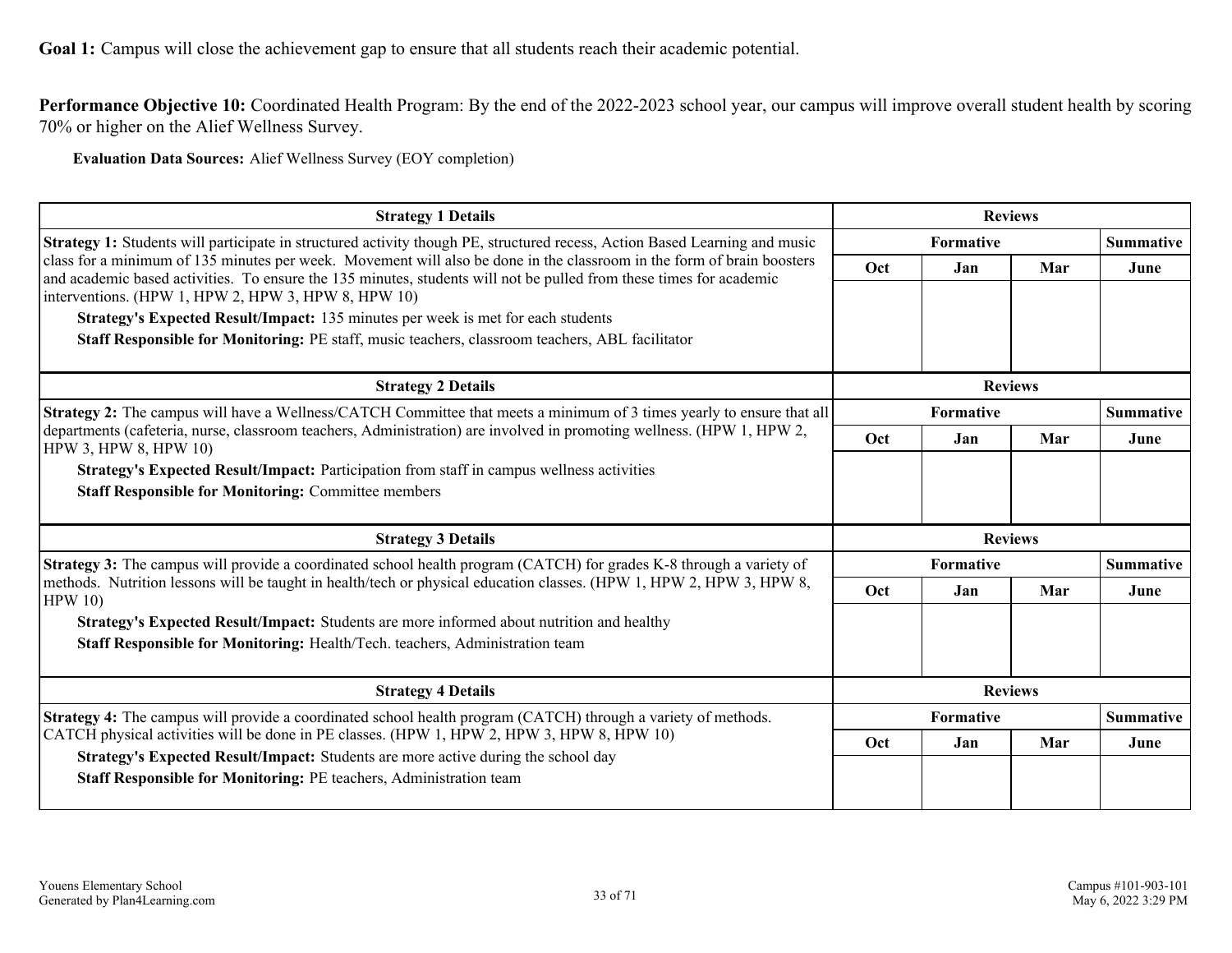| <b>Strategy 5 Details</b>                                                                                                                            |                | <b>Reviews</b>   |                |                  |
|------------------------------------------------------------------------------------------------------------------------------------------------------|----------------|------------------|----------------|------------------|
| <b>Strategy 5:</b> On the campus, at least 60% of the staff participates in wellness screenings or district sponsored wellness                       |                | <b>Formative</b> |                | <b>Summative</b> |
| events (FitBit challenges, Wellness portal challenges, flu shots, biometric screening, etc) (HPW 1, HPW 2, HPW 3, HPW 8,<br><b>HPW 10)</b>           | Oct            | Jan              | Mar            | June             |
| Strategy's Expected Result/Impact: Improve students' academic performance                                                                            |                |                  |                |                  |
| Staff Responsible for Monitoring: Participation from staff in campus wellness activities                                                             |                |                  |                |                  |
| <b>Strategy 6 Details</b>                                                                                                                            |                |                  | <b>Reviews</b> |                  |
| Strategy 6: A campus wide family fitness event will address healthy lifestyles through health check-ups, snack/food                                  | Formative      |                  |                | <b>Summative</b> |
| samples, and other fitness or wellness activities. (HPW 1, HPW 2, HPW 3, HPW 8, HPW 10)                                                              | Oct            | Jan              | Mar            | June             |
| Strategy's Expected Result/Impact: Families are more engaged and informed about healthy habits and<br>nutrition (HPW 1, HPW 2, HPW 3, HPW 8, HPW 10) |                |                  |                |                  |
| Staff Responsible for Monitoring: CATCH/Wellness Committee members, Administration team                                                              |                |                  |                |                  |
| <b>Strategy 7 Details</b>                                                                                                                            | <b>Reviews</b> |                  |                |                  |
| Strategy 7: The campus participates in National School Lunch Week and Breakfast Week. The CATCH/Wellness                                             |                | Formative        |                | <b>Summative</b> |
| Committee also works with the cafeteria to plan at least 1 cafeteria activity per semester. (HPW 1, HPW 2, HPW 3, HPW 8,<br><b>HPW 10)</b>           | Oct            | Jan              | Mar            | June             |
| Strategy's Expected Result/Impact: Students are choosing healthier foods and learning about the good<br>nutrition of the school food program.        |                |                  |                |                  |
| Staff Responsible for Monitoring: Cafeteria manager, CATCH/Wellness Committee members                                                                |                |                  |                |                  |
| <b>Strategy 8 Details</b>                                                                                                                            |                | <b>Reviews</b>   |                |                  |
| Strategy 8: Wellness newsletters will be sent home each 9 weeks for families to learn about wellness initiatives going on at                         |                | Formative        |                | <b>Summative</b> |
| school and some ideas for home. (HPW 1, HPW 2, HPW 3, HPW 8, HPW 10)                                                                                 | Oct            | Jan              | Mar            | June             |
| Strategy's Expected Result/Impact: Families are more informed about healthy activities on campus.                                                    |                |                  |                |                  |
| <b>Staff Responsible for Monitoring: CATCH/Wellness Committee</b>                                                                                    |                |                  |                |                  |
| 100%<br>Accomplished<br>Continue/Modify<br>0%<br>No Progress                                                                                         | Discontinue    |                  |                |                  |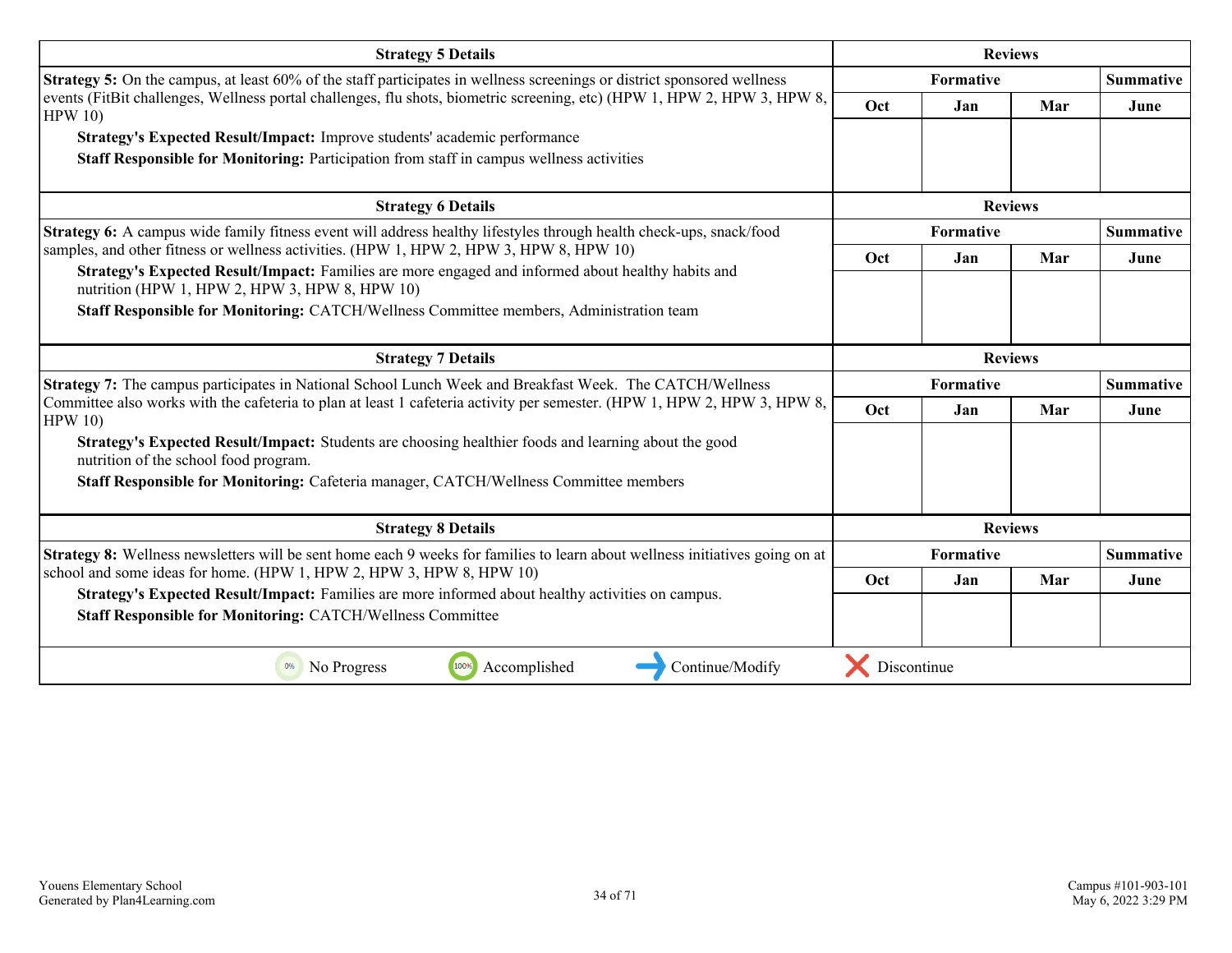# **Performance Objective 11:** ESF Annual Goal Lever

Cycle 1 Goal(Aug- Nov)

Cycle 2 Goal:(Dec- Feb)

Cycle 3 Goal: ( Mar-May)

Cycle 4 Goal: ( Jun - Jul)

### **Targeted or ESF High Priority**

| <b>Strategy 1 Details</b>                                                                                                                                                                                                                                                 |            | <b>Reviews</b>   |                |                  |
|---------------------------------------------------------------------------------------------------------------------------------------------------------------------------------------------------------------------------------------------------------------------------|------------|------------------|----------------|------------------|
| <b>Strategy 1:</b> Cycle 1: Youens content team will meet quarterly with grade levels to discuss data and determine instructional                                                                                                                                         |            | <b>Summative</b> |                |                  |
| decisions that teachers will make based on the data.<br>Strategy's Expected Result/Impact: Teachers will monitor and adjust instruction based on classroom needs.                                                                                                         | <b>Oct</b> | Jan              | Mar            | June             |
| Staff Responsible for Monitoring: Administrators and content team<br><b>TEA Priorities:</b> Improve low-performing schools - <b>ESF Levers:</b> Lever 5: Effective Instruction - <b>Targeted</b><br><b>Support Strategy</b>                                               |            |                  |                |                  |
| <b>Strategy 2 Details</b>                                                                                                                                                                                                                                                 |            |                  | <b>Reviews</b> |                  |
| <b>Strategy 2:</b> Cycle 1: Youens teachers will track student data.                                                                                                                                                                                                      |            | Formative        |                | <b>Summative</b> |
| Strategy's Expected Result/Impact: Teachers will grow students.<br>Staff Responsible for Monitoring: Administrators and content team<br>TEA Priorities: Improve low-performing schools - ESF Levers: Lever 5: Effective Instruction - Targeted<br><b>Support Strategy</b> | Oct.       | Jan              | Mar            | June             |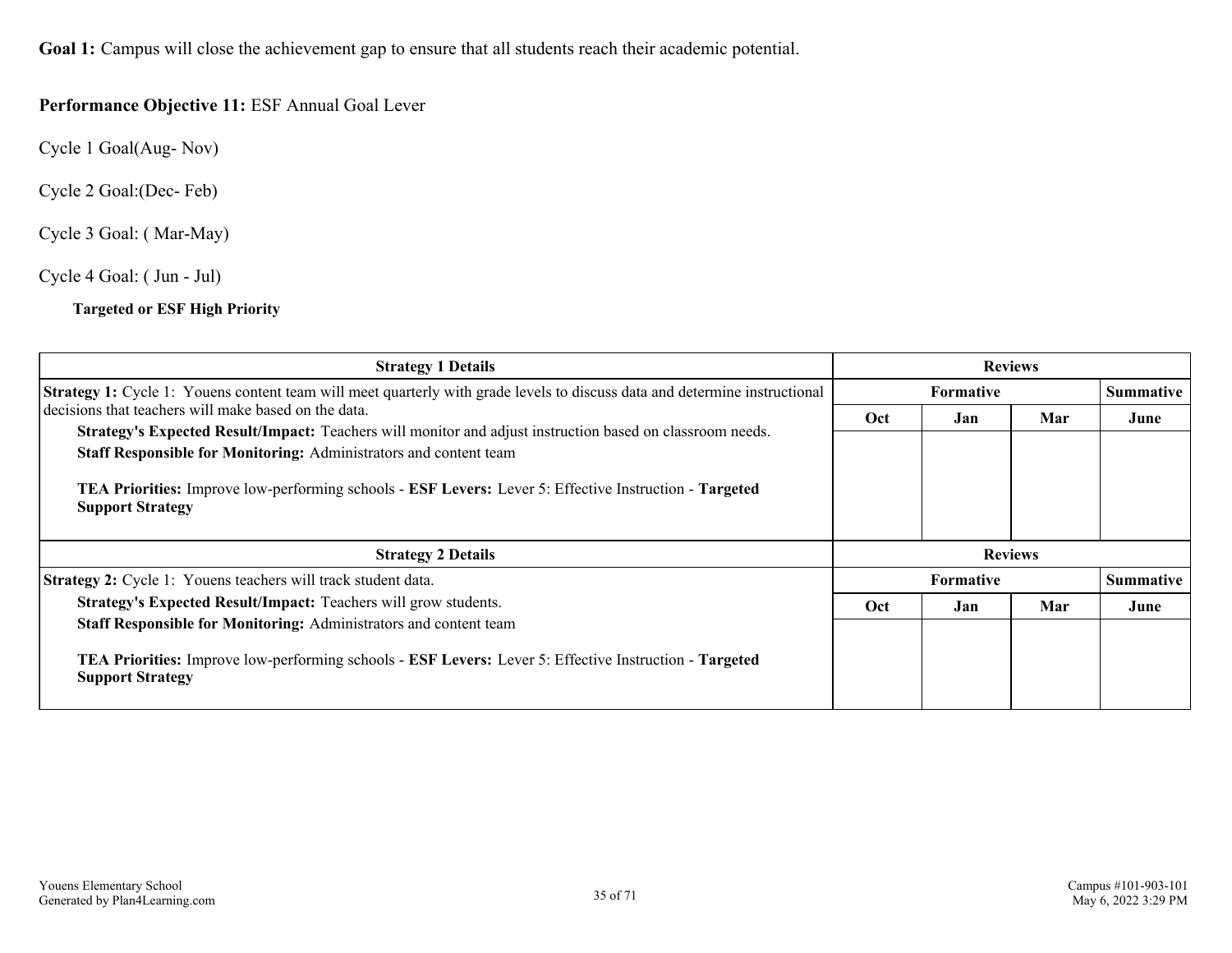| <b>Strategy 3 Details</b>                                                                                                                                                                                                                |                |           | <b>Reviews</b>   |                  |
|------------------------------------------------------------------------------------------------------------------------------------------------------------------------------------------------------------------------------------------|----------------|-----------|------------------|------------------|
| Strategy 3: Cycle 1: Youens teachers will set goals for themselves, their grade level team., and students on assessments.                                                                                                                |                | Formative |                  | <b>Summative</b> |
| Strategy's Expected Result/Impact: Student growth                                                                                                                                                                                        | Oct            | Jan       | Mar              | June             |
| Staff Responsible for Monitoring: Administrators and content team                                                                                                                                                                        |                |           |                  |                  |
| TEA Priorities: Improve low-performing schools - ESF Levers: Lever 5: Effective Instruction - Targeted                                                                                                                                   |                |           |                  |                  |
| <b>Support Strategy</b>                                                                                                                                                                                                                  |                |           |                  |                  |
| <b>Strategy 4 Details</b>                                                                                                                                                                                                                |                |           | <b>Reviews</b>   |                  |
| Strategy 4: Cycle 1: Youens teachers will analyze student work and reflect on best practices to make instructional                                                                                                                       |                |           | <b>Summative</b> |                  |
| decisions.                                                                                                                                                                                                                               | Oct            | Jan       | Mar              | June             |
| Strategy's Expected Result/Impact: Student mastery of content                                                                                                                                                                            |                |           |                  |                  |
| Staff Responsible for Monitoring: Administrators and content team                                                                                                                                                                        |                |           |                  |                  |
| TEA Priorities: Improve low-performing schools - ESF Levers: Lever 5: Effective Instruction - Targeted                                                                                                                                   |                |           |                  |                  |
| <b>Support Strategy</b>                                                                                                                                                                                                                  |                |           |                  |                  |
|                                                                                                                                                                                                                                          |                |           | <b>Reviews</b>   |                  |
| <b>Strategy 5 Details</b>                                                                                                                                                                                                                |                |           |                  |                  |
| Strategy 5: Cycle 1: Youens content team will meet bi-weekly with administrators to discuss teacher concerns and data.<br>Administration and content team will create an actionable plan for addressing concerns with specific teachers. |                | Formative |                  | <b>Summative</b> |
| Strategy's Expected Result/Impact: Teacher growth and student growth                                                                                                                                                                     | Oct            | Jan       | Mar              | June             |
| Staff Responsible for Monitoring: Youens content team and administrators                                                                                                                                                                 |                |           |                  |                  |
|                                                                                                                                                                                                                                          |                |           |                  |                  |
| TEA Priorities: Improve low-performing schools - ESF Levers: Lever 5: Effective Instruction - Targeted<br><b>Support Strategy</b>                                                                                                        |                |           |                  |                  |
|                                                                                                                                                                                                                                          |                |           |                  |                  |
| <b>Strategy 6 Details</b>                                                                                                                                                                                                                | <b>Reviews</b> |           |                  |                  |
| <b>Strategy 6: Strategy 6</b>                                                                                                                                                                                                            |                | Formative |                  | <b>Summative</b> |
| Cycle 1: Youens ESL department/SLE department will meet with teachers during Professional Learning Communities time<br>and planning to share SIOP/instructional strategies to help our ELL students.                                     | Oct            | Jan       | Mar              | June             |
| Strategy's Expected Result/Impact: Student growth                                                                                                                                                                                        |                |           |                  |                  |
| Staff Responsible for Monitoring: ESL/SLE department                                                                                                                                                                                     |                |           |                  |                  |
| TEA Priorities: Improve low-performing schools - ESF Levers: Lever 5: Effective Instruction - Targeted<br><b>Support Strategy</b>                                                                                                        |                |           |                  |                  |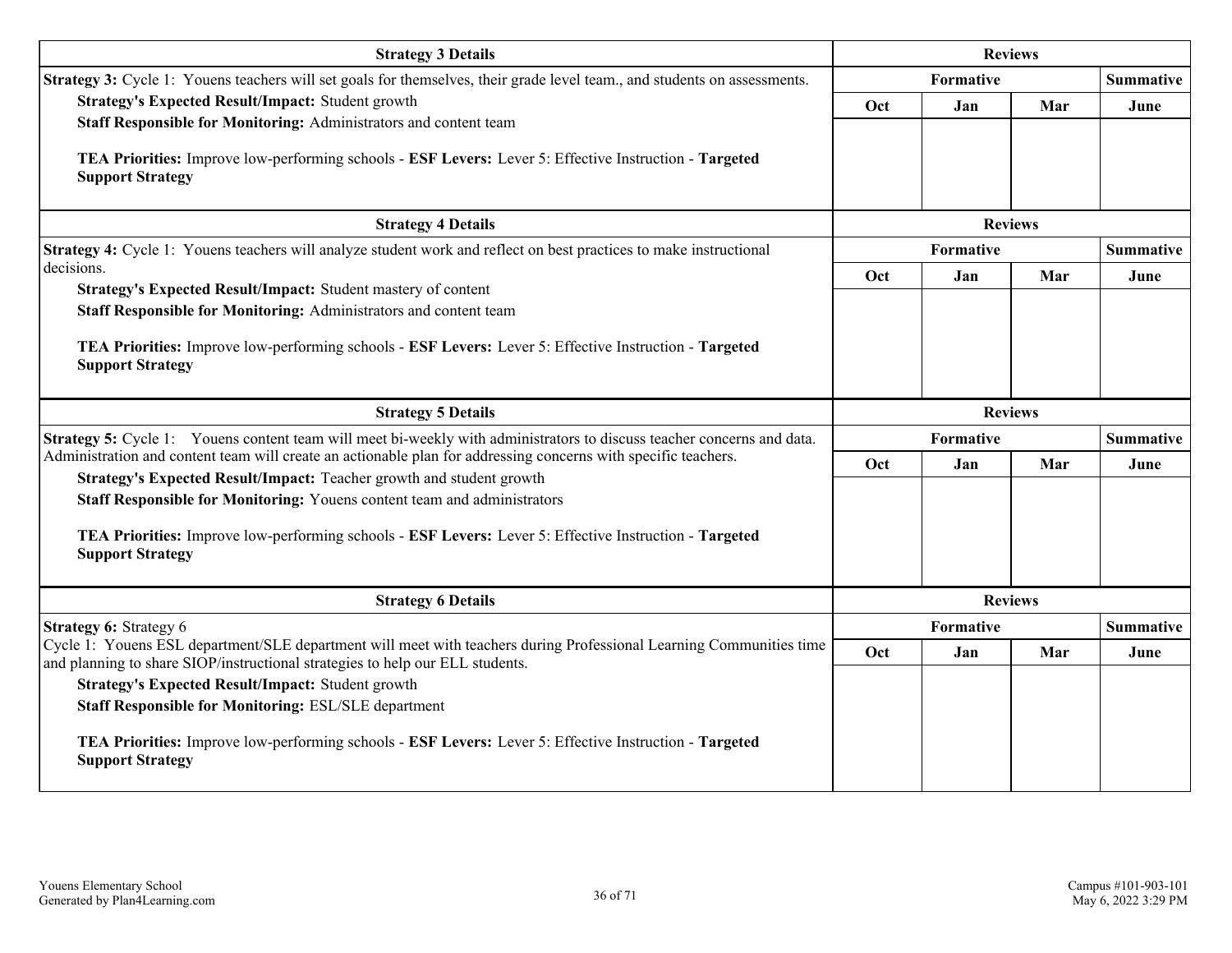| <b>Strategy 7 Details</b>                                                                                                         |                | <b>Reviews</b> |                |                  |
|-----------------------------------------------------------------------------------------------------------------------------------|----------------|----------------|----------------|------------------|
| Strategy 7: Cycle 2: Youens content team will meet quarterly with grade levels to discuss data and determine instructional        |                | Formative      |                | <b>Summative</b> |
| decisions that teachers will make based on the data.                                                                              | Oct            | Jan            | Mar            | June             |
| Strategy's Expected Result/Impact: Teachers will monitor and adjust instruction based on classroom needs.                         |                |                |                |                  |
| Staff Responsible for Monitoring: Admin and content team                                                                          |                |                |                |                  |
| TEA Priorities: Improve low-performing schools - ESF Levers: Lever 5: Effective Instruction - Targeted                            |                |                |                |                  |
| <b>Support Strategy</b>                                                                                                           |                |                |                |                  |
| <b>Strategy 8 Details</b>                                                                                                         |                |                | <b>Reviews</b> |                  |
| Strategy 8: Cycle 2: Youens teachers will track student data.                                                                     |                | Formative      |                | <b>Summative</b> |
| Strategy's Expected Result/Impact: Teachers will grow students.                                                                   | Oct            | Jan            | Mar            | June             |
| Staff Responsible for Monitoring: Admin and content team                                                                          |                |                |                |                  |
| TEA Priorities: Improve low-performing schools - ESF Levers: Lever 5: Effective Instruction - Targeted<br><b>Support Strategy</b> |                |                |                |                  |
| <b>Strategy 9 Details</b>                                                                                                         |                |                | <b>Reviews</b> |                  |
| Strategy 9: Cycle 2: Youens teachers will meet with students and set goals for assessments.                                       |                | Formative      |                | <b>Summative</b> |
| Strategy's Expected Result/Impact: Student growth                                                                                 | Oct            | Jan            | Mar            | June             |
| Staff Responsible for Monitoring: Admin and content team                                                                          |                |                |                |                  |
| TEA Priorities: Improve low-performing schools - ESF Levers: Lever 5: Effective Instruction - Targeted<br><b>Support Strategy</b> |                |                |                |                  |
| <b>Strategy 10 Details</b>                                                                                                        | <b>Reviews</b> |                |                |                  |
| Strategy 10: Youens teachers will analyze student work and reflect on best practices to make instructional decisions.             |                | Formative      |                | <b>Summative</b> |
| Strategy's Expected Result/Impact: Student mastery of content                                                                     | Oct            | Jan            | Mar            | June             |
| Staff Responsible for Monitoring: Admin and content team                                                                          |                |                |                |                  |
| TEA Priorities: Improve low-performing schools - ESF Levers: Lever 5: Effective Instruction - Targeted<br><b>Support Strategy</b> |                |                |                |                  |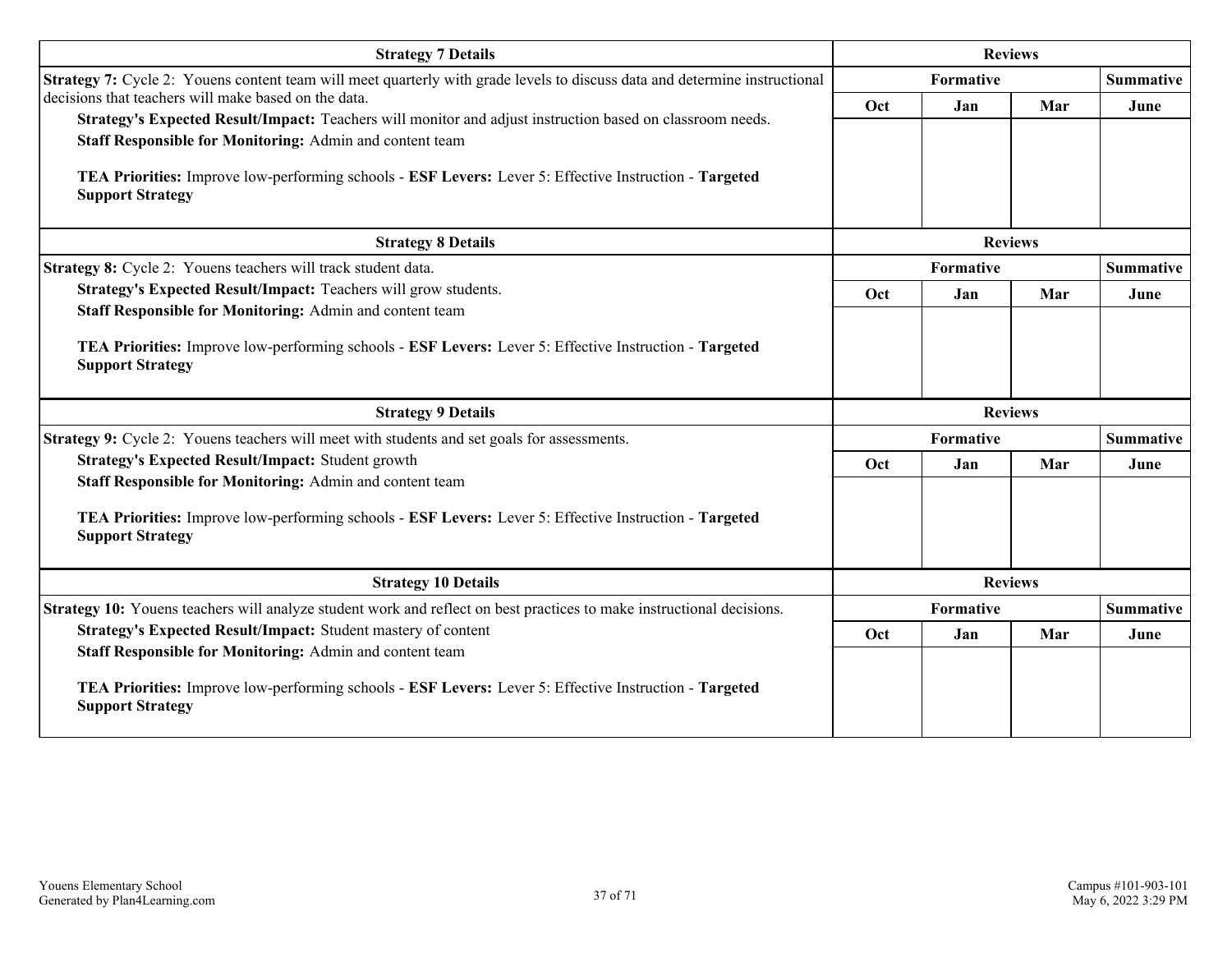| <b>Strategy 11 Details</b>                                                                                                                                            |     |                | <b>Reviews</b> |                  |
|-----------------------------------------------------------------------------------------------------------------------------------------------------------------------|-----|----------------|----------------|------------------|
| Strategy 11: Cycle 2: Youens content team will meet bi-weekly with administrators to discuss teacher concerns and data.                                               |     | Formative      |                | <b>Summative</b> |
| Strategy's Expected Result/Impact: Teacher and student growth<br><b>Staff Responsible for Monitoring: Content and Admin</b>                                           | Oct | Jan            | Mar            | June             |
| TEA Priorities: Improve low-performing schools - ESF Levers: Lever 5: Effective Instruction - Targeted<br><b>Support Strategy</b>                                     |     |                |                |                  |
| <b>Strategy 12 Details</b>                                                                                                                                            |     |                | <b>Reviews</b> |                  |
| Strategy 12: Cycle 2: Youens ESL department/SLE department will meet with teachers during Professional Learning                                                       |     | Formative      |                | <b>Summative</b> |
| Communities time and planning to share SIOP/Instructional strategies to help our ELL students.                                                                        | Oct | Jan            | Mar            | June             |
| Strategy's Expected Result/Impact: Student growth<br><b>Staff Responsible for Monitoring: ESL/SLE department</b>                                                      |     |                |                |                  |
| TEA Priorities: Improve low-performing schools - ESF Levers: Lever 5: Effective Instruction - Targeted<br><b>Support Strategy</b>                                     |     |                |                |                  |
| <b>Strategy 13 Details</b>                                                                                                                                            |     | <b>Reviews</b> |                |                  |
| Strategy 13: Cycle 3: Youens content team will meet quarterly with grade levels to discuss data and determine instructinal                                            |     | Formative      |                | <b>Summative</b> |
| decisions that teachers will make based on the data.                                                                                                                  | Oct | Jan            | Mar            | June             |
|                                                                                                                                                                       |     |                |                |                  |
| Strategy's Expected Result/Impact: Teachers will monitor and adjust instruction based on classroom needs.<br>Staff Responsible for Monitoring: Admin and content team |     |                |                |                  |
| TEA Priorities: Improve low-performing schools - ESF Levers: Lever 5: Effective Instruction - Targeted<br><b>Support Strategy</b>                                     |     |                |                |                  |
| <b>Strategy 14 Details</b>                                                                                                                                            |     | <b>Reviews</b> |                |                  |
| Strategy 14: Cycle 3: Youens teachers will track student data.                                                                                                        |     | Formative      |                | <b>Summative</b> |
| Strategy's Expected Result/Impact: Teachers will grow students.<br>Staff Responsible for Monitoring: Admin and content team                                           | Oct | Jan            | Mar            | June             |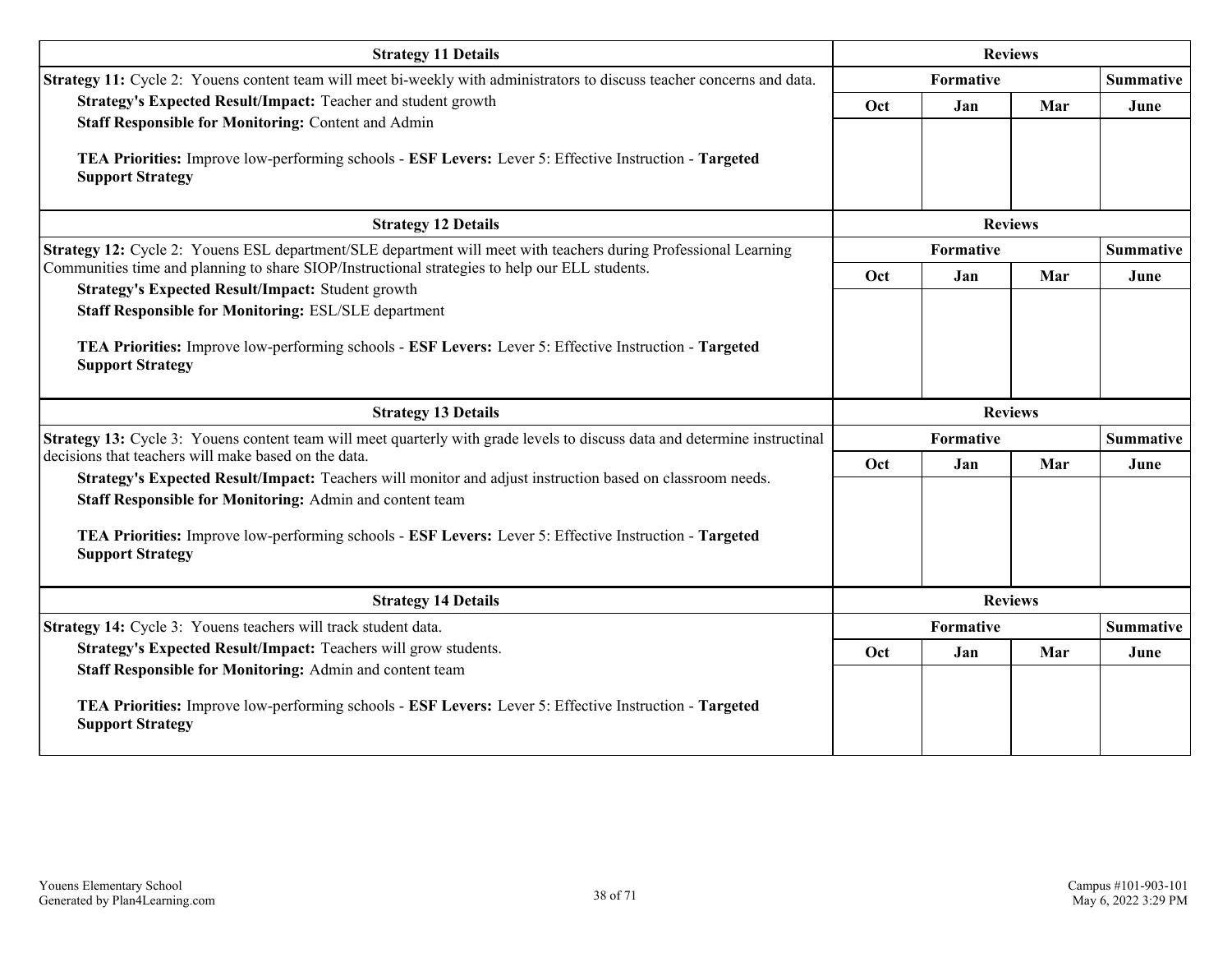| <b>Strategy 15 Details</b>                                                                                                                             |             | <b>Reviews</b> |                |                  |
|--------------------------------------------------------------------------------------------------------------------------------------------------------|-------------|----------------|----------------|------------------|
| <b>Strategy 15:</b> Cycle 3: Youens teachers will meet with students and set goals for assessments.                                                    |             | Formative      |                | <b>Summative</b> |
| <b>Strategy's Expected Result/Impact: Student growth</b>                                                                                               | <b>Oct</b>  | Jan            | Mar            | June             |
| Staff Responsible for Monitoring: Admin and content team                                                                                               |             |                |                |                  |
| TEA Priorities: Improve low-performing schools - ESF Levers: Lever 5: Effective Instruction - Targeted<br><b>Support Strategy</b>                      |             |                |                |                  |
| <b>Strategy 16 Details</b>                                                                                                                             |             |                | <b>Reviews</b> |                  |
| Strategy 16: Cycle 3: Youens teachers will analyze student work and reflect on best practices to make instructional                                    | Formative   |                |                | <b>Summative</b> |
| decisions.                                                                                                                                             | Oct         | Jan            | Mar            | June             |
| Strategy's Expected Result/Impact: Student mastery of content                                                                                          |             |                |                |                  |
| Staff Responsible for Monitoring: Admin and content team                                                                                               |             |                |                |                  |
| <b>TEA Priorities:</b> Improve low-performing schools - <b>ESF Levers:</b> Lever 5: Effective Instruction - <b>Targeted</b><br><b>Support Strategy</b> |             |                |                |                  |
| <b>Strategy 17 Details</b>                                                                                                                             |             |                | <b>Reviews</b> |                  |
| Strategy 17: Cycle 3: Youens teachers will analyze student work samples from small groups in order to show evidence of                                 |             | Formative      |                | <b>Summative</b> |
| differentiation and adjustments to instruction.                                                                                                        | Oct         | Jan            | Mar            | June             |
| <b>Strategy's Expected Result/Impact: Student growth</b>                                                                                               |             |                |                |                  |
| Staff Responsible for Monitoring: Admin and content team                                                                                               |             |                |                |                  |
| TEA Priorities: Improve low-performing schools - ESF Levers: Lever 5: Effective Instruction - Targeted<br><b>Support Strategy</b>                      |             |                |                |                  |
| Accomplished<br>Continue/Modify<br>0%<br>No Progress<br>1009                                                                                           | Discontinue |                |                |                  |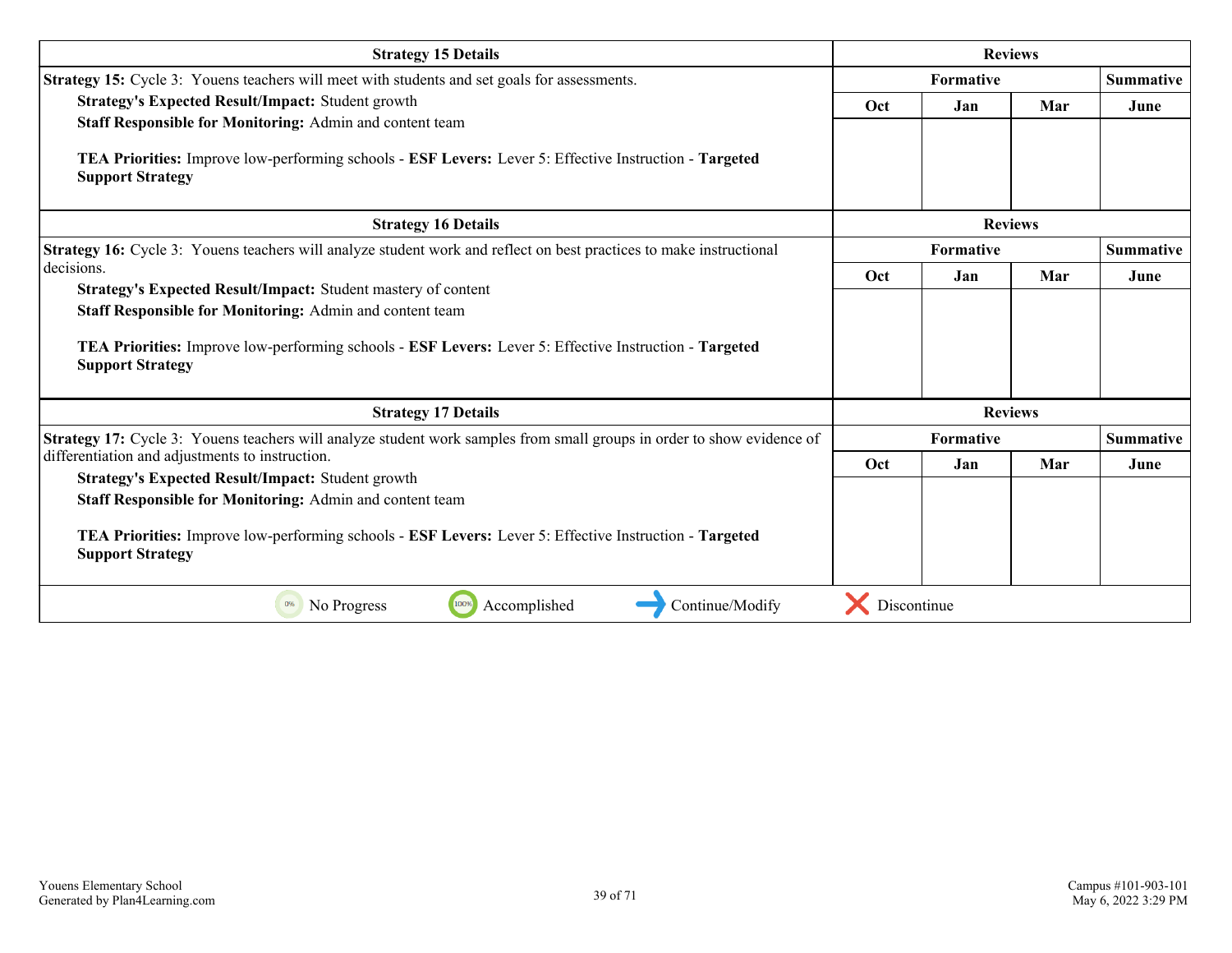**Performance Objective 12:** HB 3 Early Childhood Literacy and Mathematics(ECLM) Proficiency Goal: Alief ISD will increase the percent of 3rd grade students that score "Meets Grade Level or Above" on STAAR Math.

\*See the complete list of student group goal targets in the addendum titled "3rd Grade STAAR Reading and Math 5-year Goal Targets by Student Groups"

The percent of 3rd grade students that score Meets Grade Level or Above on STAAR Math will be at least at the 2023 baseline

**HB3 Goal**

**Evaluation Data Sources:** STAAR Math 3rd grde data

| <b>Strategy 1 Details</b>                                                                                                                                                                                                                                        |                |                  | <b>Reviews</b> |                  |  |
|------------------------------------------------------------------------------------------------------------------------------------------------------------------------------------------------------------------------------------------------------------------|----------------|------------------|----------------|------------------|--|
| <b>Strategy 1:</b> We will use screeners and assessment data to plan targeted small group instruction.                                                                                                                                                           |                | <b>Formative</b> |                | <b>Summative</b> |  |
| Strategy's Expected Result/Impact: Accelerated learning and academic achievement                                                                                                                                                                                 | Oct            | Jan              | Mar            | June             |  |
| Staff Responsible for Monitoring: Admin, content coaches, and classroom teachers                                                                                                                                                                                 |                |                  |                |                  |  |
| TEA Priorities: Build a foundation of reading and math, Improve low-performing schools - ESF Levers: Lever<br>2: Effective, Well-Supported Teachers, Lever 5: Effective Instruction - Targeted Support Strategy<br><b>Funding Sources:</b> - State Comp Ed (SCE) |                |                  |                |                  |  |
| <b>Strategy 2 Details</b>                                                                                                                                                                                                                                        | <b>Reviews</b> |                  |                |                  |  |
| Strategy 2: Math coach will provide coaching to teachers to refine first line instruction during planning, PLCs, and one on                                                                                                                                      | Formative      |                  |                | <b>Summative</b> |  |
| one meetings based on campus walkthroughs using Get Better Faster waterall.                                                                                                                                                                                      | Oct            | Jan              | Mar            | June             |  |
| Strategy's Expected Result/Impact: Improved first line instruction                                                                                                                                                                                               |                |                  |                |                  |  |
| Staff Responsible for Monitoring: Admin and content coach                                                                                                                                                                                                        |                |                  |                |                  |  |
| TEA Priorities: Build a foundation of reading and math, Improve low-performing schools - ESF Levers: Lever<br>2: Effective, Well-Supported Teachers, Lever 5: Effective Instruction - Targeted Support Strategy                                                  |                |                  |                |                  |  |
| <b>Strategy 3 Details</b>                                                                                                                                                                                                                                        |                | <b>Reviews</b>   |                |                  |  |
| Strategy 3: We will identify students who will receive targeted instruction based on multiple sources of data.                                                                                                                                                   |                | Formative        |                | <b>Summative</b> |  |
| Strategy's Expected Result/Impact: Accelerated learning and academic achievement                                                                                                                                                                                 | <b>Oct</b>     | Jan              | Mar            | June             |  |
| Staff Responsible for Monitoring: Admin, content coach, interventionists, and instructional paras                                                                                                                                                                |                |                  |                |                  |  |
| TEA Priorities: Build a foundation of reading and math, Improve low-performing schools - ESF Levers: Lever<br>5: Effective Instruction - Targeted Support Strategy<br><b>Funding Sources:</b> - ESSER III - \$118,324, - State Comp Ed (SCE)                     |                |                  |                |                  |  |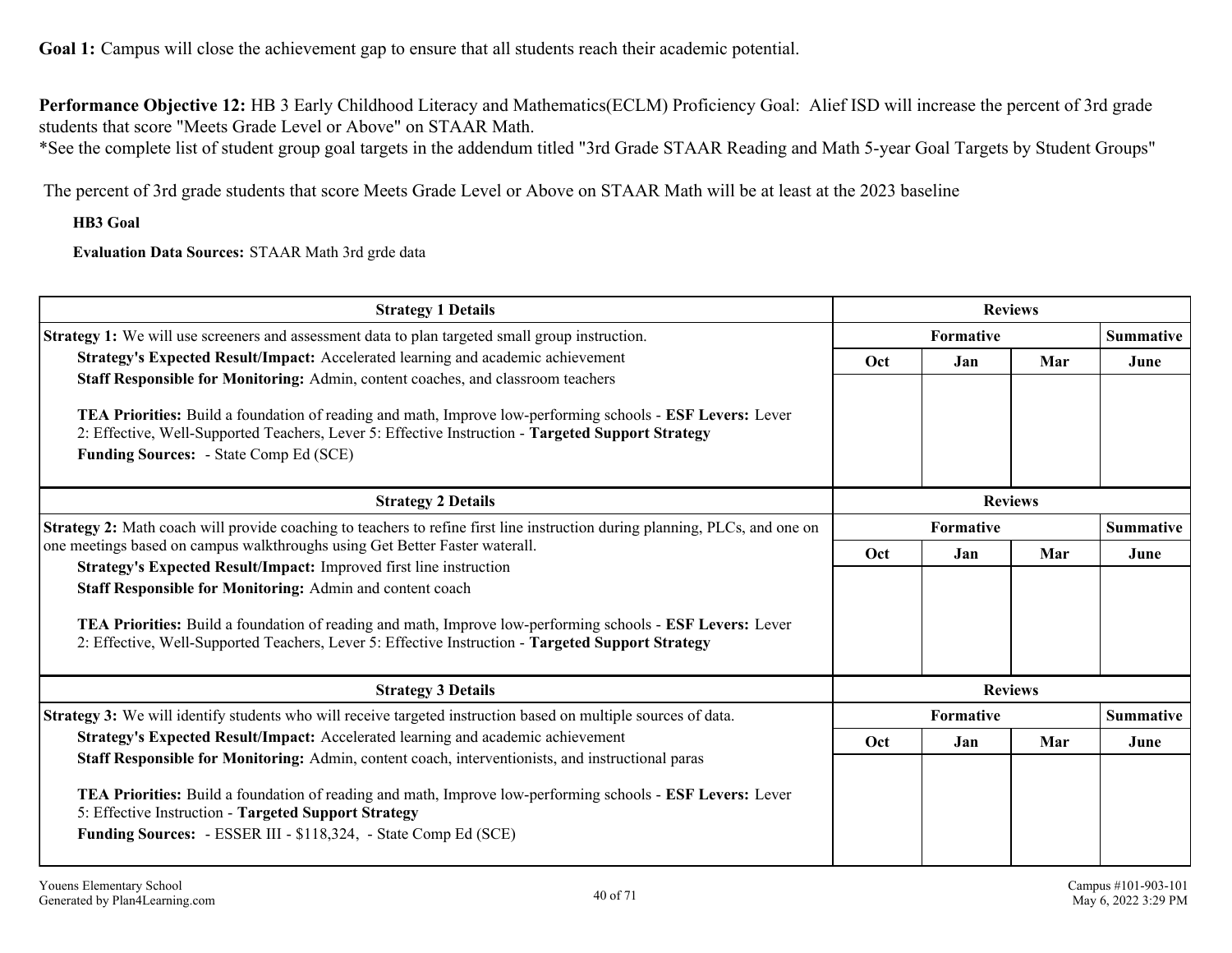| <b>Strategy 4 Details</b>                                                                                                                                                                                       |                  | <b>Reviews</b> |                |                  |  |
|-----------------------------------------------------------------------------------------------------------------------------------------------------------------------------------------------------------------|------------------|----------------|----------------|------------------|--|
| Strategy 4: Grade level teachers will attend professional development that will grow their teacher capactiy.                                                                                                    | <b>Formative</b> |                |                | <b>Summative</b> |  |
| Strategy's Expected Result/Impact: Student and teacher growth                                                                                                                                                   | Oct              | Jan            | Mar            | June             |  |
| Staff Responsible for Monitoring: Content coach and admin                                                                                                                                                       |                  |                |                |                  |  |
| TEA Priorities: Build a foundation of reading and math, Improve low-performing schools - ESF Levers: Lever<br>2: Effective, Well-Supported Teachers, Lever 5: Effective Instruction - Targeted Support Strategy |                  |                |                |                  |  |
| <b>Strategy 5 Details</b>                                                                                                                                                                                       |                  |                | <b>Reviews</b> |                  |  |
| Strategy 5: Teachers will communicate with parents regarding current unit of study.                                                                                                                             |                  | Formative      |                | <b>Summative</b> |  |
| <b>Strategy's Expected Result/Impact: Parent involvement</b>                                                                                                                                                    | <b>Oct</b>       | Jan            | Mar            | June             |  |
| <b>Staff Responsible for Monitoring: Teachers and content specialists</b>                                                                                                                                       |                  |                |                |                  |  |
| <b>TEA Priorities:</b> Build a foundation of reading and math, Improve low-performing schools - <b>Targeted Support</b><br><b>Strategy</b>                                                                      |                  |                |                |                  |  |
| 0%<br>No Progress<br>Accomplished<br>Continue/Modify                                                                                                                                                            | Discontinue      |                |                |                  |  |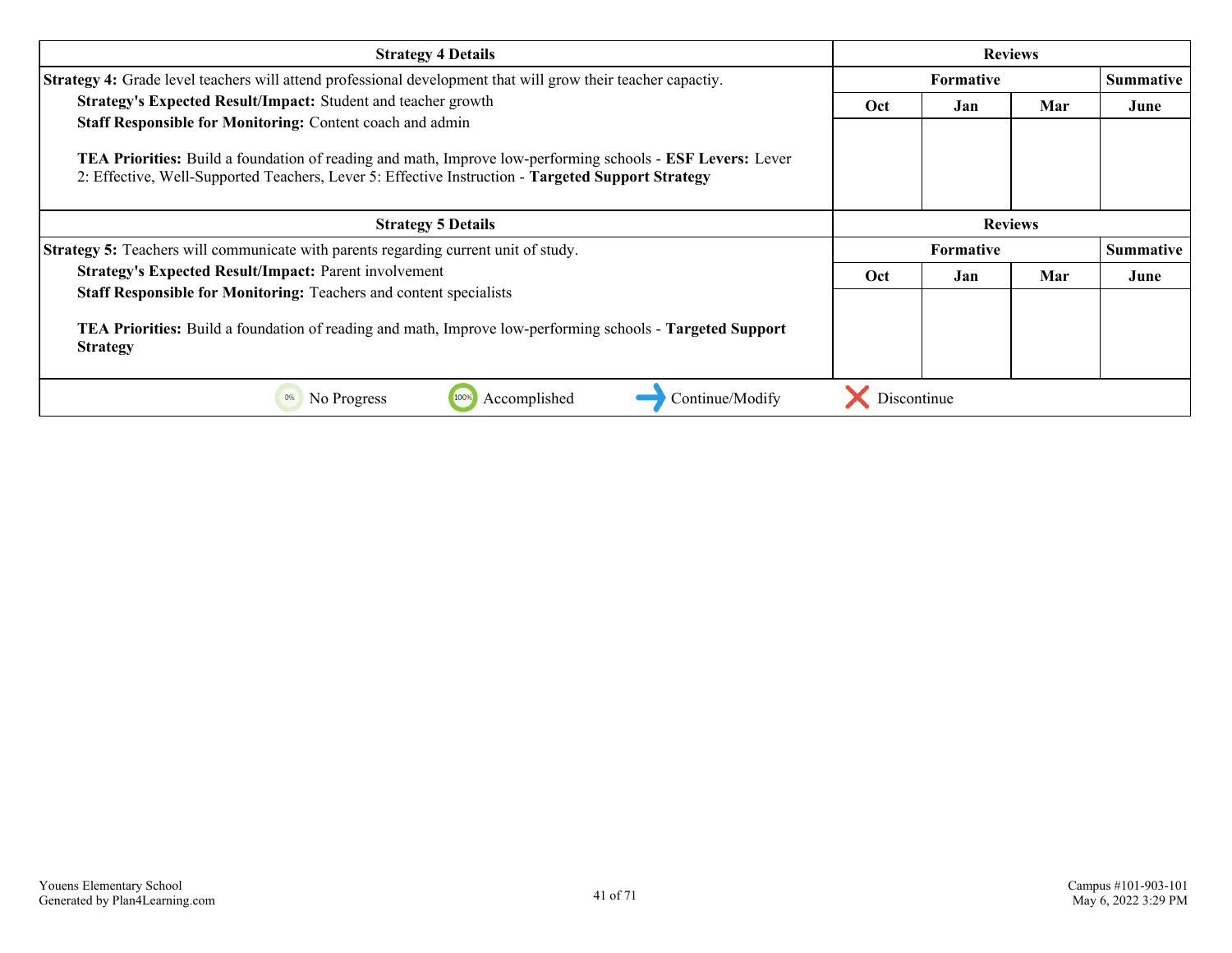**Performance Objective 13:** HB 3 Early Childhood Literacy and Mathematics(ECLM) Proficiency Goal: Alief ISD will increase the percent of 3rd grade students that score "Meets Grade Level or Above" on STAAR Math.

\*See the complete list of student group goal targets in the addendum titled "3rd Grade STAAR Reading and Math 5-year Goal Targets by Student Groups"

By May 2023, the percent of 2nd graders that score "mid-on" or higher on iReady EOY diagnostic will be at least the 2023 baseline .

**HB3 Goal**

**Evaluation Data Sources:** iReady data

| <b>Strategy 1 Details</b>                                                                                                                                                                                                                                        |                  |                  | <b>Reviews</b> |                  |
|------------------------------------------------------------------------------------------------------------------------------------------------------------------------------------------------------------------------------------------------------------------|------------------|------------------|----------------|------------------|
| <b>Strategy 1:</b> We will use screeners and assessment data to plan targeted small group instruction.                                                                                                                                                           |                  | Formative        |                | <b>Summative</b> |
| Strategy's Expected Result/Impact: Accelerated learning and academic achievement                                                                                                                                                                                 | Oct              | Jan              | Mar            | June             |
| Staff Responsible for Monitoring: Admin, content coach, and classroom teachers.                                                                                                                                                                                  |                  |                  |                |                  |
| TEA Priorities: Build a foundation of reading and math, Improve low-performing schools - ESF Levers: Lever<br>2: Effective, Well-Supported Teachers, Lever 5: Effective Instruction - Targeted Support Strategy<br><b>Funding Sources:</b> - State Comp Ed (SCE) |                  |                  |                |                  |
| <b>Strategy 2 Details</b>                                                                                                                                                                                                                                        | <b>Reviews</b>   |                  |                |                  |
| <b>Strategy 2:</b> Math coach will provide coaching to teachers to refine first line instruction during planning, PLCs, and one on                                                                                                                               | <b>Formative</b> |                  |                | <b>Summative</b> |
| one meetings based on campus walkthroughs using Get Better Faster waterfall.                                                                                                                                                                                     | Oct              | Jan              | Mar            | June             |
| Strategy's Expected Result/Impact: Improved first line instruction                                                                                                                                                                                               |                  |                  |                |                  |
| Staff Responsible for Monitoring: Admin and content coach                                                                                                                                                                                                        |                  |                  |                |                  |
| TEA Priorities: Build a foundation of reading and math, Improve low-performing schools - ESF Levers: Lever<br>2: Effective, Well-Supported Teachers, Lever 5: Effective Instruction - Targeted Support Strategy                                                  |                  |                  |                |                  |
| <b>Strategy 3 Details</b>                                                                                                                                                                                                                                        | <b>Reviews</b>   |                  |                |                  |
| Strategy 3: We will identify students who will receive targeted instruction based on multiple data sources.                                                                                                                                                      |                  | <b>Formative</b> |                | <b>Summative</b> |
| Strategy's Expected Result/Impact: Accelerated learning and academic achievement                                                                                                                                                                                 | Oct              | Jan              | Mar            | June             |
| Staff Responsible for Monitoring: Admin, content coach, interventionists, and instructional paras                                                                                                                                                                |                  |                  |                |                  |
| TEA Priorities: Build a foundation of reading and math, Improve low-performing schools - ESF Levers: Lever<br>5: Effective Instruction - Targeted Support Strategy                                                                                               |                  |                  |                |                  |
| Funding Sources: - ESSER III - \$118,324, - State Comp Ed (SCE)                                                                                                                                                                                                  |                  |                  |                |                  |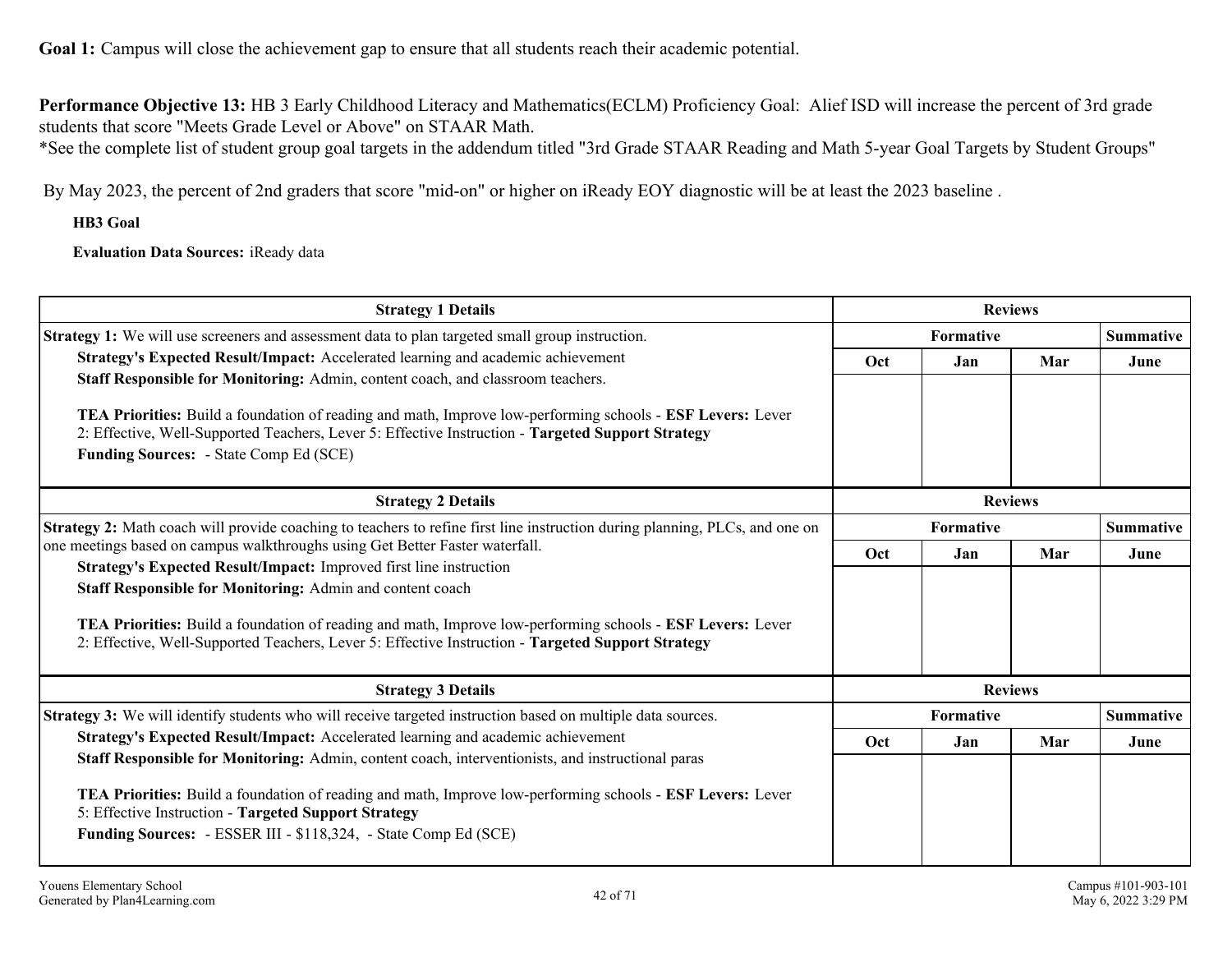| <b>Strategy 4 Details</b>                                                                                                                                                                                                                                                                                                                     |             | <b>Reviews</b>   |                |                  |
|-----------------------------------------------------------------------------------------------------------------------------------------------------------------------------------------------------------------------------------------------------------------------------------------------------------------------------------------------|-------------|------------------|----------------|------------------|
| Strategy 4: Grade level teachers will attend professional development that will grow their teacher capacity.                                                                                                                                                                                                                                  | Formative   |                  |                | <b>Summative</b> |
| Strategy's Expected Result/Impact: Student and teacher growth<br>Staff Responsible for Monitoring: Admin and content coach<br>TEA Priorities: Build a foundation of reading and math, Improve low-performing schools - ESF Levers: Lever<br>2: Effective, Well-Supported Teachers, Lever 5: Effective Instruction - Targeted Support Strategy | Oct         | Jan              | Mar            | June             |
| <b>Strategy 5 Details</b>                                                                                                                                                                                                                                                                                                                     |             |                  | <b>Reviews</b> |                  |
| Strategy 5: Teachers will communicate with parents regarding current unit of study.                                                                                                                                                                                                                                                           |             | <b>Formative</b> |                | <b>Summative</b> |
| Strategy's Expected Result/Impact: Parent involvement                                                                                                                                                                                                                                                                                         | Oct         | Jan              | Mar            | June             |
| <b>Staff Responsible for Monitoring: Teachers and content specialists</b><br><b>TEA Priorities:</b> Build a foundation of reading and math, Improve low-performing schools - <b>Targeted Support</b><br><b>Strategy</b>                                                                                                                       |             |                  |                |                  |
| 0%<br>No Progress<br>Accomplished<br>Continue/Modify                                                                                                                                                                                                                                                                                          | Discontinue |                  |                |                  |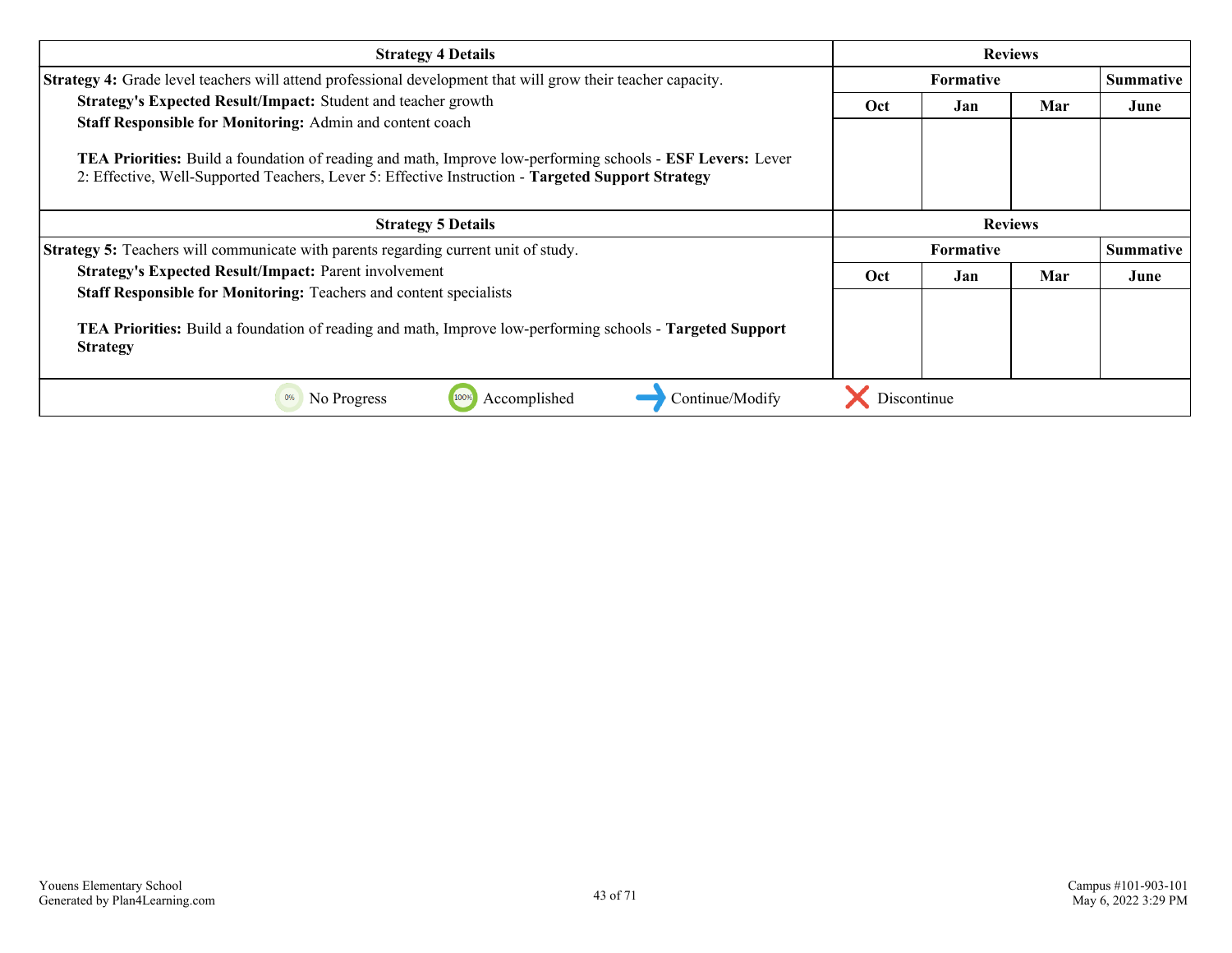**Performance Objective 14:** HB 3 Early Childhood Literacy and Mathematics(ECLM) Proficiency Goal: Alief ISD will increase the percent of 3rd grade students that score "Meets Grade Level or Above" on STAAR Math.

\*See the complete list of student group goal targets in the addendum titled "3rd Grade STAAR Reading and Math 5-year Goal Targets by Student Groups"

By May 2023, the percent of 1st graders that score "mid-on" or higher on iReady EOY diagnostic will be at least the 2023 baseline of .

**HB3 Goal**

**Evaluation Data Sources:** iReady data

| <b>Strategy 1 Details</b>                                                                                                                                                                                                                                                                                                                          |                  |                  | <b>Reviews</b> |                  |
|----------------------------------------------------------------------------------------------------------------------------------------------------------------------------------------------------------------------------------------------------------------------------------------------------------------------------------------------------|------------------|------------------|----------------|------------------|
| <b>Strategy 1:</b> We will use screeners and assessment data to plan targeted small group instruction.                                                                                                                                                                                                                                             |                  | Formative        |                |                  |
| Strategy's Expected Result/Impact: Accelerated learning and academic achievement                                                                                                                                                                                                                                                                   | Oct              | Jan              | Mar            | June             |
| Staff Responsible for Monitoring: Admin, content coach, and classroom teachers<br>TEA Priorities: Build a foundation of reading and math, Improve low-performing schools - ESF Levers: Lever<br>2: Effective, Well-Supported Teachers, Lever 5: Effective Instruction - Targeted Support Strategy                                                  |                  |                  |                |                  |
| <b>Strategy 2 Details</b>                                                                                                                                                                                                                                                                                                                          | <b>Reviews</b>   |                  |                |                  |
| <b>Strategy 2:</b> Math coach will provide coaching to teachers to refine first line instruction during planning, PLCs, and one on                                                                                                                                                                                                                 | <b>Formative</b> |                  |                | <b>Summative</b> |
| one coaching meetings based on campus walkthroughs using Get Better Faster waterfall.                                                                                                                                                                                                                                                              | Oct              | Jan              | Mar            | June             |
| Strategy's Expected Result/Impact: Improved first line instruction<br>Staff Responsible for Monitoring: Admin and content coach<br>TEA Priorities: Build a foundation of reading and math, Improve low-performing schools - ESF Levers: Lever<br>2: Effective, Well-Supported Teachers, Lever 5: Effective Instruction - Targeted Support Strategy |                  |                  |                |                  |
| <b>Strategy 3 Details</b>                                                                                                                                                                                                                                                                                                                          | <b>Reviews</b>   |                  |                |                  |
| Strategy 3: We will identify students who will receive targeted instruction based on multiple sources of data.                                                                                                                                                                                                                                     |                  | <b>Formative</b> |                | <b>Summative</b> |
| Strategy's Expected Result/Impact: Accelerated learning and academic achievement                                                                                                                                                                                                                                                                   | <b>Oct</b>       | Jan              | Mar            | June             |
| Staff Responsible for Monitoring: Admin, content coach, interventionists, and instructional paras<br>TEA Priorities: Build a foundation of reading and math, Improve low-performing schools - ESF Levers: Lever<br>5: Effective Instruction - Targeted Support Strategy<br>Funding Sources: - ESSER III - \$118,324, - State Comp Ed (SCE)         |                  |                  |                |                  |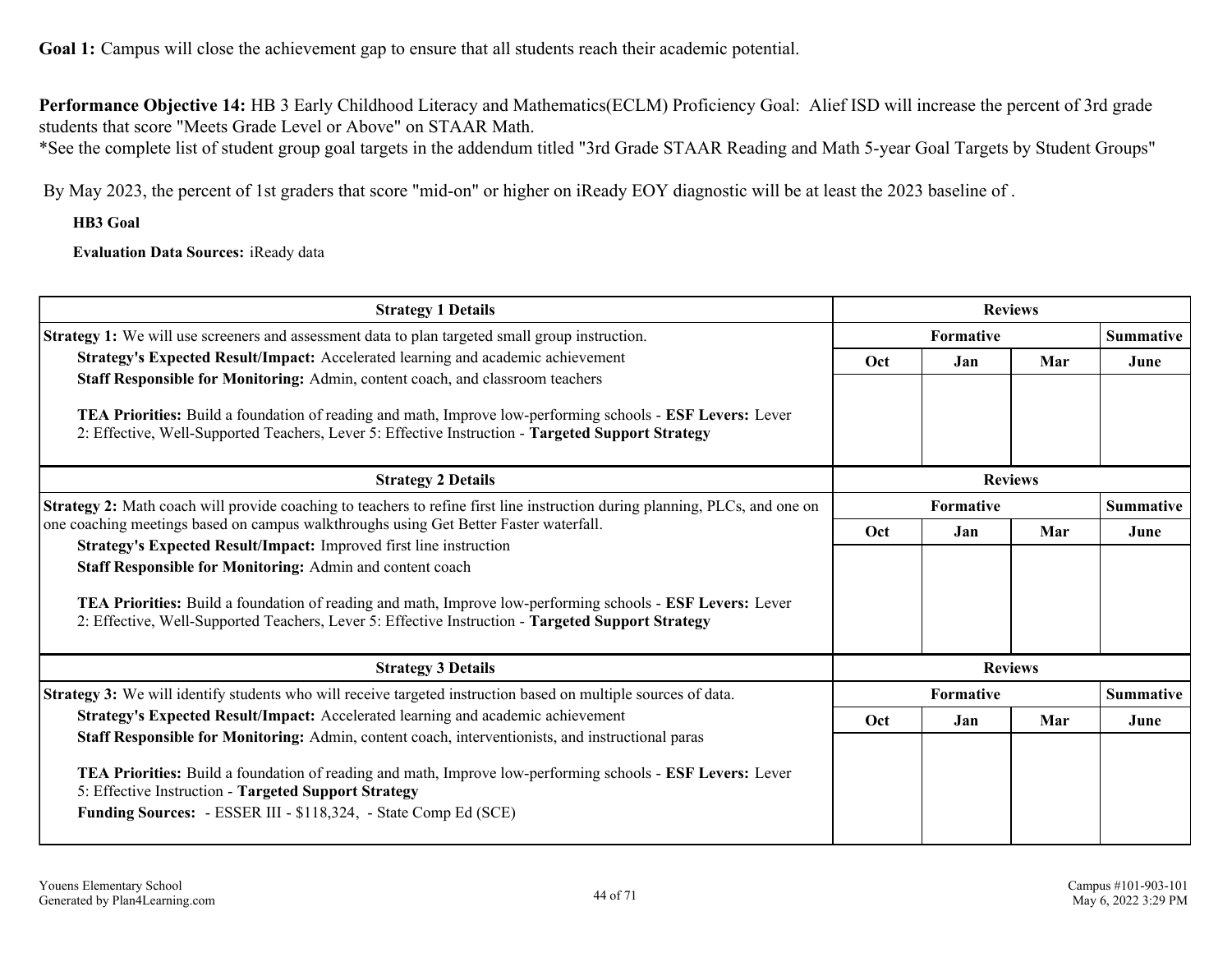| <b>Strategy 4 Details</b>                                                                                               |                  | <b>Reviews</b> |                |                  |  |
|-------------------------------------------------------------------------------------------------------------------------|------------------|----------------|----------------|------------------|--|
| Strategy 4: Grade level teachers will attend professional development that will grow their teacher capactiy.            | <b>Formative</b> |                |                | <b>Summative</b> |  |
| Strategy's Expected Result/Impact: Student and teacher growth                                                           | Oct              | Jan            | Mar            | June             |  |
| Staff Responsible for Monitoring: Admin and content coach                                                               |                  |                |                |                  |  |
| TEA Priorities: Build a foundation of reading and math, Improve low-performing schools - ESF Levers: Lever              |                  |                |                |                  |  |
| 2: Effective, Well-Supported Teachers, Lever 5: Effective Instruction - Targeted Support Strategy                       |                  |                |                |                  |  |
| <b>Strategy 5 Details</b>                                                                                               |                  |                | <b>Reviews</b> |                  |  |
| Strategy 5: Teachers will communicate with parents regarding current unit of study.                                     | Formative        |                |                | <b>Summative</b> |  |
| <b>Strategy's Expected Result/Impact: Parent involvement</b>                                                            | <b>Oct</b>       | Jan            | Mar            | June             |  |
| Staff Responsible for Monitoring: Teachers and content specialists                                                      |                  |                |                |                  |  |
| <b>TEA Priorities:</b> Build a foundation of reading and math, Improve low-performing schools - <b>Targeted Support</b> |                  |                |                |                  |  |
| <b>Strategy</b>                                                                                                         |                  |                |                |                  |  |
|                                                                                                                         |                  |                |                |                  |  |
| Accomplished<br>Continue/Modify<br>0%<br>No Progress                                                                    | Discontinue      |                |                |                  |  |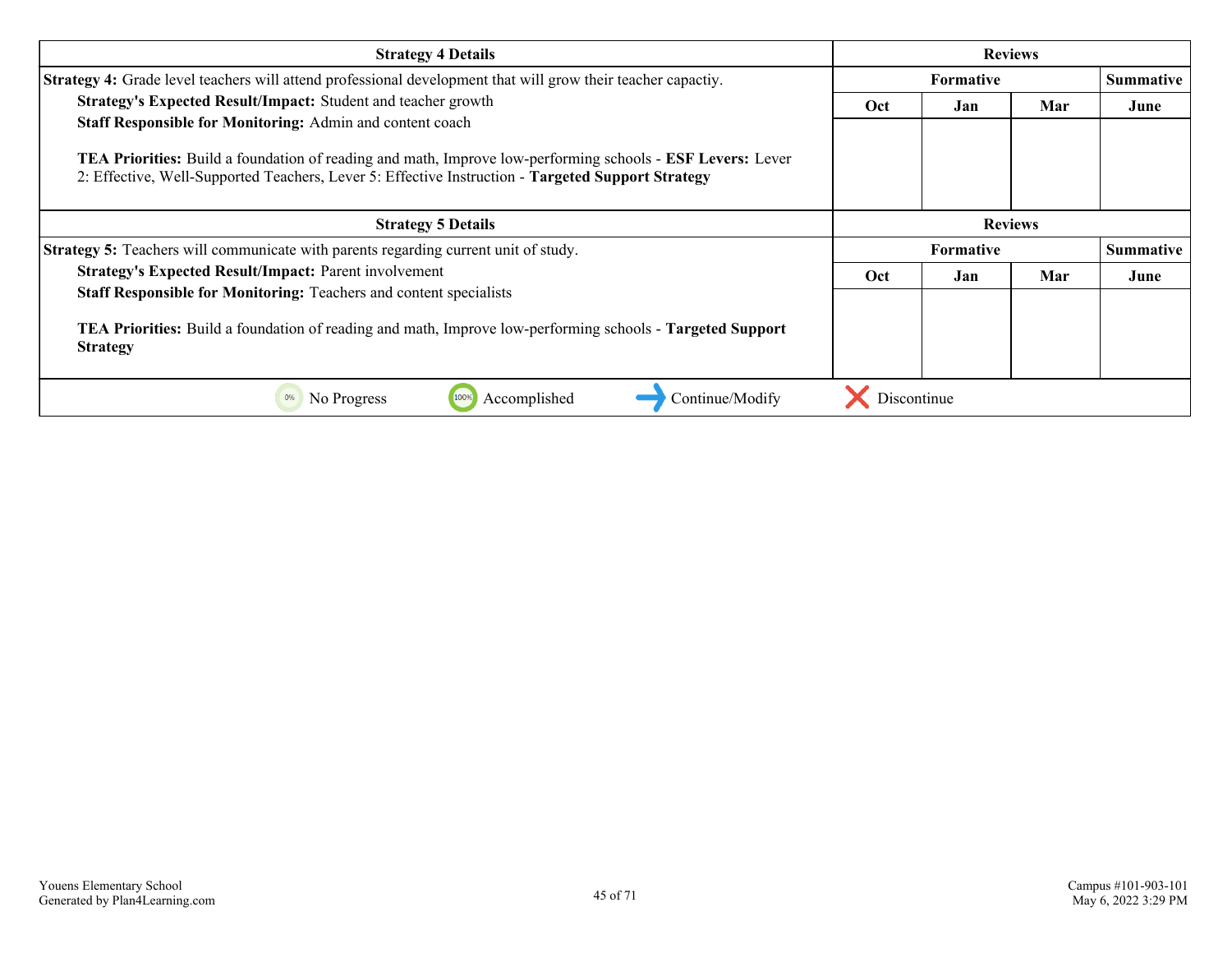**Performance Objective 15:** HB 3 Early Childhood Literacy and Mathematics(ECLM) Proficiency Goal: Alief ISD will increase the percent of 3rd grade students that score "Meets Grade Level or Above" on STAAR Math.

\*See the complete list of student group goal targets in the addendum titled "3rd Grade STAAR Reading and Math 5-year Goal Targets by Student Groups"

By May 2023, the percent of kindergarteners that score "mid-on" or higher on iReady EOY diagnostic will be at least the 2023 baseline .

**HB3 Goal**

**Evaluation Data Sources:** iReady data

| <b>Strategy 1 Details</b>                                                                                                                                                                                                                                                                |                | <b>Reviews</b>   |                |                  |
|------------------------------------------------------------------------------------------------------------------------------------------------------------------------------------------------------------------------------------------------------------------------------------------|----------------|------------------|----------------|------------------|
| Strategy 1: We will use screeners and assessment data to plan targeted small group instruction.                                                                                                                                                                                          | Formative      |                  |                | Summative        |
| Strategy's Expected Result/Impact: Accelerated learning and academic achievement                                                                                                                                                                                                         | <b>Oct</b>     | Jan              | Mar            | June             |
| Staff Responsible for Monitoring: Admin, content coach, and classroom teachers.<br>TEA Priorities: Build a foundation of reading and math, Improve low-performing schools - ESF Levers: Lever<br>5: Effective Instruction - Targeted Support Strategy                                    |                |                  |                |                  |
| <b>Strategy 2 Details</b>                                                                                                                                                                                                                                                                | <b>Reviews</b> |                  |                |                  |
| <b>Strategy 2:</b> Math coach will provide coaching to teachers to refine first line instruction during planning, PLCs, and one on<br>one meetings based on campus walkthroughs using Get Better Faster waterfall.<br>Strategy's Expected Result/Impact: Improved first line instruction |                | <b>Summative</b> |                |                  |
|                                                                                                                                                                                                                                                                                          | <b>Oct</b>     | Jan              | Mar            | June             |
| Staff Responsible for Monitoring: Admin and content coach                                                                                                                                                                                                                                |                |                  |                |                  |
| TEA Priorities: Build a foundation of reading and math, Improve low-performing schools - ESF Levers: Lever<br>2: Effective, Well-Supported Teachers, Lever 5: Effective Instruction - Targeted Support Strategy                                                                          |                |                  |                |                  |
| <b>Strategy 3 Details</b>                                                                                                                                                                                                                                                                |                |                  | <b>Reviews</b> |                  |
| <b>Strategy 3:</b> We will identify students who will receive targeted instruction based on multiple sources of data.                                                                                                                                                                    |                | <b>Formative</b> |                | <b>Summative</b> |
| Strategy's Expected Result/Impact: Accelerated learning and academic achievement<br>Staff Responsible for Monitoring: Admin, content coach, interventionists, and instructional paras                                                                                                    | Oct            | Jan              | Mar            | June             |
| TEA Priorities: Build a foundation of reading and math, Improve low-performing schools - ESF Levers: Lever<br>5: Effective Instruction - Targeted Support Strategy<br>Funding Sources: - ESSER III - \$118,324, - State Comp Ed (SCE)                                                    |                |                  |                |                  |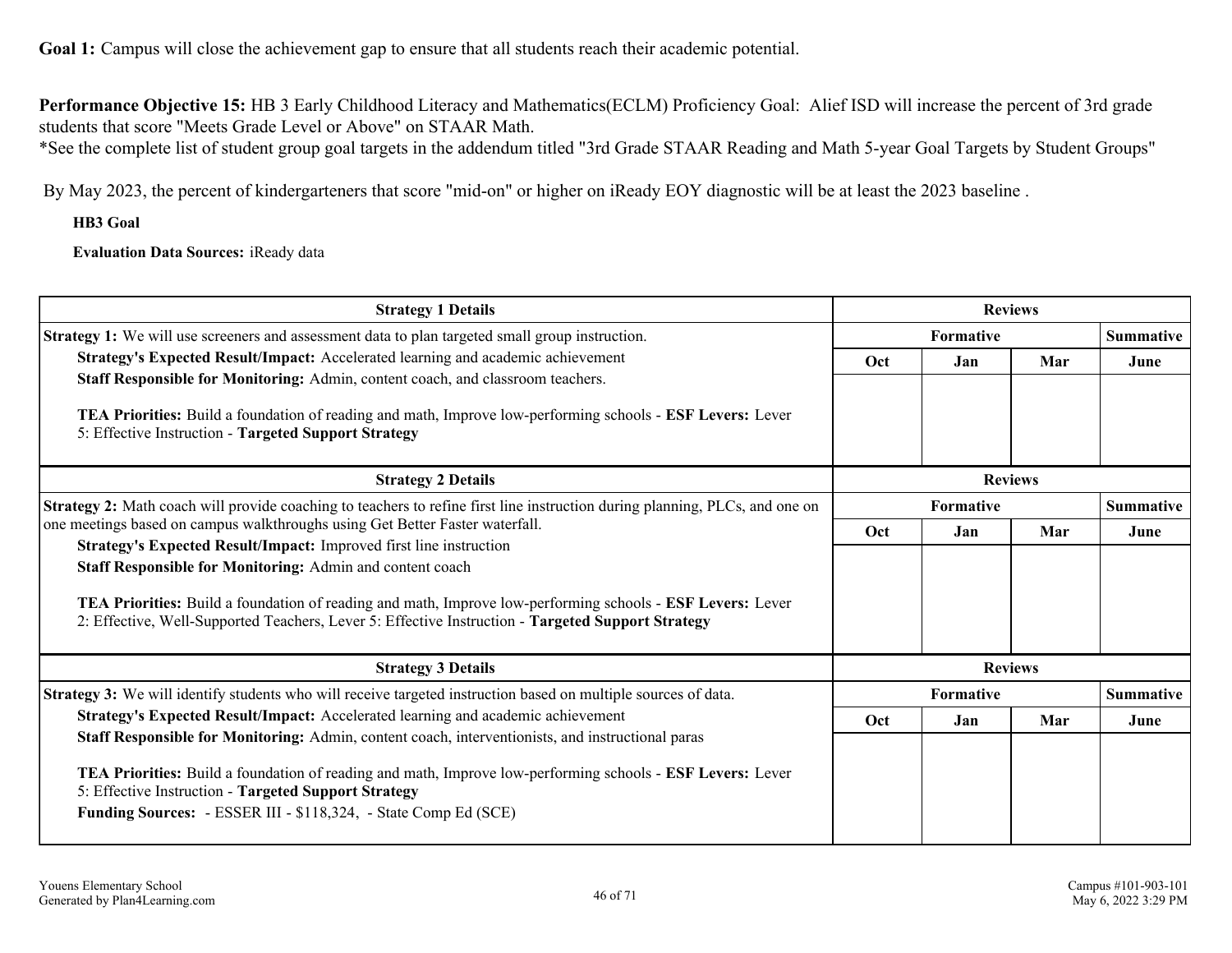| <b>Strategy 4 Details</b>                                                                                                                                                                                       |                  | <b>Reviews</b> |                |                  |  |
|-----------------------------------------------------------------------------------------------------------------------------------------------------------------------------------------------------------------|------------------|----------------|----------------|------------------|--|
| <b>Strategy 4:</b> Grade level teachers will attend professional development that will grow their teacher capacity.                                                                                             | <b>Formative</b> |                |                | <b>Summative</b> |  |
| Strategy's Expected Result/Impact: Student and teacher growth                                                                                                                                                   | Oct              | Jan.           | Mar            | June             |  |
| Staff Responsible for Monitoring: Admin and content coach                                                                                                                                                       |                  |                |                |                  |  |
| TEA Priorities: Build a foundation of reading and math, Improve low-performing schools - ESF Levers: Lever<br>2: Effective, Well-Supported Teachers, Lever 5: Effective Instruction - Targeted Support Strategy |                  |                |                |                  |  |
| <b>Strategy 5 Details</b>                                                                                                                                                                                       |                  |                | <b>Reviews</b> |                  |  |
| <b>Strategy 5: Strategy 5</b>                                                                                                                                                                                   | Formative        |                |                | <b>Summative</b> |  |
| Teachers will communicate with parents regarding current unit of study.                                                                                                                                         | Oct.             | Jan.           | Mar            | June             |  |
| <b>Strategy's Expected Result/Impact: Parent involvement</b>                                                                                                                                                    |                  |                |                |                  |  |
| <b>Staff Responsible for Monitoring: Teachers and content specialists</b>                                                                                                                                       |                  |                |                |                  |  |
| <b>TEA Priorities:</b> Build a foundation of reading and math, Improve low-performing schools - <b>Targeted Support</b><br><b>Strategy</b>                                                                      |                  |                |                |                  |  |
| Accomplished<br>Continue/Modify<br>0%<br>No Progress                                                                                                                                                            | Discontinue      |                |                |                  |  |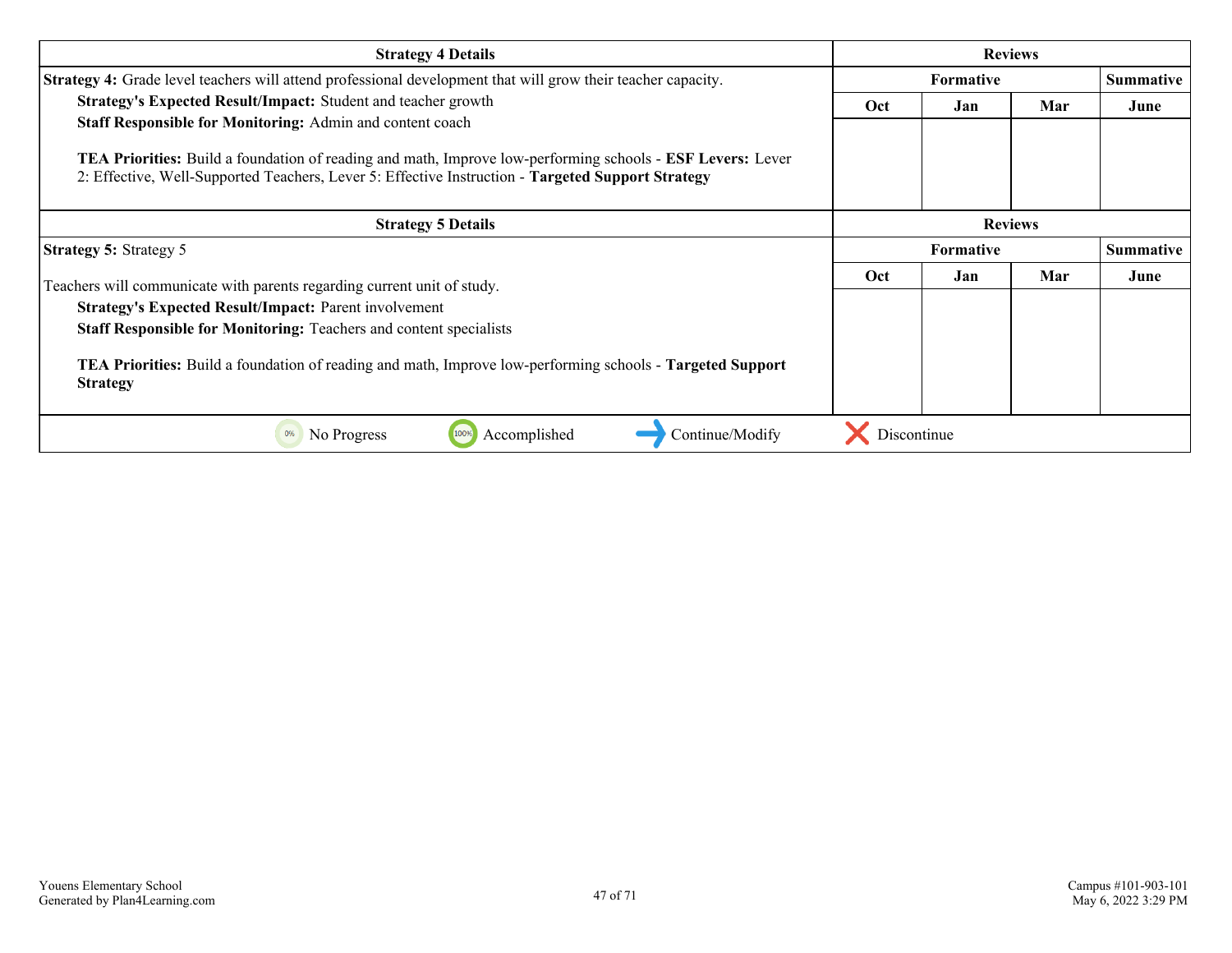**Performance Objective 16:** HB 3 Early Childhood Literacy and Mathematics (ECLM) Proficiency Goal: Alief ISD will increase the percent of 3rd grade students that score "Meets Grade Level or Above" on STAAR Reading \*.

The percent of 3rd grade students that score Meets Grade Level or Above on STAAR Reading will be at least at the 2023 baseline .

**HB3 Goal**

**Evaluation Data Sources:** STAAR scores

| <b>Strategy 1 Details</b>                                                                                                                                                                                                                                                                                                                                                                                                                                                                                                                                                                                                                                                                                                                         | <b>Reviews</b> |                  |     |      |
|---------------------------------------------------------------------------------------------------------------------------------------------------------------------------------------------------------------------------------------------------------------------------------------------------------------------------------------------------------------------------------------------------------------------------------------------------------------------------------------------------------------------------------------------------------------------------------------------------------------------------------------------------------------------------------------------------------------------------------------------------|----------------|------------------|-----|------|
| <b>Strategy 1:</b> ISIP scores for this school year will be based on the level system implemented by Istation during the school                                                                                                                                                                                                                                                                                                                                                                                                                                                                                                                                                                                                                   |                | <b>Summative</b> |     |      |
| year of 2020-2021 where levels 3,4 and 5 together will be the equivalent of former Tier 1<br>Use BOY Diagnostic assessments, I-Station, module assessments, and CBA data to plan for small group instruction and<br>intervention groups as soon as possible.<br>Data talks on ISIP and Module Assessments during PLC to guide instruction and determine interventions.<br><b>Strategy's Expected Result/Impact: Student growth</b><br>Staff Responsible for Monitoring: Our goal is to track, monitor, intervene, and accelerate student learning to<br>fill in Covid-19 related regression or gaps.<br>TEA Priorities: Build a foundation of reading and math - ESF Levers: Lever 5: Effective Instruction -<br><b>Targeted Support Strategy</b> | <b>Oct</b>     | Jan              | Mar | June |
| Funding Sources: - State Comp Ed (SCE), - ESSER III - \$118,324                                                                                                                                                                                                                                                                                                                                                                                                                                                                                                                                                                                                                                                                                   |                |                  |     |      |
| Continue/Modify<br>Accomplished<br>No Progress                                                                                                                                                                                                                                                                                                                                                                                                                                                                                                                                                                                                                                                                                                    | Discontinue    |                  |     |      |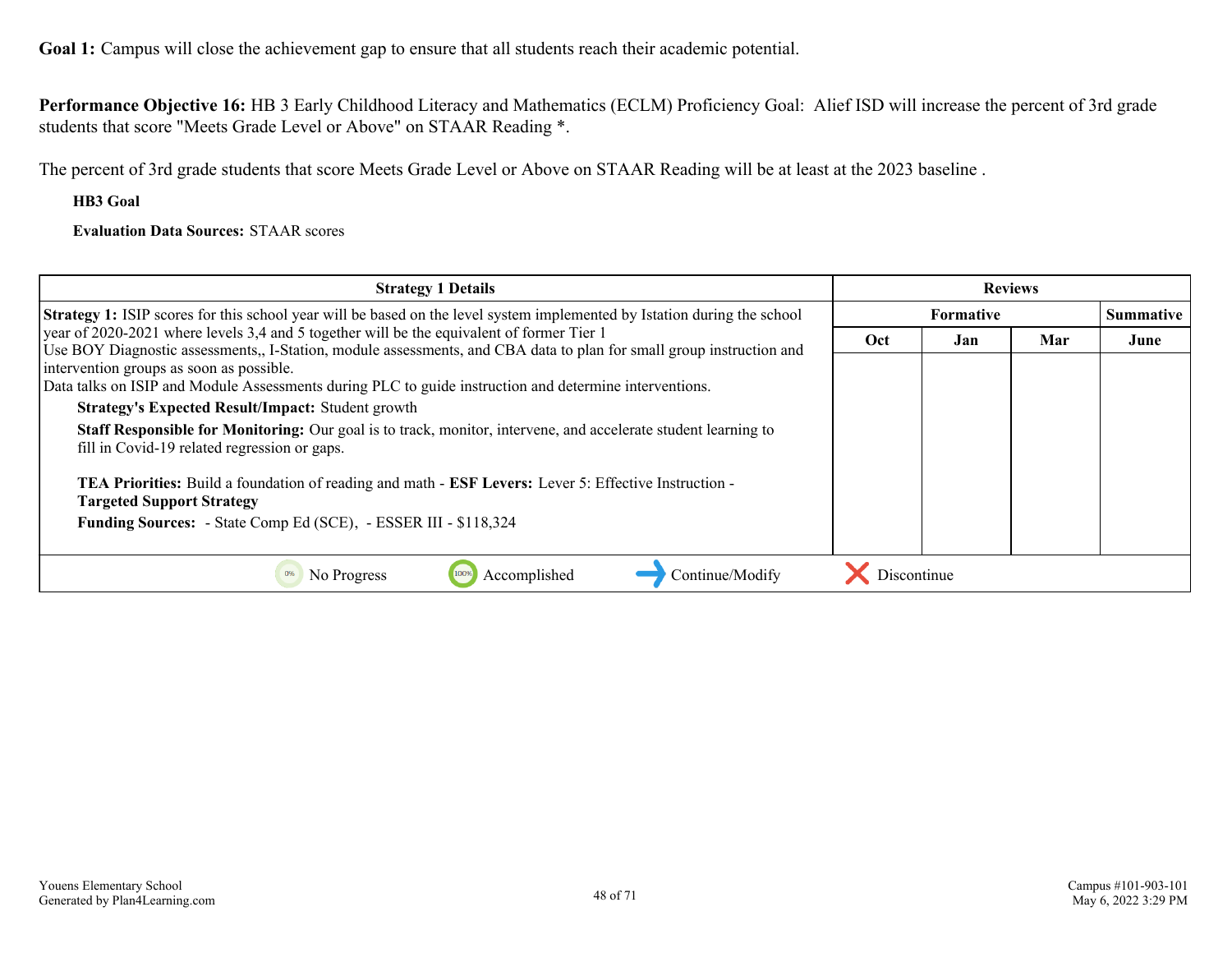**Performance Objective 17:** HB 3 Early Childhood Literacy and Mathematics (ECLM) Proficiency Goal: Alief ISD will increase the percent of 3rd grade students that score "Meets Grade Level or Above" on STAAR Reading \*.

\*See the complete list of student group goal targets in the addendum titled "3rd Grade STAAR Reading and Math 5-year Goal Targets by Student Groups.

ECLM Reading Goal Progress Measure 1:

English- By May 2023, the percent of 2nd graders that score "tier 1" on Istation will be at least at the 2023 baseline of . Spanish- By May 2023, the percent of 2nd graders that score "tier 1" on Spanish Istation will be at least at the 2023 baseline of .

**HB3 Goal**

| <b>Strategy 1 Details</b>                                                                                                                                                                                        | <b>Reviews</b> |           |     |                  |
|------------------------------------------------------------------------------------------------------------------------------------------------------------------------------------------------------------------|----------------|-----------|-----|------------------|
| <b>Strategy 1:</b> ISIP scores for this school year will be based on the level system implemented by Istation during the school                                                                                  |                | Formative |     | <b>Summative</b> |
| year of 2020-2021 where levels 3,4 and 5 together will be the equivalent of former Tier 1<br>Use BOY Diagnostic assessments, I-Station, module assessments, and CBA data to plan for small group instruction and | Oct            | Jan       | Mar | June             |
| intervention groups as soon as possible.                                                                                                                                                                         |                |           |     |                  |
| Data talks on ISIP and Module Assessments during PLC to guide instruction and determine interventions.                                                                                                           |                |           |     |                  |
| Strategy's Expected Result/Impact: Our goal is to track, monitor, intervene, and accelerate student learning to<br>fill in Covid-19 related regression or gaps.                                                  |                |           |     |                  |
| Staff Responsible for Monitoring: Principal, ELA Specialists and ILT team.                                                                                                                                       |                |           |     |                  |
| TEA Priorities: Build a foundation of reading and math, Improve low-performing schools - ESF Levers: Lever<br>5: Effective Instruction - Targeted Support Strategy                                               |                |           |     |                  |
| Funding Sources: - ESSER III - \$118,324, - State Comp Ed (SCE)                                                                                                                                                  |                |           |     |                  |
|                                                                                                                                                                                                                  |                |           |     |                  |
| Accomplished<br>Continue/Modify<br>No Progress                                                                                                                                                                   | Discontinue    |           |     |                  |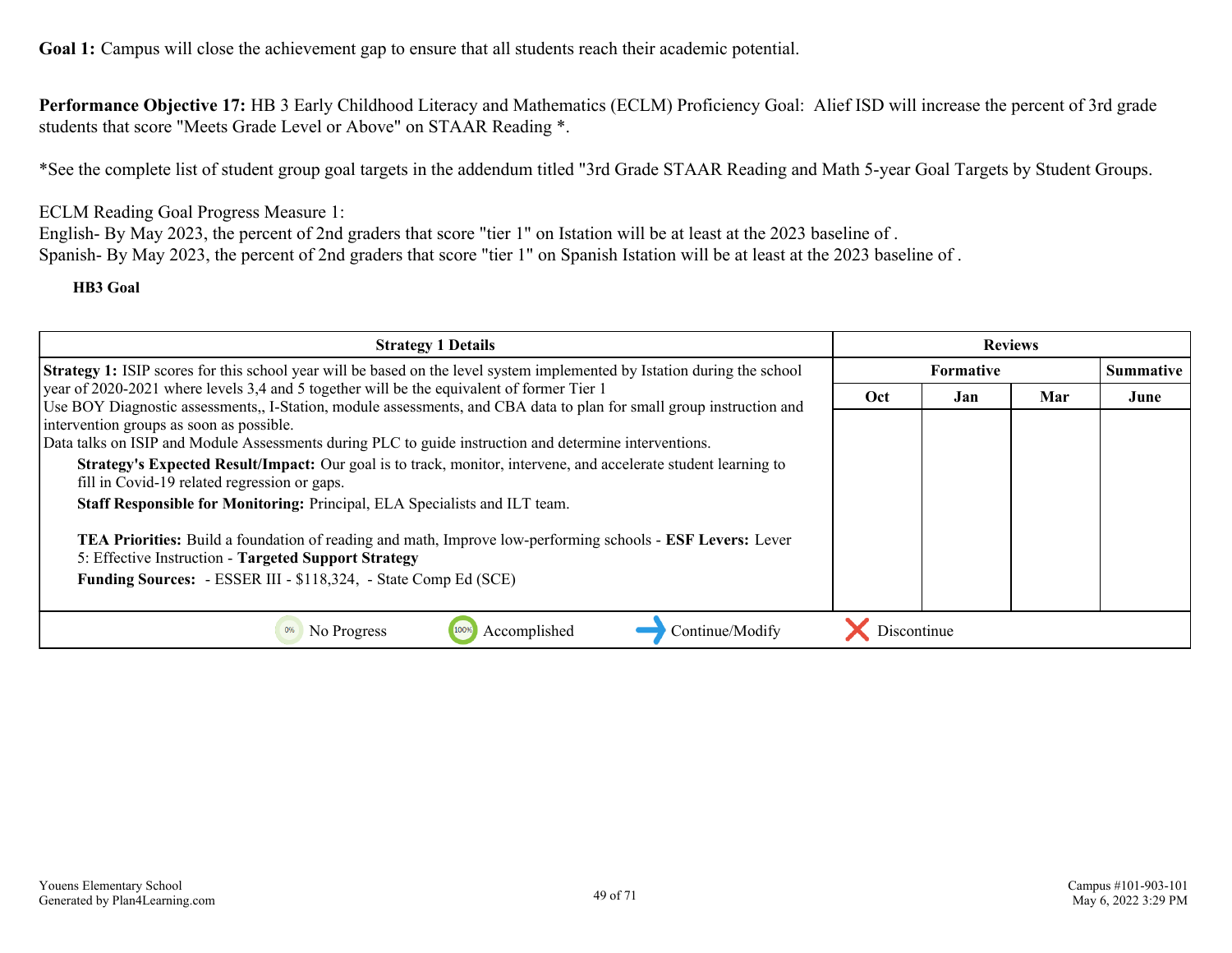**Performance Objective 18:** HB 3 Early Childhood Literacy and Mathematics (ECLM) Proficiency Goal: Alief ISD will increase the percent of 3rd grade students that score "Meets Grade Level or Above" on STAAR Reading \*.

\*See the complete list of student group goal targets in the addendum titled "3rd Grade STAAR Reading and Math 5-year Goal Targets by Student Groups.

## ECLM Reading Goal Progress Measure 2:

English- By May 2023, the percent of 1st graders that score "tier 1" on Istation will be at least at the 2023 baseline of. Spanish- By May 2023, the percent of 1st graders that score "tier 1" on Spanish IStation will be at least at the 2023 baseline of .

### **HB3 Goal**

| <b>Strategy 1 Details</b>                                                                                                                                                                                        | <b>Reviews</b> |                  |     |      |
|------------------------------------------------------------------------------------------------------------------------------------------------------------------------------------------------------------------|----------------|------------------|-----|------|
| <b>Strategy 1:</b> ISIP scores for this school year will be based on the level system implemented by Istation during the school                                                                                  |                | <b>Summative</b> |     |      |
| year of 2020-2021 where levels 3,4 and 5 together will be the equivalent of former Tier 1<br>Use BOY Diagnostic assessments, I-Station, module assessments, and CBA data to plan for small group instruction and | Oct            | Jan              | Mar | June |
| intervention groups as soon as possible.                                                                                                                                                                         |                |                  |     |      |
| Data talks on ISIP and Module Assessments during PLC to guide instruction and determine interventions.                                                                                                           |                |                  |     |      |
| Strategy's Expected Result/Impact: Our goal is to track, monitor, intervene, and accelerate student learning to<br>fill in Covid-19 related regression or gaps.                                                  |                |                  |     |      |
| Staff Responsible for Monitoring: Principal, ELA Specialists and ILT team.                                                                                                                                       |                |                  |     |      |
| TEA Priorities: Build a foundation of reading and math, Improve low-performing schools - ESF Levers: Lever<br>5: Effective Instruction - Targeted Support Strategy                                               |                |                  |     |      |
| Funding Sources: - ESSER III - \$118,324, - State Comp Ed (SCE)                                                                                                                                                  |                |                  |     |      |
|                                                                                                                                                                                                                  |                |                  |     |      |
| Accomplished<br>Continue/Modify<br>No Progress                                                                                                                                                                   | Discontinue    |                  |     |      |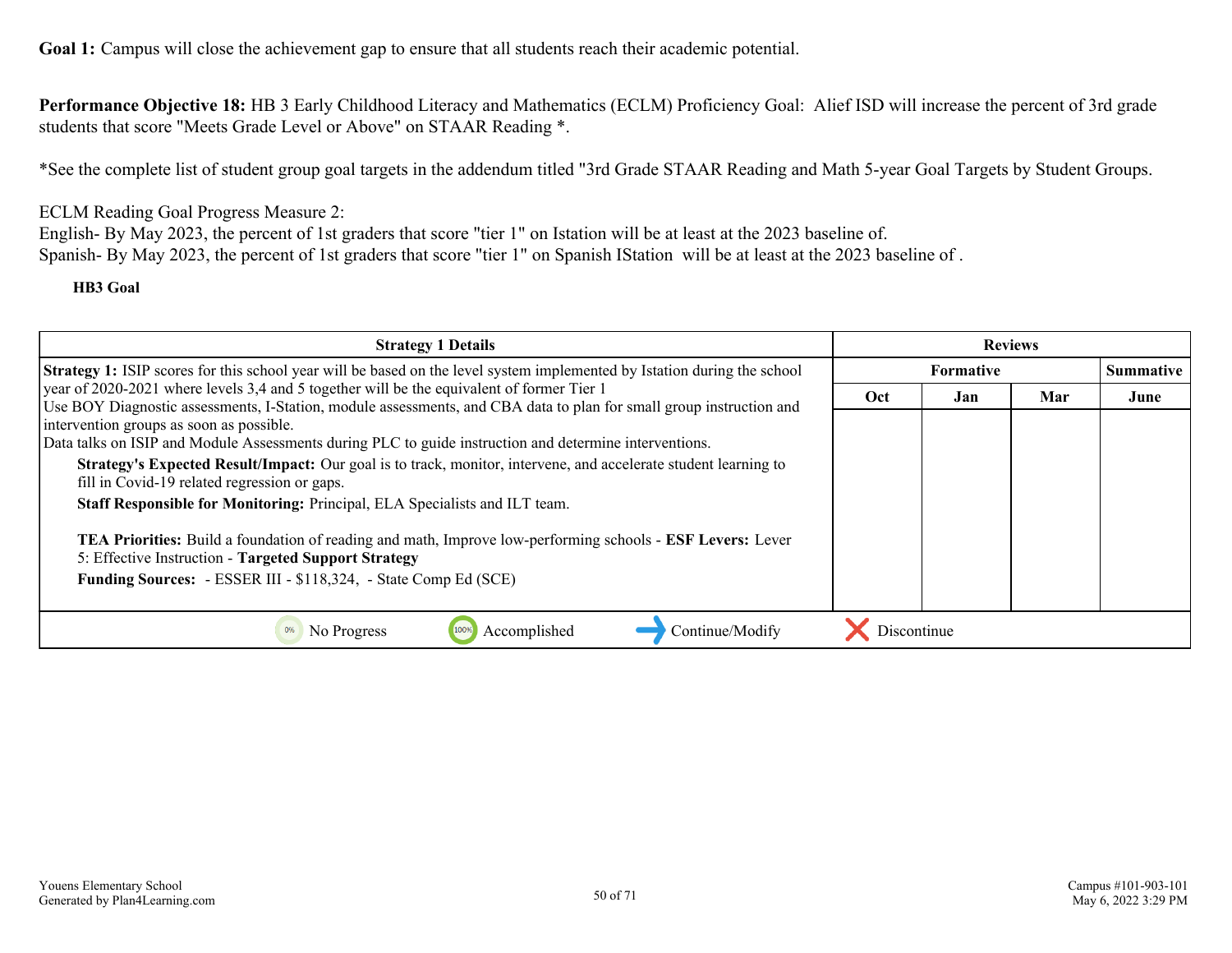**Performance Objective 19:** HB 3 Early Childhood Literacy and Mathematics (ECLM) Proficiency Goal: Alief ISD will increase the percent of 3rd grade students that score "Meets Grade Level or Above" on STAAR Reading \*.

\*See the complete list of student group goal targets in the addendum titled "3rd Grade STAAR Reading and Math 5-year Goal Targets by Student Groups.

### ECLM Reading Goal Progress Measure 3:

English- By May 2023, the percent of kindergartners that score "tier 1" on Istation will be at least at the 2023 baseline of Spanish- By May 2023, the percent of kindergartners that score "tier 1" on Spanish Istation will be at least at the 2023 baseline of

### **HB3 Goal**

| <b>Strategy 1 Details</b>                                                                                                                                                                                             | <b>Reviews</b> |                  |     |           |
|-----------------------------------------------------------------------------------------------------------------------------------------------------------------------------------------------------------------------|----------------|------------------|-----|-----------|
| <b>Strategy 1:</b> ISIP scores for this school year will be based on the level system implemented by Istation during the school                                                                                       |                | <b>Formative</b> |     | Summative |
| year of 2020-2021 where levels 3,4 and 5 together will be the equivalent of former Tier 1<br>Use BOY Diagnostic assessments, I-Station, module assessments, and teacher observations and anecdotal notes, to plan for | Oct            | Jan              | Mar | June      |
| small group instruction and intervention groups as soon as possible.                                                                                                                                                  |                |                  |     |           |
| Data talks on ISIP and BOY Diagnostic assessments during PLC to guide instruction and determine interventions.                                                                                                        |                |                  |     |           |
| Strategy's Expected Result/Impact: Our goal is to track, monitor, intervene, and accelerate student learning to<br>fill in Covid-19 related regression or gaps.                                                       |                |                  |     |           |
| Staff Responsible for Monitoring: Principal, ELA Specialists and ILT team.                                                                                                                                            |                |                  |     |           |
| <b>TEA Priorities:</b> Build a foundation of reading and math, Improve low-performing schools - <b>ESF Levers:</b> Lever<br>5: Effective Instruction - Targeted Support Strategy                                      |                |                  |     |           |
| Funding Sources: - ESSER III - \$118,324, - State Comp Ed (SCE)                                                                                                                                                       |                |                  |     |           |
|                                                                                                                                                                                                                       |                |                  |     |           |
| Accomplished<br>Continue/Modify<br>No Progress                                                                                                                                                                        | Discontinue    |                  |     |           |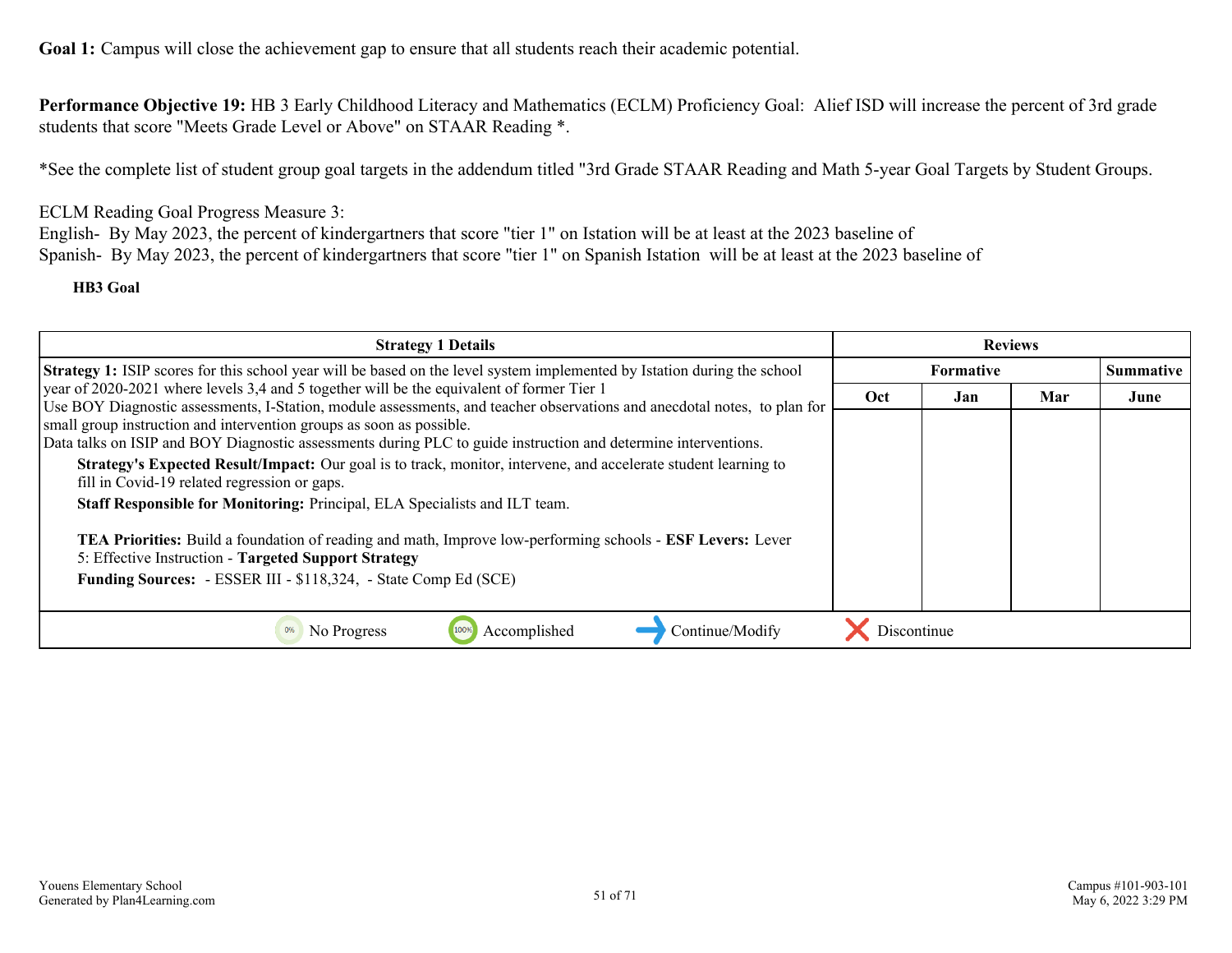<span id="page-51-0"></span>**Performance Objective 1:** During the 2022-2023 school year, 100% of Youens students will be exposed to post secondary education weekly to increase their awareness of colleges and universities they can attend in the future.

**Evaluation Data Sources:** Weekly college presentations teachers do

| <b>Strategy 1 Details</b>                                                                                                                                                                                                                                                                                                                    | <b>Reviews</b>   |                  |                  |                  |
|----------------------------------------------------------------------------------------------------------------------------------------------------------------------------------------------------------------------------------------------------------------------------------------------------------------------------------------------|------------------|------------------|------------------|------------------|
| <b>Strategy 1:</b> Youens Elementary will encourage and implement the ideas of acquiring a higher education by celebrating                                                                                                                                                                                                                   |                  |                  | <b>Summative</b> |                  |
| district-wide and school-wide "College Week" (Awaiting district designated date for this event)<br>(AVID 5)                                                                                                                                                                                                                                  | <b>Oct</b>       | Jan              | Mar              | June             |
| Strategy's Expected Result/Impact: 100% staff participation on Wednesdays.                                                                                                                                                                                                                                                                   |                  |                  |                  |                  |
| <b>Staff Responsible for Monitoring: All Staff</b>                                                                                                                                                                                                                                                                                           |                  |                  |                  |                  |
| <b>Strategy 2 Details</b>                                                                                                                                                                                                                                                                                                                    |                  |                  | <b>Reviews</b>   |                  |
| Strategy 2: Every teacher will adopt a college or university to promote during the school year. Each teacher will create a<br>college display and post it outside the classroom. The teachers college board will be highlighted and presented during<br>morning announcements by the class who is doing morning announcements for that week. | <b>Formative</b> |                  |                  | <b>Summative</b> |
|                                                                                                                                                                                                                                                                                                                                              | <b>Oct</b>       | Jan              | Mar              | June             |
| (AVID 5)                                                                                                                                                                                                                                                                                                                                     |                  |                  |                  |                  |
| <b>Strategy's Expected Result/Impact: Classroom walk throughs</b>                                                                                                                                                                                                                                                                            |                  |                  |                  |                  |
| Staff Responsible for Monitoring: Grade level teachers, counselors, and Administrators.                                                                                                                                                                                                                                                      |                  |                  |                  |                  |
| <b>Strategy 3 Details</b>                                                                                                                                                                                                                                                                                                                    |                  |                  | <b>Reviews</b>   |                  |
| <b>Strategy 3:</b> Youens Staff will promote colleges and universities by wearing a college/university T-shirt on our weekly                                                                                                                                                                                                                 |                  | <b>Formative</b> |                  | <b>Summative</b> |
| College Day. 100 % of all teachers will engage in college-talk to briefly discuss college highlights, location, admission<br>requirements, and other relevant information.                                                                                                                                                                   | <b>Oct</b>       | Jan              | Mar              | June             |
| $\vert$ (avid 5)                                                                                                                                                                                                                                                                                                                             |                  |                  |                  |                  |
| Strategy's Expected Result/Impact: 100 % staff participation on Wednesdays.                                                                                                                                                                                                                                                                  |                  |                  |                  |                  |
| <b>Staff Responsible for Monitoring: All Staff</b>                                                                                                                                                                                                                                                                                           |                  |                  |                  |                  |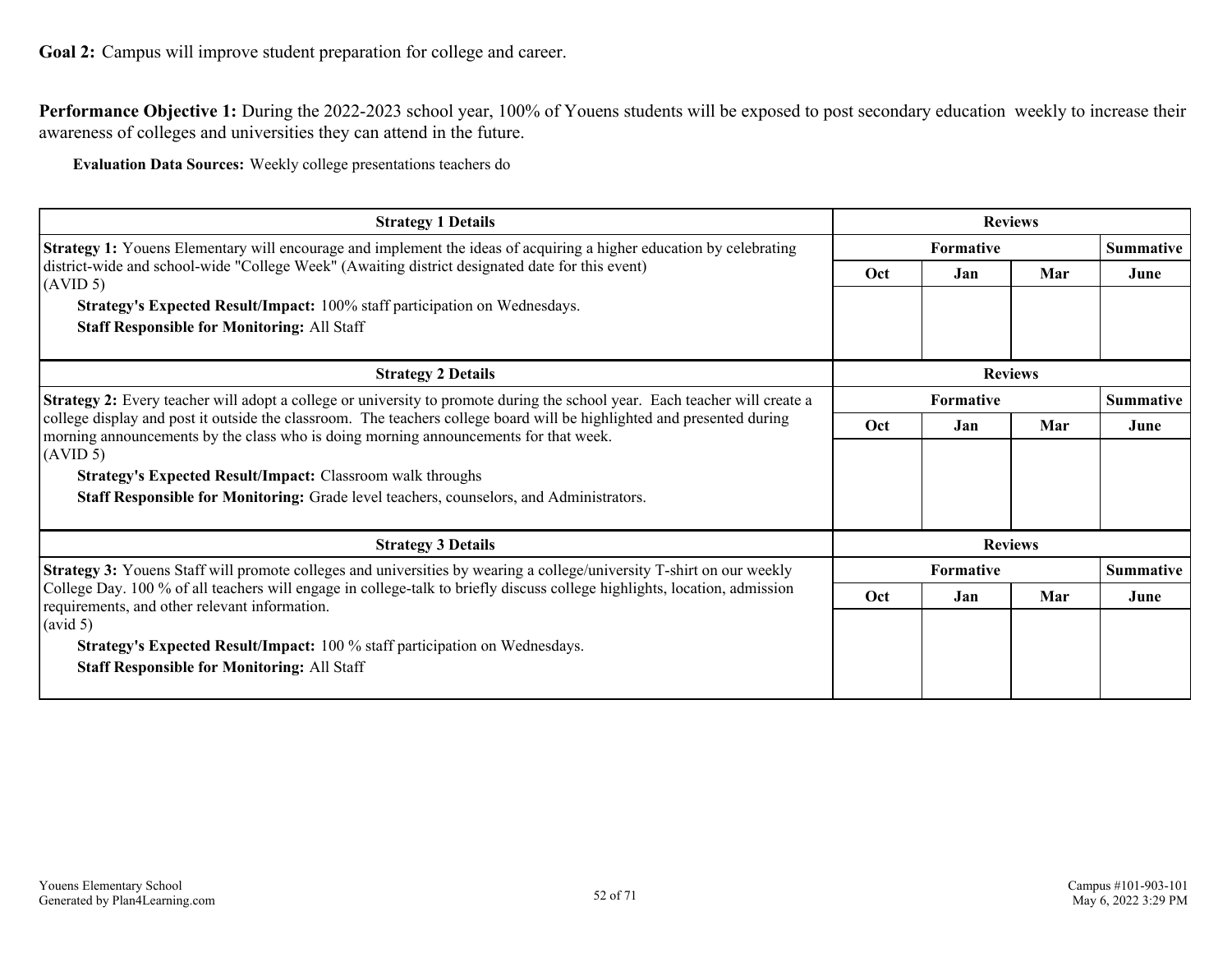| <b>Strategy 4 Details</b>                                                                                                           |             | <b>Reviews</b>   |                |                  |  |
|-------------------------------------------------------------------------------------------------------------------------------------|-------------|------------------|----------------|------------------|--|
| <b>Strategy 4:</b> 100% of Fourth and Fifth grade students will participate in college visits to Rice University on Nov. 1-3, 2021. |             | <b>Formative</b> |                |                  |  |
| (AVID 4)(AIVD 5)                                                                                                                    | Oct         | Jan              | Mar            | June             |  |
| Strategy's Expected Result/Impact: Students will also create vision boards, explaining what they hope to<br>become in the future.   |             |                  |                |                  |  |
| Staff Responsible for Monitoring: 4th - 5th grade teachers, counselors                                                              |             |                  |                |                  |  |
| <b>Funding Sources:</b> local - Title I - \$2,249                                                                                   |             |                  |                |                  |  |
| <b>Strategy 5 Details</b>                                                                                                           |             |                  |                |                  |  |
| Strategy 5: Youens will have "Career Days" during the week of January 18th-21st. Career days will embed different                   |             | Formative        |                | <b>Summative</b> |  |
| presenters, CTE students, and aquarium career program throughout the week.<br>(AVID 5)                                              | Oct         | Jan              | Mar            | June             |  |
| Strategy's Expected Result/Impact: Participation in weekly college awareness day, career week participation.                        |             |                  |                |                  |  |
| <b>Staff Responsible for Monitoring: Counselors and teachers</b>                                                                    |             |                  |                |                  |  |
| <b>Strategy 6 Details</b>                                                                                                           |             |                  | <b>Reviews</b> |                  |  |
| Strategy 6: GT coordinators will meet with GT students to complete at least one project focused on promoting higher level           |             | <b>Summative</b> |                |                  |  |
| thinking and use of technology to prepare them for a higher education and meet their needs.<br>(AVID 5)(GTAP 4)                     | Oct         | Jan              | Mar            | June             |  |
| <b>Strategy's Expected Result/Impact: GT projects</b>                                                                               |             |                  |                |                  |  |
| <b>Staff Responsible for Monitoring: Content Specialist</b>                                                                         |             |                  |                |                  |  |
| <b>Strategy 7 Details</b>                                                                                                           |             | <b>Reviews</b>   |                |                  |  |
| Strategy 7: Youens will welcome presentations that are aligned with careers in the STEM during the 2020-2021 school                 |             | <b>Formative</b> |                | <b>Summative</b> |  |
| year.                                                                                                                               | Oct         | Jan              | Mar            | June             |  |
| <b>Strategy's Expected Result/Impact: Awareness of STEM careers</b>                                                                 |             |                  |                |                  |  |
| Staff Responsible for Monitoring: Administrators, counselors, and specialists                                                       |             |                  |                |                  |  |
| 0%<br>100%<br>Accomplished<br>Continue/Modify<br>No Progress                                                                        | Discontinue |                  |                |                  |  |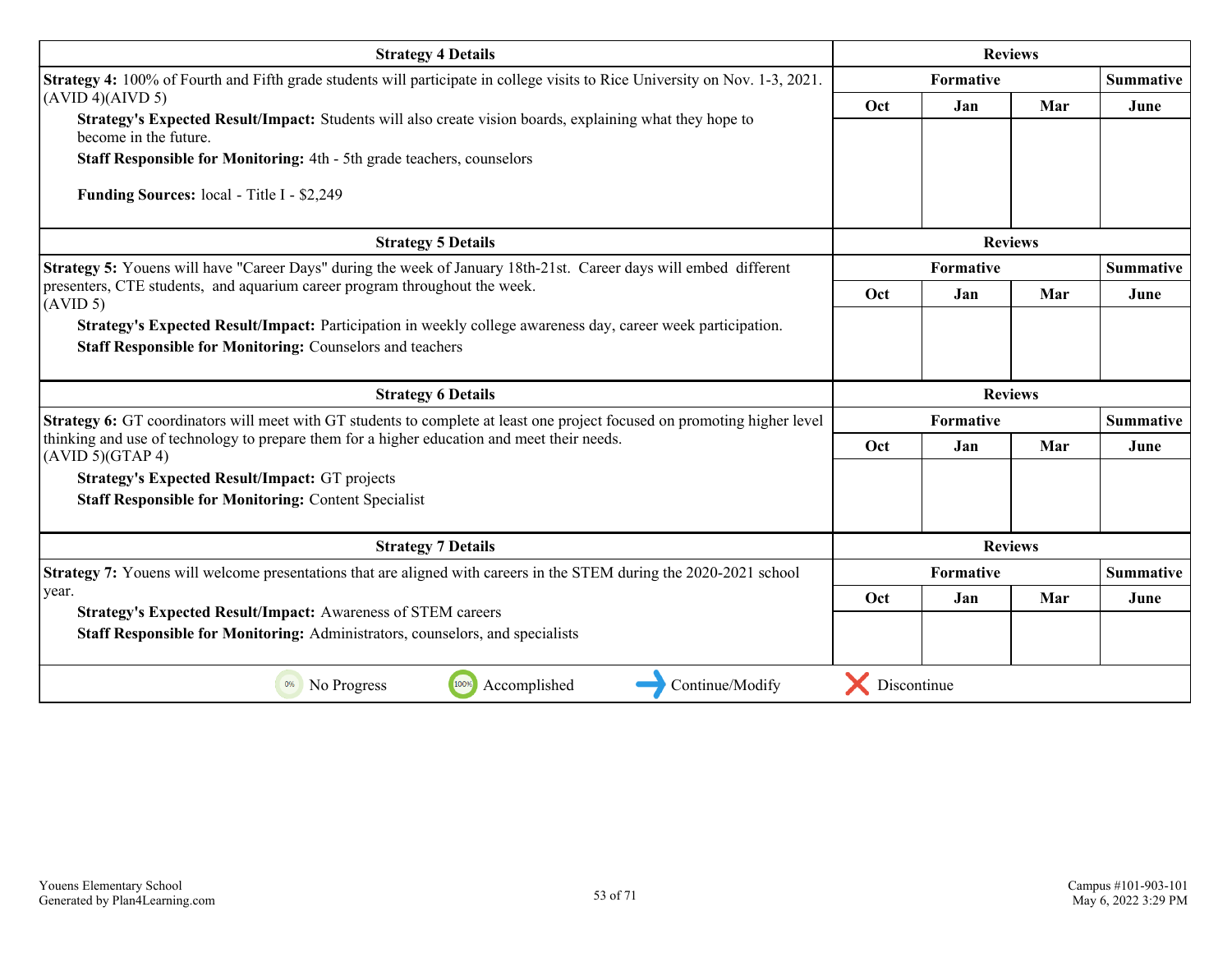# **Performance Objective 2:** Youens Elementary teachers and students will utilize Clear Touch software across content areas.

**Evaluation Data Sources:** Students mastering Tech competencies.

| <b>Strategy 1 Details</b>                                                                                                           | <b>Reviews</b> |                  |                  |      |
|-------------------------------------------------------------------------------------------------------------------------------------|----------------|------------------|------------------|------|
| <b>Strategy 1:</b> The technology coach will meet and plan with content coaches to integrate discussions in curriculum through      |                | <b>Formative</b> |                  |      |
| Schoology.<br>$(\text{TEC }6)$                                                                                                      | Oct            | Jan              | Mar              | June |
| Strategy's Expected Result/Impact: Technology competency mastery(Level 1-Level 5)                                                   |                |                  |                  |      |
| Student competency mastery                                                                                                          |                |                  |                  |      |
| <b>Staff Responsible for Monitoring:</b> Technology coach, content coaches, and Technology committee                                |                |                  |                  |      |
| <b>Funding Sources:</b> Technology equipment - Title I - \$32,000                                                                   |                |                  |                  |      |
| <b>Strategy 2 Details</b>                                                                                                           | <b>Reviews</b> |                  |                  |      |
| <b>Strategy 2:</b> Students will demonstrate mastery of the 21st century skills of information and communication literacy through   |                | <b>Formative</b> | <b>Summative</b> |      |
| assessment of Technology Applications, TEKS objectives through Social Studies, Math and Science.<br>$(\text{TEC } 6)$               | <b>Oct</b>     | Jan              | Mar              | June |
| Strategy's Expected Result/Impact: Student technology projects, District End of Year reports                                        |                |                  |                  |      |
| <b>Staff Responsible for Monitoring:</b> Grade level teachers, Technology committee, Technology coach,<br>Technology skills teacher |                |                  |                  |      |
| <b>Funding Sources:</b> Technology software - Title I - \$6,000, Technology aide - State Comp Ed (SCE) - \$396,959                  |                |                  |                  |      |
| No Progress<br>100%<br>Accomplished<br>Continue/Modify<br>0%                                                                        | Discontinue    |                  |                  |      |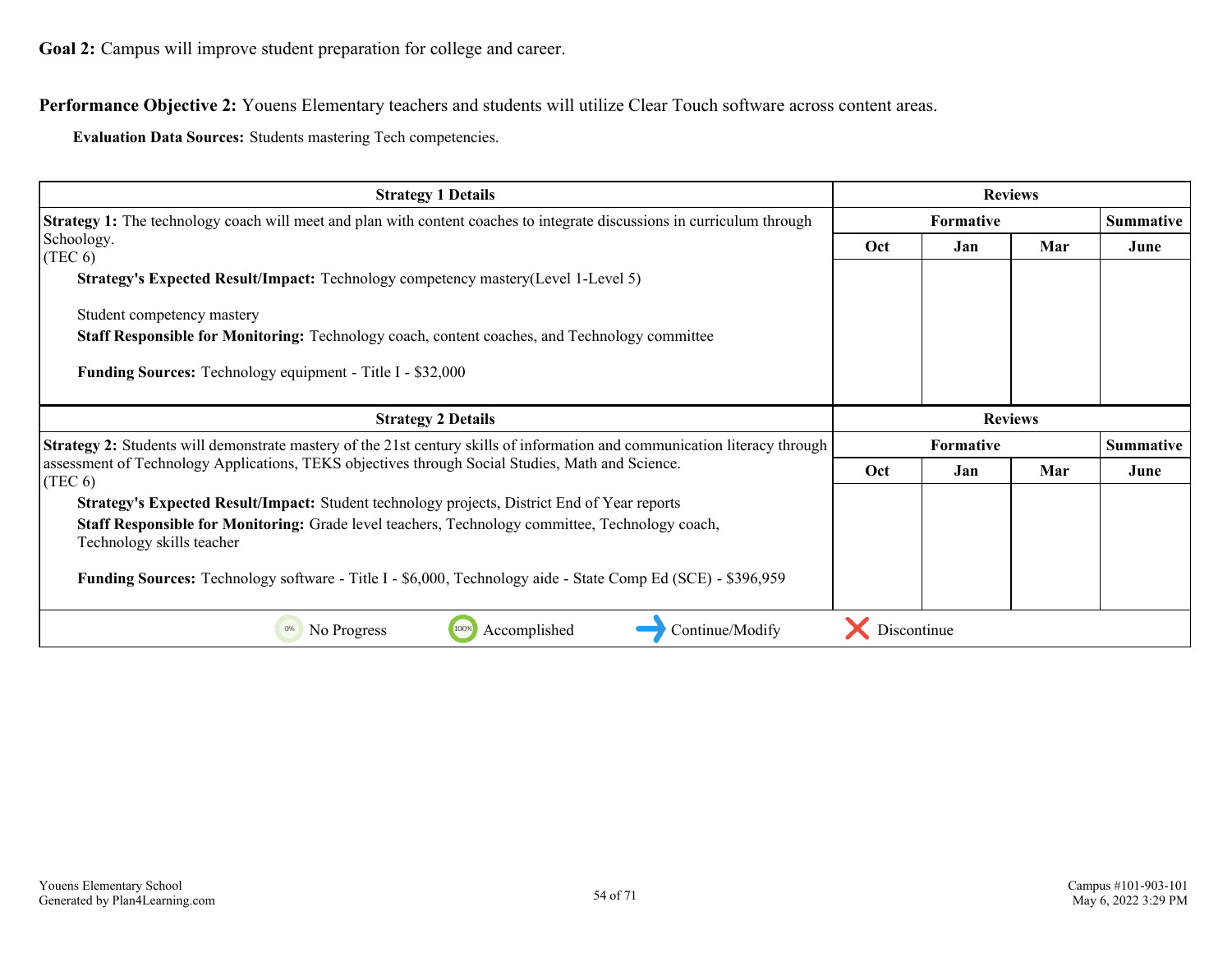<span id="page-54-0"></span>**Performance Objective 1:** For the 2022-2023 school year, Youens will decrease discipline referrals by 5%.

**Evaluation Data Sources:** Campus discipline reports

| <b>Strategy 1 Details</b>                                                                                                                                                                                                                           | <b>Reviews</b> |                  |     |      |
|-----------------------------------------------------------------------------------------------------------------------------------------------------------------------------------------------------------------------------------------------------|----------------|------------------|-----|------|
| Strategy 1: Student Character: 100 % of our students will work to improve their character and ability to make wise                                                                                                                                  |                | <b>Summative</b> |     |      |
| decisions through implementation of the character strong curriculum and direct student centered activities including<br>Character Development PLC Initiative, SAP groups, CIS and counselor groups, Red Ribbon Week, Kindness Week, Super           | Oct            | Jan              | Mar | June |
| Friends (2nd) and other behavior incentives that will continue through out the 2021-2022 school year.<br>(PASS 13)(SAP 4)                                                                                                                           |                |                  |     |      |
| Strategy's Expected Result/Impact: Guidance lessons from counselors, Superheroes of Character( tied to<br>Character traits, monthly), trait character promotion by teachers and staff and on announcements.                                         |                |                  |     |      |
| Staff Responsible for Monitoring: Administration, Counselor, Teachers, Behavior interventionist(SCE funded<br>positions)                                                                                                                            |                |                  |     |      |
| <b>Funding Sources:</b> Behavior Intervention/Office - State Comp Ed (SCE)                                                                                                                                                                          |                |                  |     |      |
| <b>Strategy 2 Details</b>                                                                                                                                                                                                                           | <b>Reviews</b> |                  |     |      |
| <b>Strategy 2:</b> Student Responsibility: We will work to increase the level of student responsibility in educating them on how                                                                                                                    |                | <b>Summative</b> |     |      |
| to be safe and responsible citizens, through student groups such as Safety Patrol, boys and girls clubs, and other student<br>groups, SAP and counseling groups, Self Reflection, Character lessons, Caught Red Handed, and Learning Together (some | Oct            | Jan              | Mar | June |
| programs may be affected by Covid guidelines).<br>(PASS 13)(SAP 4)                                                                                                                                                                                  |                |                  |     |      |
| Strategy's Expected Result/Impact: Youens Discipline Plan, Gator Aid Meeting minutes, CHAMP's<br>Procedures, Safety Patrol, Boy/Girls Club School Projects, Caught Red Handed.                                                                      |                |                  |     |      |
| Staff Responsible for Monitoring: Administration, Counselors, Behavior interventionist, and teachers                                                                                                                                                |                |                  |     |      |
| <b>Funding Sources:</b> Behavior Intervention/Office - State Comp Ed (SCE)                                                                                                                                                                          |                |                  |     |      |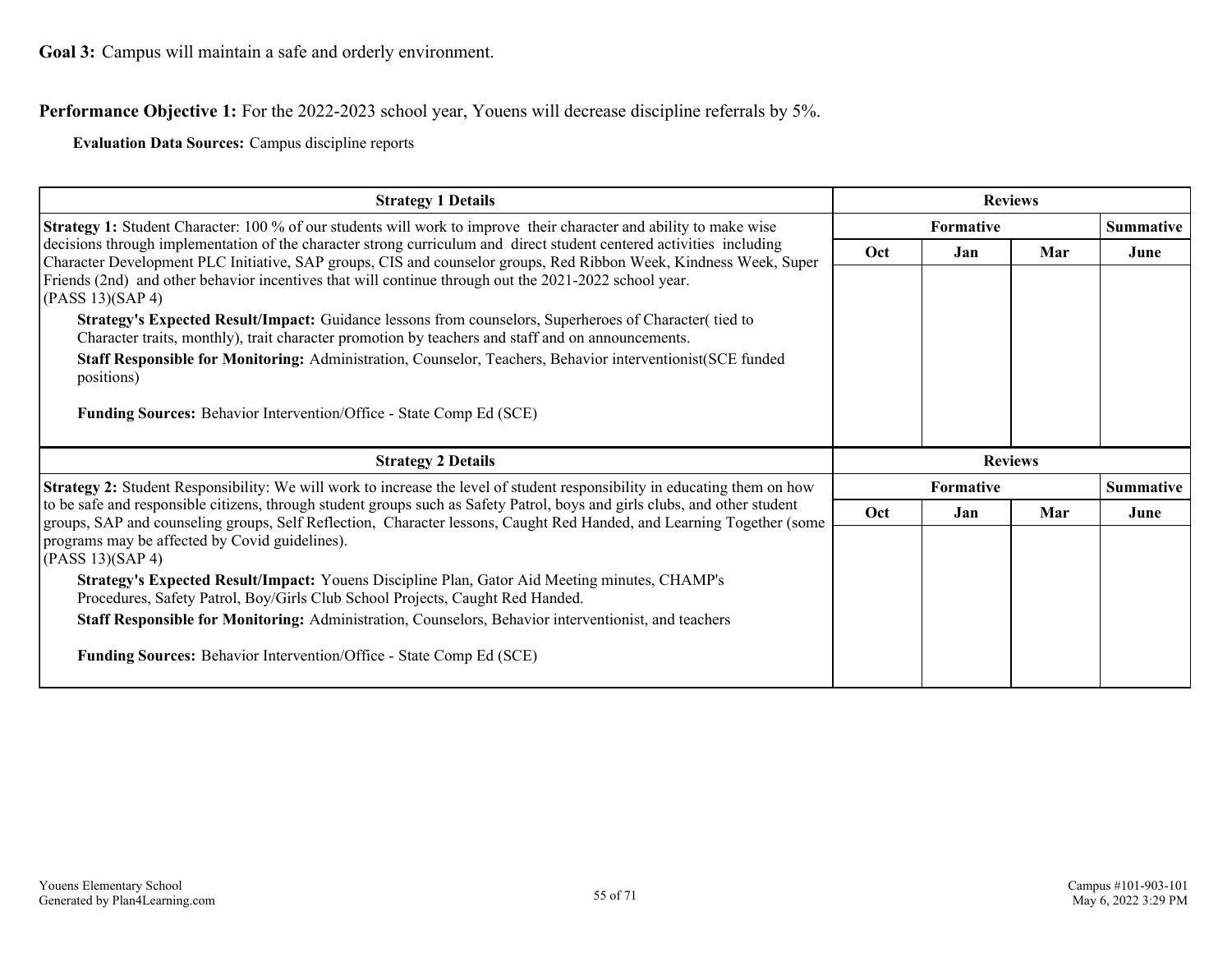| <b>Strategy 3 Details</b>                                                                                                                                                                                                                                    | <b>Reviews</b> |                  |                |                  |
|--------------------------------------------------------------------------------------------------------------------------------------------------------------------------------------------------------------------------------------------------------------|----------------|------------------|----------------|------------------|
| Strategy 3: Student Self-Esteem: We will work to build 100% of students level of self-esteem and self-respect by                                                                                                                                             |                | Formative        |                | <b>Summative</b> |
| providing them with opportunities to build self awareness throughout the year. For example, Student Assistance Program<br>(SAP), PALS, and Mentoring, 4th and 5th Boys/Girls Club, Counseling Groups, CIS Groups, Leader in Me, and data<br>tracking sheets. | Oct            | Jan              | Mar            | June             |
| (PASS 13)(SAP 4)                                                                                                                                                                                                                                             |                |                  |                |                  |
| Strategy's Expected Result/Impact: SAP/Mentoring volunteer Hours.                                                                                                                                                                                            |                |                  |                |                  |
| Staff Responsible for Monitoring: SAP teachers, Mentors, Counselors, CIS, Administrators, PALS, Block team                                                                                                                                                   |                |                  |                |                  |
| <b>Strategy 4 Details</b>                                                                                                                                                                                                                                    |                |                  |                |                  |
| Strategy 4: Assistant Principals will track the number of Special Education students placed in ISS.                                                                                                                                                          |                | Formative        |                | Summative        |
| (SPED 4)                                                                                                                                                                                                                                                     | Oct            | Jan              | Mar            | June             |
| <b>Strategy's Expected Result/Impact: Discipline reports</b>                                                                                                                                                                                                 |                |                  |                |                  |
| Staff Responsible for Monitoring: Principal, Assistant Principal, Behavior Interventionist(SCE funded<br>positions)                                                                                                                                          |                |                  |                |                  |
| Funding Sources: Behavior interventionist - State Comp Ed (SCE)                                                                                                                                                                                              |                |                  |                |                  |
| <b>Strategy 5 Details</b>                                                                                                                                                                                                                                    |                |                  | <b>Reviews</b> |                  |
| Strategy 5: By June 2022 discipline offenses in PATS will decrease Level 1 by 5%.                                                                                                                                                                            |                | <b>Summative</b> |                |                  |
| We will do this through: staff trainings, guidance lessons that define bullying with students, conflict resolution counseling<br>as needed, Red Ribbon Week, No Place for Hate, AIMS Empower to Defend presentation for 5th grade, Super Friends for         | Oct            | Jan              | Mar            | June             |
| 2nd Grade, Campus Wide Kindness Week (February), and other character strong implementation.<br>(PASS 13)(PASS 1)(PASS 8)                                                                                                                                     |                |                  |                |                  |
| Strategy's Expected Result/Impact: Decrease discipline offenses                                                                                                                                                                                              |                |                  |                |                  |
| Staff Responsible for Monitoring: Counselors, Behavior Interventionist                                                                                                                                                                                       |                |                  |                |                  |
| Funding Sources: Behavior Intervention/Office - State Comp Ed (SCE)                                                                                                                                                                                          |                |                  |                |                  |
| <b>Strategy 6 Details</b>                                                                                                                                                                                                                                    | <b>Reviews</b> |                  |                |                  |
| Strategy 6: By June 2022 discipline offences in Insubordination will decrease by 10%.                                                                                                                                                                        |                | Formative        |                | Summative        |
| We will do this through: CHAMPS, Leader in Me, and Super Friends for 2nd grade, PALS Program (1st, 2nd, Life Skills,<br>PreK, and PPCD. Mentor Programs (SAP, AIMS, Empower to Defend presentation for 5th grade, Red Ribbon Week,                           | Oct            | Jan              | Mar            | June             |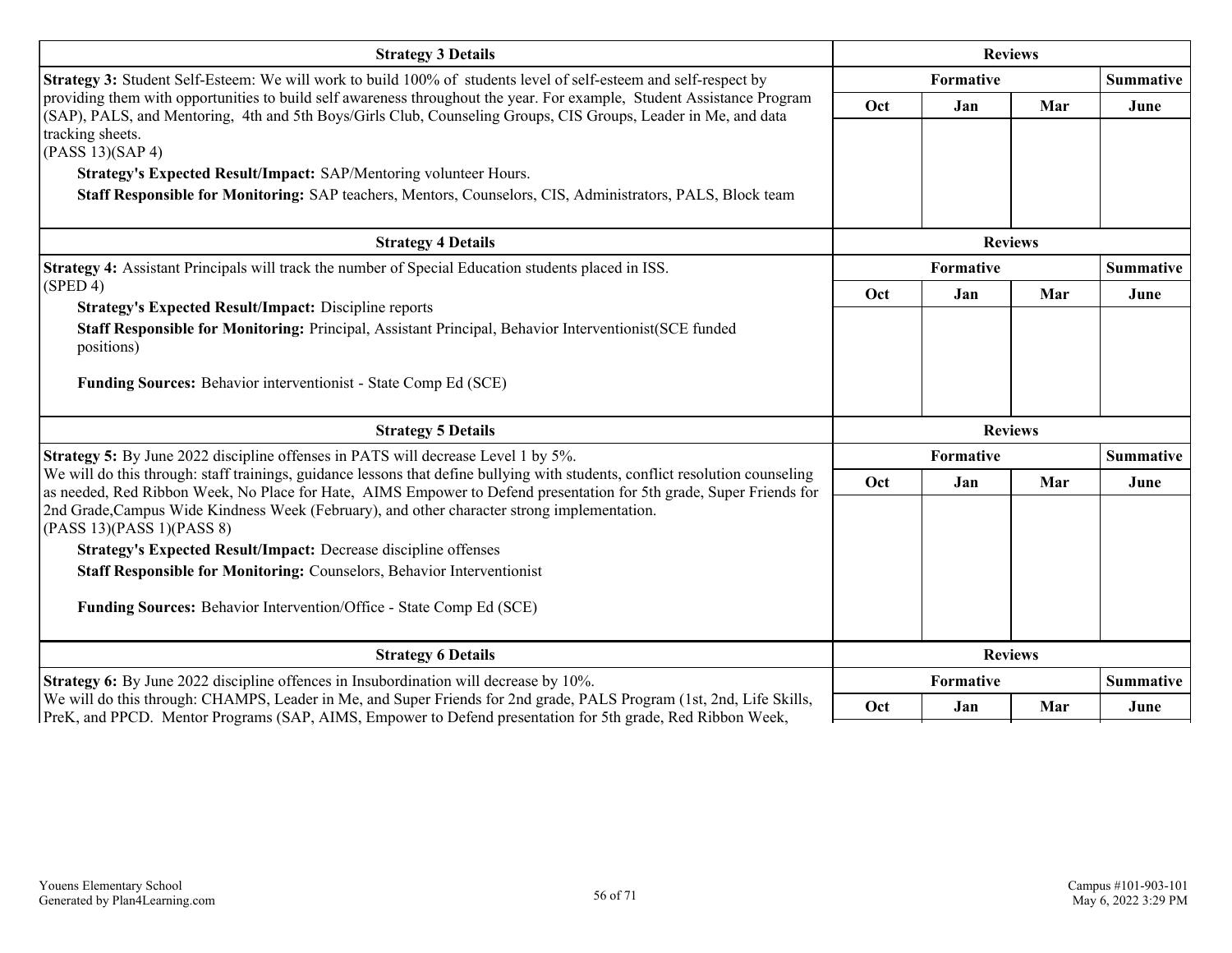| Campus Wide Kindness Week (February), and character building programs.<br>(PASS 1)(SAP 4)<br>Strategy's Expected Result/Impact: Discipline offences will decrease.<br>Staff Responsible for Monitoring: Counselors, Administration, Behavior interventionist and Teachers |             |  |  |
|---------------------------------------------------------------------------------------------------------------------------------------------------------------------------------------------------------------------------------------------------------------------------|-------------|--|--|
| Funding Sources: Behavior intervention/Office, PK Aide and Kindergarten Aide - State Comp Ed (SCE)                                                                                                                                                                        |             |  |  |
|                                                                                                                                                                                                                                                                           |             |  |  |
|                                                                                                                                                                                                                                                                           |             |  |  |
| Continue/Modify<br>Accomplished<br>No Progress                                                                                                                                                                                                                            | Discontinue |  |  |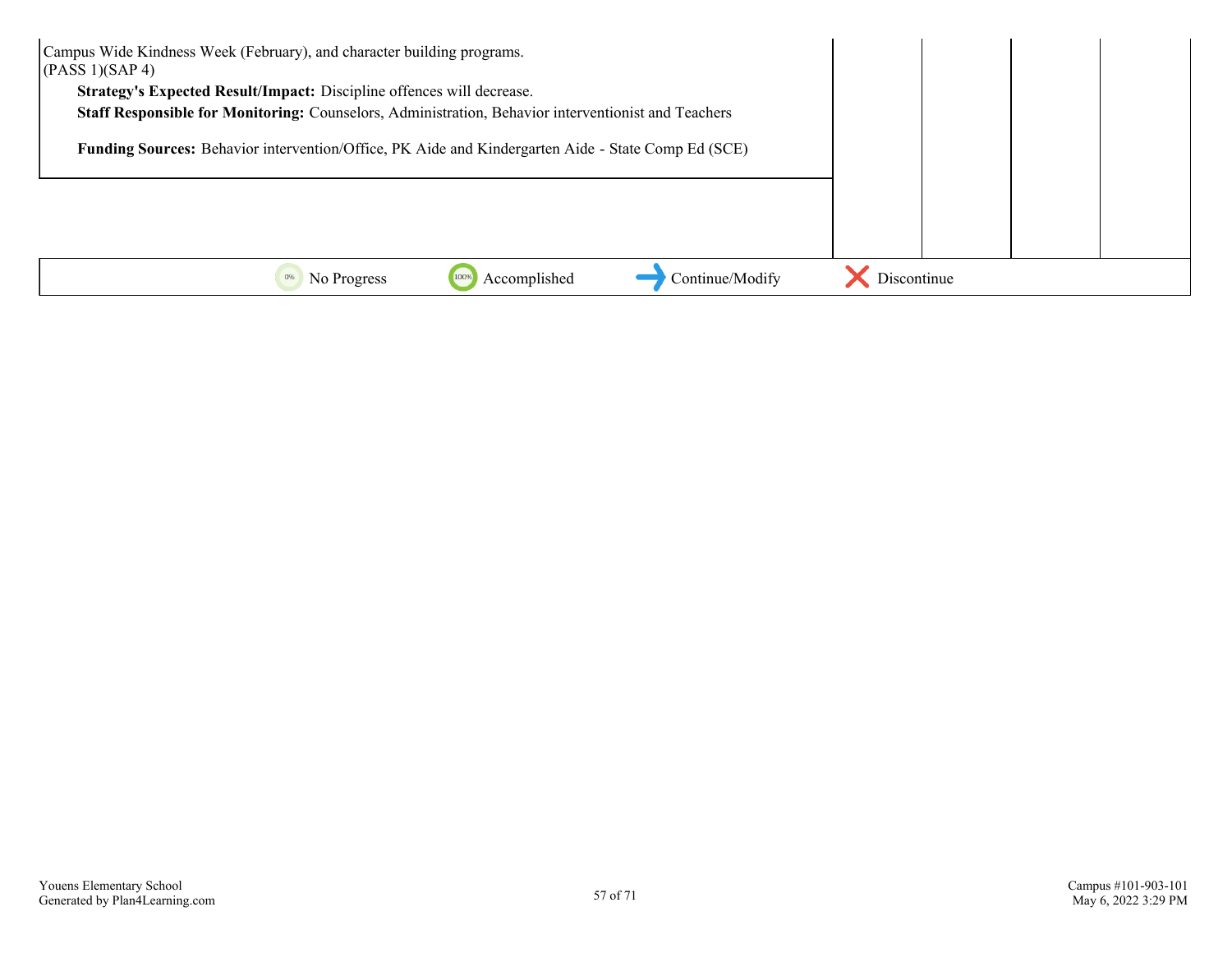**Performance Objective 2:** For the 2022-2023 school year, Youens will maintain an Average Daily Attendance Rate of 97%.

**Evaluation Data Sources:** ESP Attendance Reports, TAPR

| <b>Strategy 1 Details</b>                                                                                                                                          |                                      |     | <b>Reviews</b> |      |
|--------------------------------------------------------------------------------------------------------------------------------------------------------------------|--------------------------------------|-----|----------------|------|
| <b>Strategy 1:</b> Attendance Education: We will educate 100 % of students and parents on the importance of regular school                                         | <b>Summative</b><br><b>Formative</b> |     |                |      |
| attendance and punctuality through various methods and incentives (i.e. Perfect Attendance Recognition, school<br>newsletters, daily announcements. .(A 3)(FAME 1) | Oct                                  | Jan | Mar            | June |
| Strategy's Expected Result/Impact: ESP Reports, school newsletters                                                                                                 |                                      |     |                |      |
| Staff Responsible for Monitoring: Administrator, Attendance clerk, Parent center liason                                                                            |                                      |     |                |      |
|                                                                                                                                                                    |                                      |     |                |      |
| Accomplished<br>Continue/Modify<br>No Progress                                                                                                                     | Discontinue                          |     |                |      |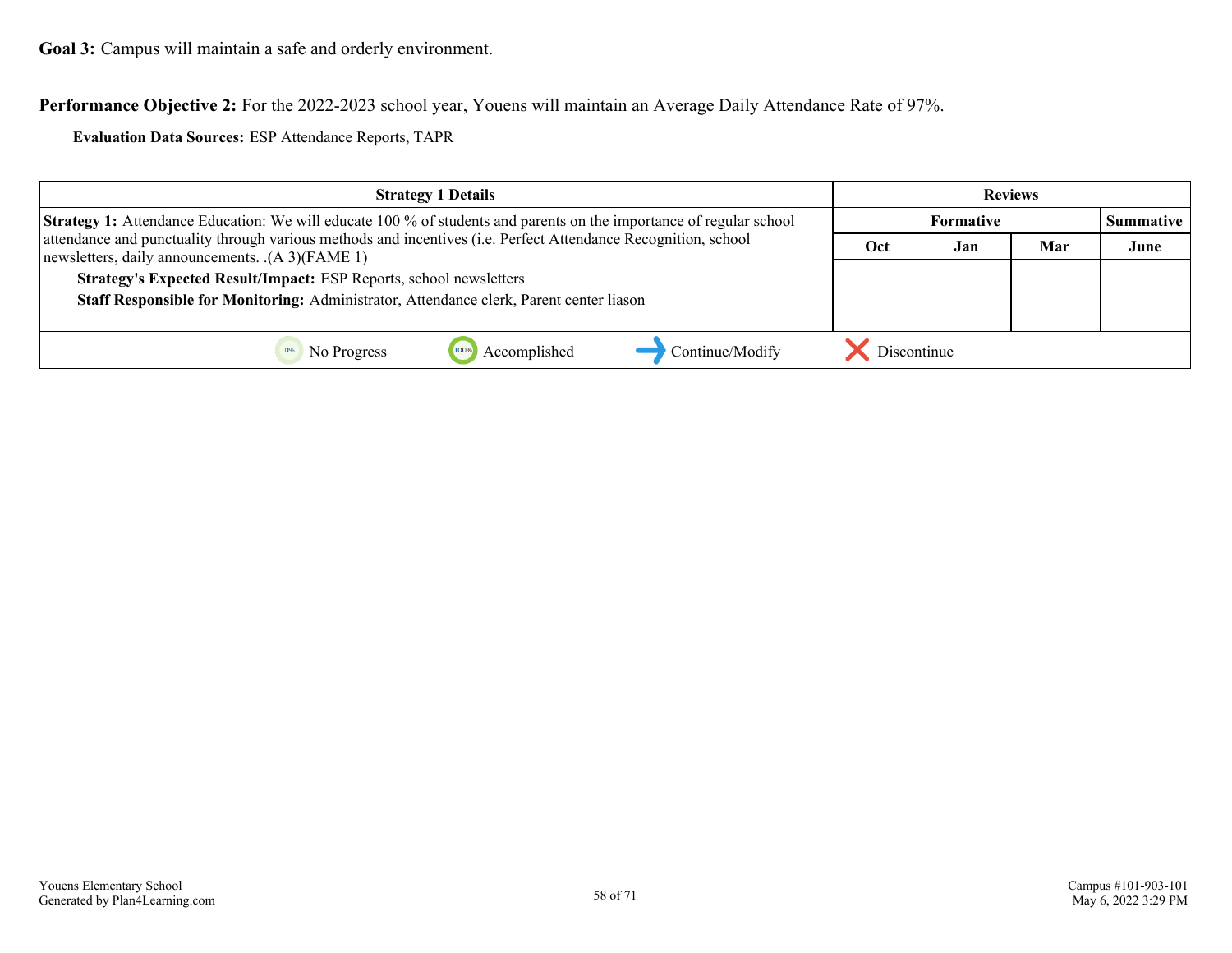**Performance Objective 3:** For the 2022-2023 school year, Youens will be 100% in compliance with the policy of no unauthorized persons in the building. This will be accomplished by verifying staff are trained in policy of requiring ID of any adult when on campus at all times.

**Evaluation Data Sources:** Safety Audit

| <b>Strategy 1 Details</b>                                                                                                                                         | <b>Reviews</b>                |                  |                |                  |
|-------------------------------------------------------------------------------------------------------------------------------------------------------------------|-------------------------------|------------------|----------------|------------------|
| <b>Strategy 1:</b> Raptor: We will require 100% of all campus visitors and staff to check in everyday at the front office using the                               |                               | <b>Summative</b> |                |                  |
| Raptor System (background check).<br>(PASS 13)                                                                                                                    | <b>Oct</b>                    | Jan              | Mar            | June             |
| <b>Strategy's Expected Result/Impact: Raptor Sign-in Log</b>                                                                                                      |                               |                  |                |                  |
| Staff Responsible for Monitoring: Front Office Staff, Administration, and Teachers                                                                                |                               |                  |                |                  |
| <b>Strategy 2 Details</b>                                                                                                                                         |                               |                  | <b>Reviews</b> |                  |
| Strategy 2: ID: We will require 100% of all students and district staff to wear the ID's provided by the district or school.                                      | Formative<br><b>Summative</b> |                  |                |                  |
| (PASS 13)                                                                                                                                                         | <b>Oct</b>                    | Jan              | Mar            | June             |
| Strategy's Expected Result/Impact: All staff, students and district visitors will wear and show their ID's.<br><b>Staff Responsible for Monitoring: All staff</b> |                               |                  |                |                  |
| <b>Strategy 3 Details</b>                                                                                                                                         | <b>Reviews</b>                |                  |                |                  |
| Strategy 3: Keyless Entry: All doors except for the Front Office doors will remain locked during school hours. School                                             |                               | Formative        |                | <b>Summative</b> |
| Staff can enter through all other designated doors using their keyless entry key.<br>(PASS 13)                                                                    | <b>Oct</b>                    | Jan              | Mar            | June             |
| <b>Strategy's Expected Result/Impact:</b> Use of Keyless entry keys                                                                                               |                               |                  |                |                  |
| <b>Staff Responsible for Monitoring: All Staff</b>                                                                                                                |                               |                  |                |                  |
| 100%<br>Accomplished<br>Continue/Modify<br>No Progress                                                                                                            | Discontinue                   |                  |                |                  |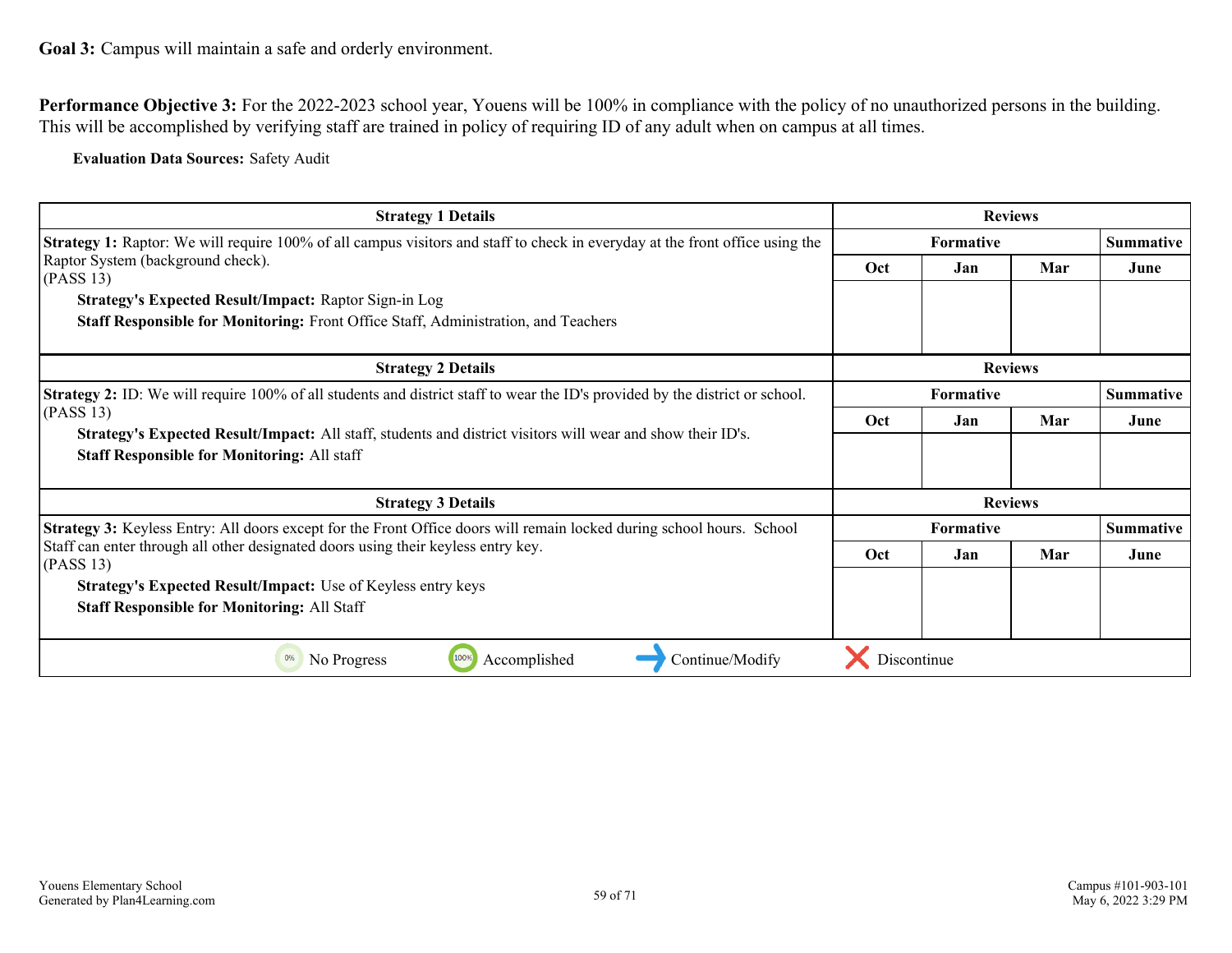**Goal 3:** Campus will maintain a safe and orderly environment.

**Performance Objective 4:** For the 2022-2023 school year, 100% of staff/ students will be trained on internet safety in compliance with district expectations (AUP and RUP).

**Evaluation Data Sources:** Internet History Reports

| <b>Strategy 1 Details</b>                                                                                                       | <b>Reviews</b>   |                  |                |                  |
|---------------------------------------------------------------------------------------------------------------------------------|------------------|------------------|----------------|------------------|
| <b>Strategy 1:</b> Internet training will take place during the months of August, September, and October. They will be provided |                  | <b>Summative</b> |                |                  |
| throughout the year as needed.<br>(TEC 6)(TEC 7)                                                                                | Oct              | Jan              | Mar            | June             |
| Strategy's Expected Result/Impact: Monitoring of internet history                                                               |                  |                  |                |                  |
| Staff Responsible for Monitoring: All classroom teachers and Technology coach                                                   |                  |                  |                |                  |
| <b>Strategy 2 Details</b>                                                                                                       |                  |                  | <b>Reviews</b> |                  |
| <b>Strategy 2:</b> 100 % of all staff/students will review Internet safety. All students will be made aware of Alief's Internet | <b>Formative</b> |                  |                | <b>Summative</b> |
| safety policy.<br>(TEC <sub>8</sub> )                                                                                           | Oct              | Jan              | Mar            | June             |
| <b>Strategy's Expected Result/Impact: Handbook training form</b>                                                                |                  |                  |                |                  |
| Staff Responsible for Monitoring: All classroom teachers, Tech Block teacher & Technology coach                                 |                  |                  |                |                  |
|                                                                                                                                 |                  |                  |                |                  |
| Continue/Modify<br>Accomplished<br>0%<br>No Progress<br>100%                                                                    | Discontinue      |                  |                |                  |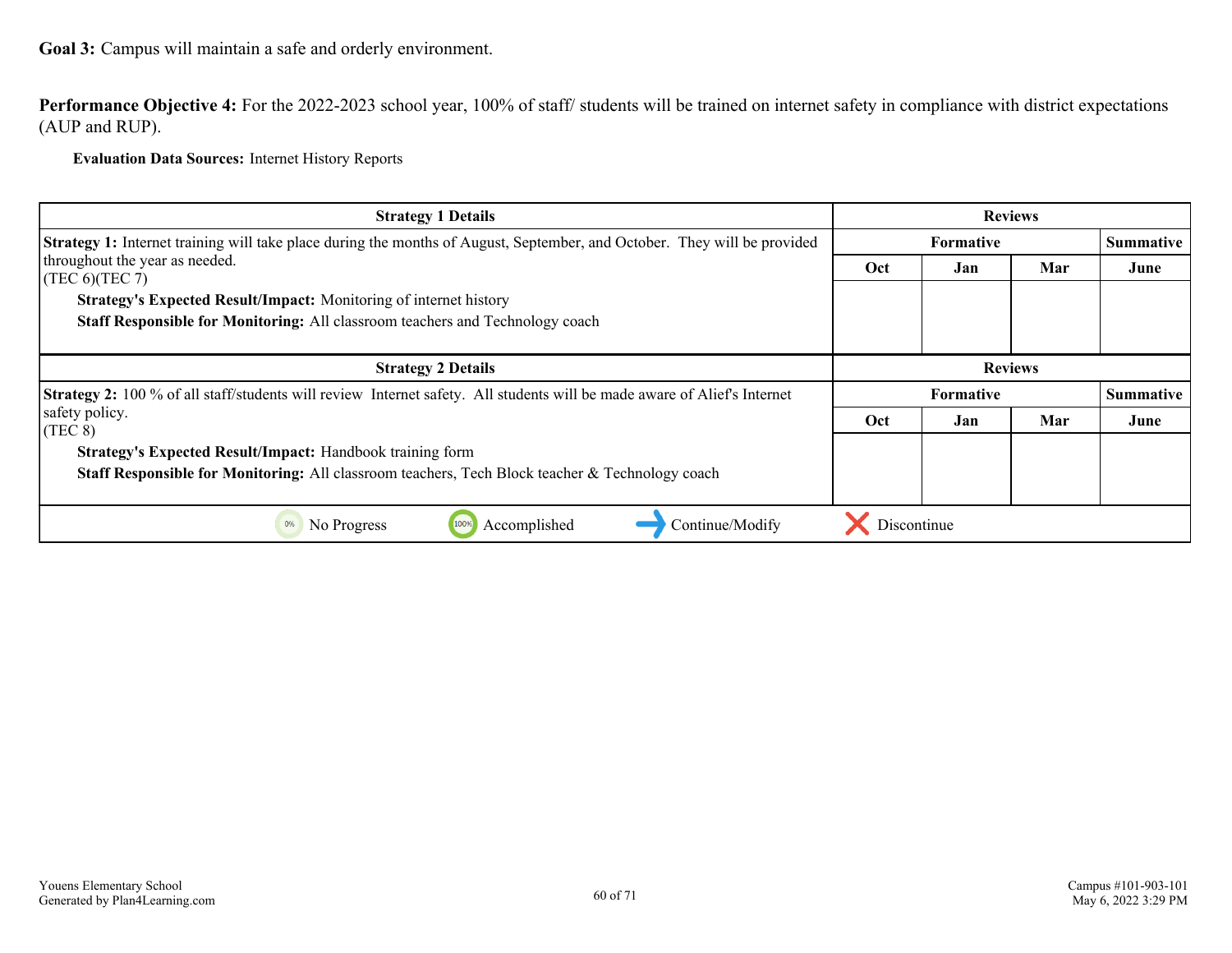**Goal 3:** Campus will maintain a safe and orderly environment.

**Performance Objective 5:** Within the 2022-2023 school year, 95% of Youens 4th and 5th grade students will travel to intermediate and middle school campuses to receive special presentations from the campus the student will be transitioning to (or participate virtually if presentations are virtual due to Covid guidelines).

**Evaluation Data Sources:** ESP Transition List and Enrollment Reports

| <b>Strategy 1 Details</b>                                                                                                                                                                                                                                                                                                         | <b>Reviews</b> |                  |     |      |
|-----------------------------------------------------------------------------------------------------------------------------------------------------------------------------------------------------------------------------------------------------------------------------------------------------------------------------------|----------------|------------------|-----|------|
| <b>Strategy 1:</b> The counselor will schedule campus visits and campus presentations for all 4th, 5th grade and life skill students                                                                                                                                                                                              |                | <b>Summative</b> |     |      |
| to encourage positive interactions, and ease of grade level transitions (Field trip to intermediate campus or intermediate<br>presentation on campus). Youens will plan a Pre-K/Kinder orientation night in the Spring to welcome the upcoming Pre-K                                                                              | Oct            | Jan              | Mar | June |
| and Kinder students for the following year. Parents will be able to tour the classrooms and learn about some activities their<br>children will be doing.<br>(FAME 2)<br><b>Strategy's Expected Result/Impact:</b> Group meetings, enrollment reports<br>Staff Responsible for Monitoring: Administrators, Counselor, and Teachers |                |                  |     |      |
| Continue/Modify<br>Accomplished<br>No Progress                                                                                                                                                                                                                                                                                    | Discontinue    |                  |     |      |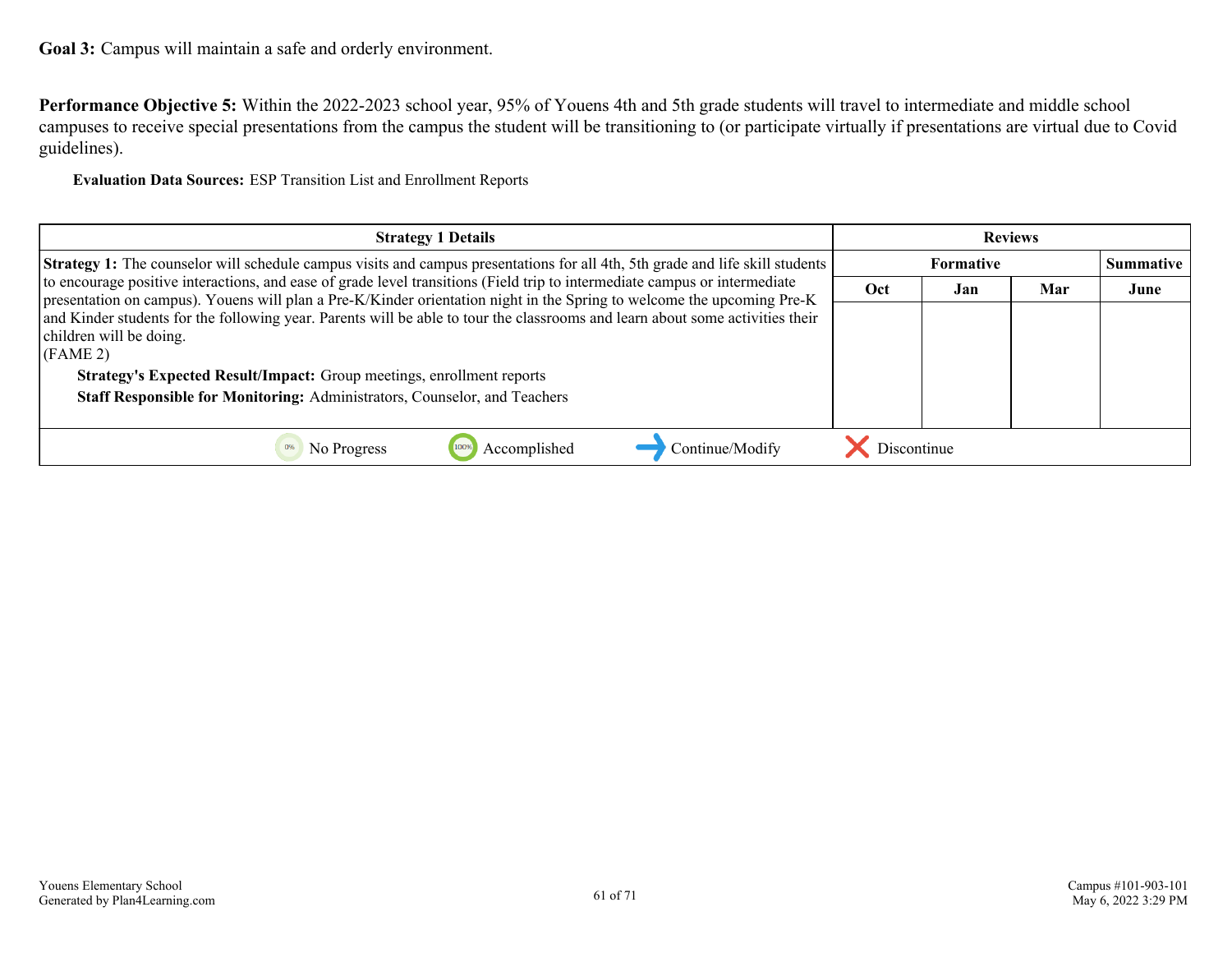<span id="page-61-0"></span>**Goal 4:** Campus will recruit, develop, and retain highly qualified and effective personnel.

**Performance Objective 1:** For the 2022-2023 school year, 100% of newly hired and current personnel will participate in monthly activities to promote professional growth, school collaboration, and staff morale.

**Evaluation Data Sources:** Youens Calendar, New teacher meeting sign in sheets, PLC and PD sign in sheets, mentor documentation, staff newsletters, staff morale activity documentation

| <b>Strategy 1 Details</b>                                                                                                                                                                                                                                                                                                    |                | <b>Reviews</b> |     |                  |
|------------------------------------------------------------------------------------------------------------------------------------------------------------------------------------------------------------------------------------------------------------------------------------------------------------------------------|----------------|----------------|-----|------------------|
| <b>Strategy 1:</b> Professional Growth: Staff members will be given the opportunity to grow professionally by actively                                                                                                                                                                                                       | Formative      |                |     | <b>Summative</b> |
| participating in: professional development sessions, book studies, staff meetings, curriculum meetings, mentoring programs,<br>video conferencing, webinars, model teaching, and conferences, as well as provide teachers/staff with reflective feedback<br>from informal and formal walk-throughs and T-TESS.<br>$ $ (PD 1) | Oct            | Jan            | Mar | June             |
| Strategy's Expected Result/Impact: Student performance and observation of teacher instructional delivery and<br>productivity. Staff development hours completed by staff, attendance/minutes from meetings,<br>attendance/minutes from meetings, and the % of staff members attending events                                 |                |                |     |                  |
| Staff Responsible for Monitoring: Instructional leadership team                                                                                                                                                                                                                                                              |                |                |     |                  |
| TEA Priorities: Recruit, support, retain teachers and principals - ESF Levers: Lever 1: Strong School<br>Leadership and Planning, Lever 2: Effective, Well-Supported Teachers                                                                                                                                                |                |                |     |                  |
| Funding Sources: Professional development-teachers - Title I - \$14,500                                                                                                                                                                                                                                                      |                |                |     |                  |
| <b>Strategy 2 Details</b>                                                                                                                                                                                                                                                                                                    | <b>Reviews</b> |                |     |                  |
| Strategy 2: School Collaboration: Grade level, vertical, and campus teams will collaborate through PLC, team planning,                                                                                                                                                                                                       | Formative      |                |     | <b>Summative</b> |
| staff meetings, committee meetings, and use of Schoology.<br>$(\text{PD } 2)$                                                                                                                                                                                                                                                | Oct            | Jan            | Mar | June             |
| Strategy's Expected Result/Impact: Student performance and observation of teacher instructional delivery and<br>productivity. Staff development hours completed by staff, attendance/minutes from meetings.                                                                                                                  |                |                |     |                  |
| <b>Staff Responsible for Monitoring: All Staff</b>                                                                                                                                                                                                                                                                           |                |                |     |                  |
| TEA Priorities: Recruit, support, retain teachers and principals - ESF Levers: Lever 1: Strong School<br>Leadership and Planning, Lever 2: Effective, Well-Supported Teachers                                                                                                                                                |                |                |     |                  |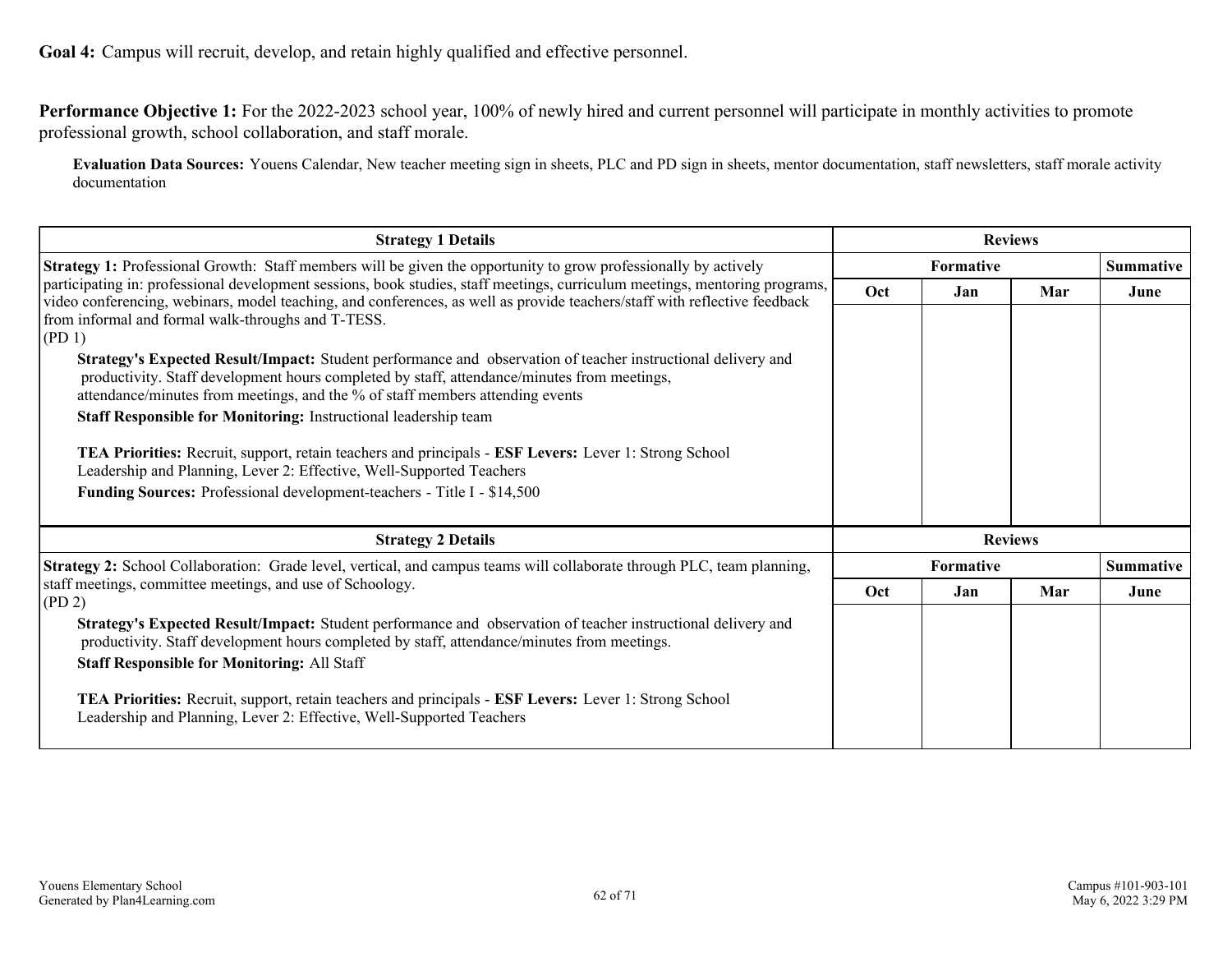| <b>Strategy 3 Details</b>                                                                                                                                                                                                                                     |             | <b>Reviews</b>   |     |      |
|---------------------------------------------------------------------------------------------------------------------------------------------------------------------------------------------------------------------------------------------------------------|-------------|------------------|-----|------|
| Strategy 3: Building Staff Morale: Staff will be informed and encouraged through weekly newsletter, email, Youens HUB,                                                                                                                                        |             | <b>Summative</b> |     |      |
| electronic master calendar, district and campus mentoring programs, team-building activities, positive notes and incentives,<br>staff treats, shout-outs, Gators of the week, Pot Lucks, Remind 101, Hospitality committee gifts/events, staff social events, | Oct         | Jan              | Mar | June |
| and special passes (jeans, parking, or leave early/come late).<br>(PASS 10)                                                                                                                                                                                   |             |                  |     |      |
| Strategy's Expected Result/Impact: Staff will participate in campus events, share shout-outs weekly, respond<br>to communications sent out, and provide positive feedback on staff survey in spring 2021                                                      |             |                  |     |      |
| Staff Responsible for Monitoring: Administrators and Instructional Leadership Team                                                                                                                                                                            |             |                  |     |      |
| <b>ESF Levers:</b> Lever 3: Positive School Culture                                                                                                                                                                                                           |             |                  |     |      |
| <b>Funding Sources:</b> School climate - Title I - \$1,000                                                                                                                                                                                                    |             |                  |     |      |
|                                                                                                                                                                                                                                                               |             |                  |     |      |
| Continue/Modify<br>Accomplished<br>No Progress                                                                                                                                                                                                                | Discontinue |                  |     |      |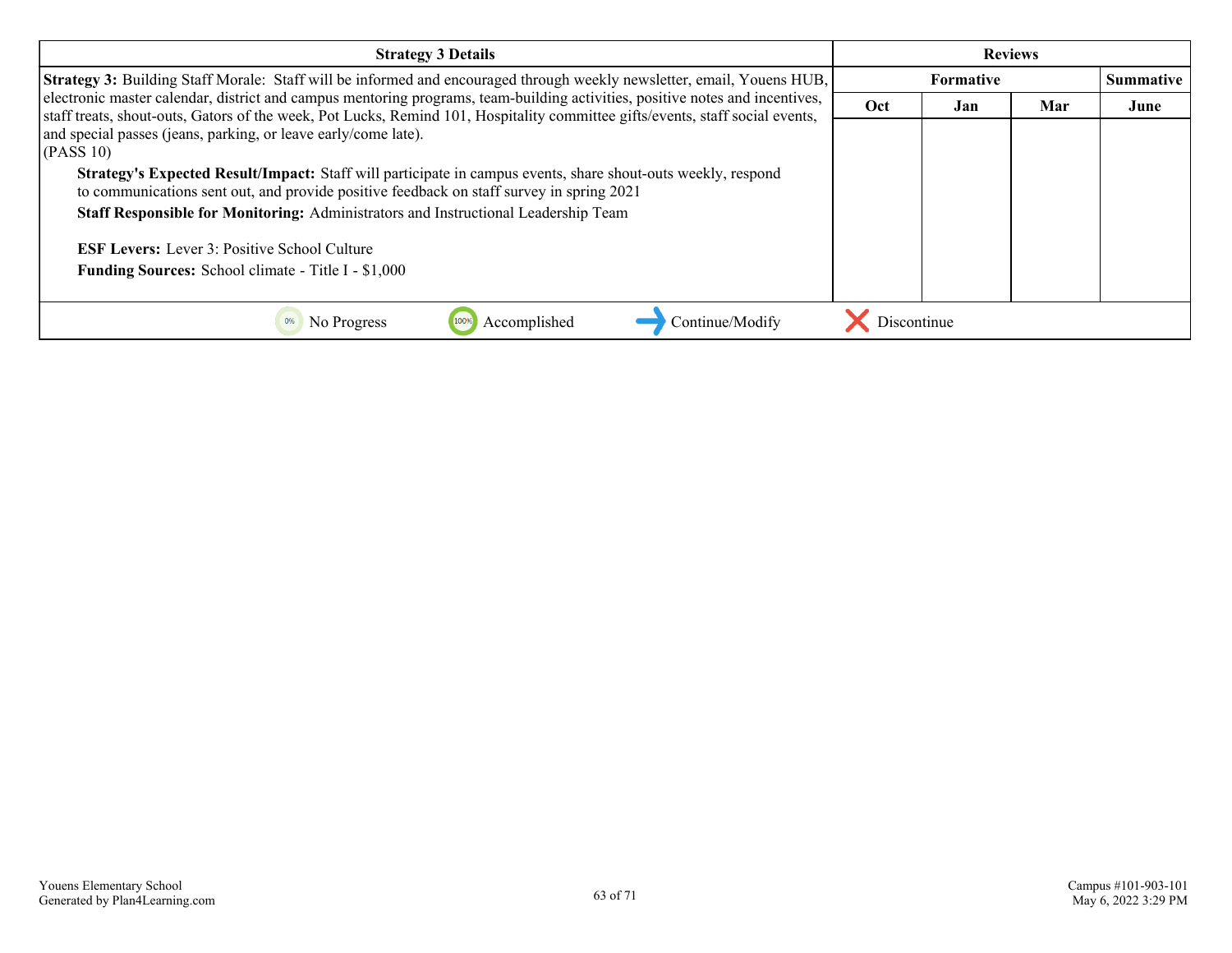**Goal 4:** Campus will recruit, develop, and retain highly qualified and effective personnel.

**Performance Objective 2:** During the 2022-2023 school year, Youens Elementary leadership team will participate in hiring of 100% of new teachers, verify qualifications, and provide training and support to aid in increasing instructional effectiveness and retention.

**Evaluation Data Sources:** Get Better Faster framework documents, training agendas, PLC sign-in sheets, new teacher meeting agendas and sign in sheets, mentor documentation, planning agendas related to GBF Framework or other training resources utilized

| <b>Strategy 1 Details</b>                                                                                                                                                                                                                                                                                              |            |                  | <b>Reviews</b> |                  |
|------------------------------------------------------------------------------------------------------------------------------------------------------------------------------------------------------------------------------------------------------------------------------------------------------------------------|------------|------------------|----------------|------------------|
| Strategy 1: Recruiting Personnel: Content specialists and administrators will have input in the hiring process to recruit                                                                                                                                                                                              |            | <b>Summative</b> |                |                  |
| personnel that best meets the school's needs.<br>(PASS 9)                                                                                                                                                                                                                                                              | <b>Oct</b> | Jan              | Mar            | June             |
| <b>Strategy's Expected Result/Impact:</b> 100% of new teachers will be hired through a committee made up of<br>administrators and content specialists as appropriate                                                                                                                                                   |            |                  |                |                  |
| Staff Responsible for Monitoring: Administrators, Instructional Leadership Team                                                                                                                                                                                                                                        |            |                  |                |                  |
| <b>TEA Priorities:</b> Recruit, support, retain teachers and principals - <b>ESF Levers:</b> Lever 2: Effective, Well-<br><b>Supported Teachers</b>                                                                                                                                                                    |            |                  |                |                  |
| <b>Funding Sources:</b> - State Comp Ed (SCE)                                                                                                                                                                                                                                                                          |            |                  |                |                  |
|                                                                                                                                                                                                                                                                                                                        |            |                  |                |                  |
| <b>Strategy 2 Details</b>                                                                                                                                                                                                                                                                                              |            |                  | <b>Reviews</b> |                  |
| Strategy 2: Retain Personnel: Provide leadership opportunities to all staff members. Provide opportunities for all staff                                                                                                                                                                                               |            | <b>Formative</b> |                | <b>Summative</b> |
| members to set personal and professional goals and offer support to reach them (T-TESS). Administrators will give specific<br>feedback to staff members about their strengths.<br>$ $ (PD 1)                                                                                                                           | Oct        | Jan              | Mar            | June             |
| Strategy's Expected Result/Impact: 100% of teachers will receive feedback on T-TESS goals and will<br>collaborate with administrators to develop appropriate goals for personal and professional growth; teachers who<br>are working on leadership will develop leadership skills through campus growth opportunities. |            |                  |                |                  |
| Staff Responsible for Monitoring: Administrators and Instructional Leadership Team                                                                                                                                                                                                                                     |            |                  |                |                  |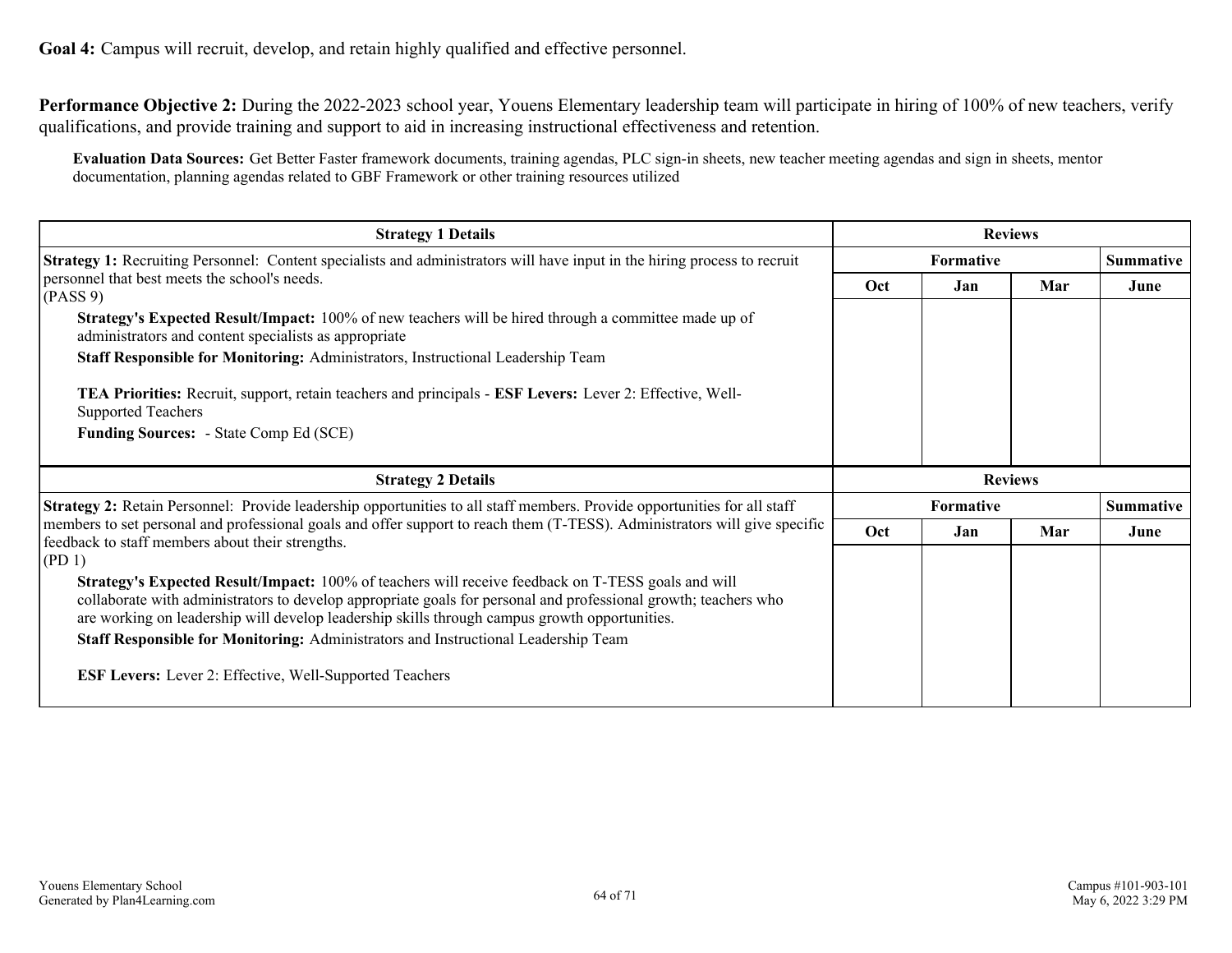| <b>Strategy 3 Details</b>                                                                                                       | <b>Reviews</b>   |     |     |           |
|---------------------------------------------------------------------------------------------------------------------------------|------------------|-----|-----|-----------|
| <b>Strategy 3:</b> All Staff will be highly qualified.                                                                          | <b>Formative</b> |     |     | Summative |
| Research: ESSA<br>$ $ (PD 1)                                                                                                    | Oct              | Jan | Mar | June      |
| Strategy's Expected Result/Impact: 100% of teachers will hold all certifications required to be considered<br>highly qualified. |                  |     |     |           |
| <b>Staff Responsible for Monitoring: Principal</b>                                                                              |                  |     |     |           |
| Continue/Modify<br>Accomplished<br>No Progress<br>0%<br>1009                                                                    | Discontinue      |     |     |           |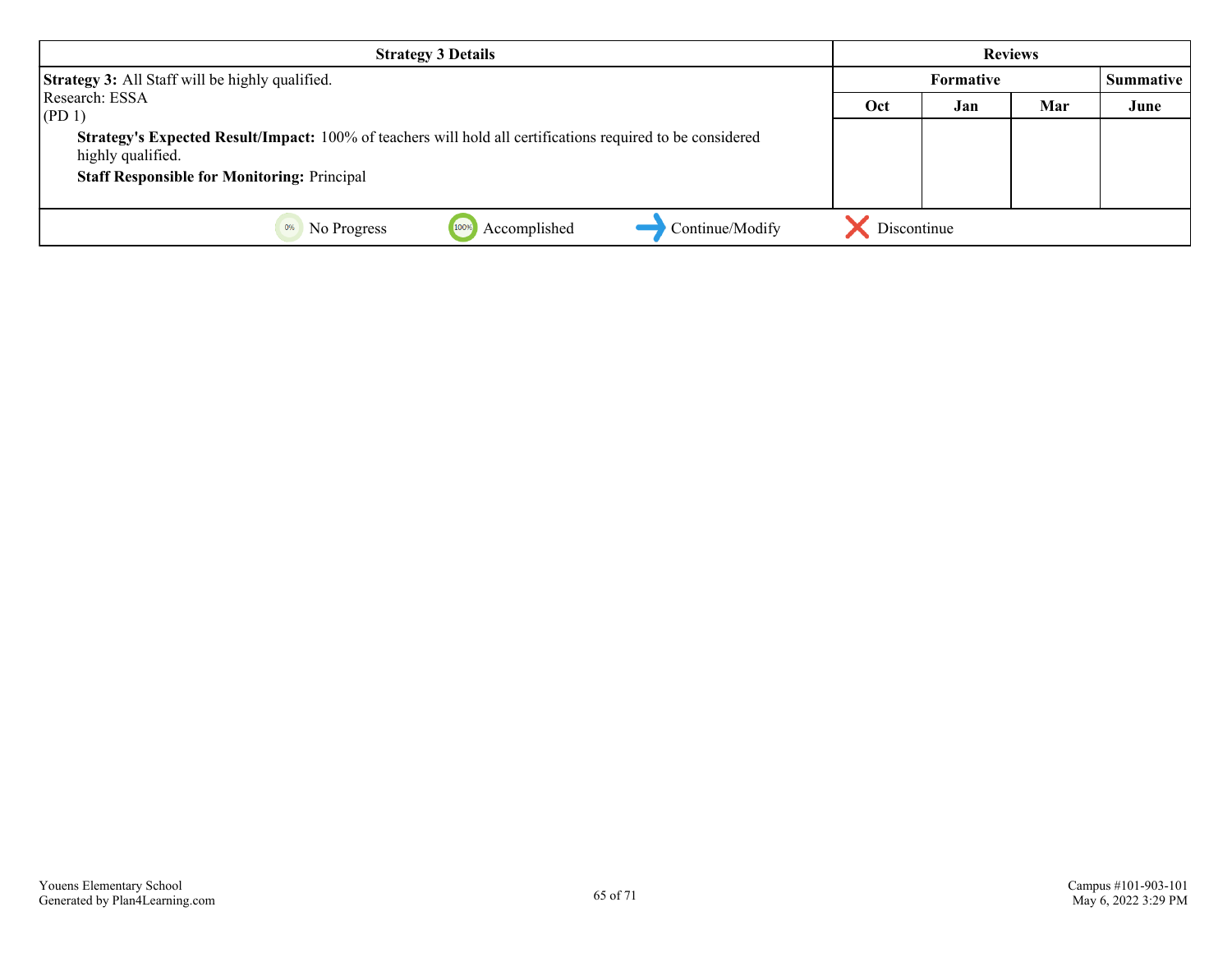<span id="page-65-0"></span>**Performance Objective 1:** For the 2022-2023 school year, Youens content specialists assist in Family Engagement Center 3 times to share ways that parents can support their child at home academically.

**Evaluation Data Sources:** Documentation of shared activity and number of family members attending.

| <b>Strategy 1 Details</b>                                                                                                                                                                                                                         | <b>Reviews</b>   |                  |     |                  |
|---------------------------------------------------------------------------------------------------------------------------------------------------------------------------------------------------------------------------------------------------|------------------|------------------|-----|------------------|
| Strategy 1: Hosting several family nights: Open House, Family Curriculum Nights, Math Moments and Counselors' Corner                                                                                                                              |                  | <b>Summative</b> |     |                  |
| in the Family Engagement Center, Talks with Dr. Brixey(principal), District and campus staff facilitating mini workshops<br>for family members in the Family Engagement Center, Digital Literacy, Math, Science, and Reading Nights, Kindergarten | Oct              | Jan              | Mar | June             |
| Round Up, After School Program Events, and Dual Language Nights. Family members have opportunities to join SDC,<br>FAME, Brighter Bites and Alief Parent Partner Leadership Co-Facilitator training.<br>(FAME 2)                                  |                  |                  |     |                  |
| Strategy's Expected Result/Impact: The number of family members attending.                                                                                                                                                                        |                  |                  |     |                  |
| Staff Responsible for Monitoring: Administrators, Content coaches, Grade Level Teachers, Family Liaison                                                                                                                                           |                  |                  |     |                  |
| Funding Sources: Elementary Specialist, Instructional Aide - State Comp Ed (SCE) - \$573,507                                                                                                                                                      |                  |                  |     |                  |
| <b>Strategy 2 Details</b>                                                                                                                                                                                                                         |                  | <b>Reviews</b>   |     |                  |
| Strategy 2: Youens will host activities that promote a strong sense of family and community. Such as: Talks with Dr.                                                                                                                              | <b>Formative</b> |                  |     | <b>Summative</b> |
| Brixey(principal), Curriculum Nights, Music Programs, Family Festivals, Collaboration with Rice University(Jumpstart for<br>3 year olds), Book Fairs, Parent ESL and family development in the Family Engagement Center. Collaboration with       | Oct              | Jan              | Mar | June             |
| community partners such as Hope Clinic. Also, campus and district guest speakers.<br>(FAME 2)                                                                                                                                                     |                  |                  |     |                  |
| Strategy's Expected Result/Impact: The number of family members attending.                                                                                                                                                                        |                  |                  |     |                  |
| Staff Responsible for Monitoring: Administrators, Content coaches, Grade Level Teachers, Family Liaison,<br><b>FAME</b> Committee                                                                                                                 |                  |                  |     |                  |
| <b>Funding Sources:</b> Elementary Specialist - State Comp Ed (SCE) - \$573,507                                                                                                                                                                   |                  |                  |     |                  |
| Continue/Modify<br>Accomplished<br>No Progress<br>100%                                                                                                                                                                                            | Discontinue      |                  |     |                  |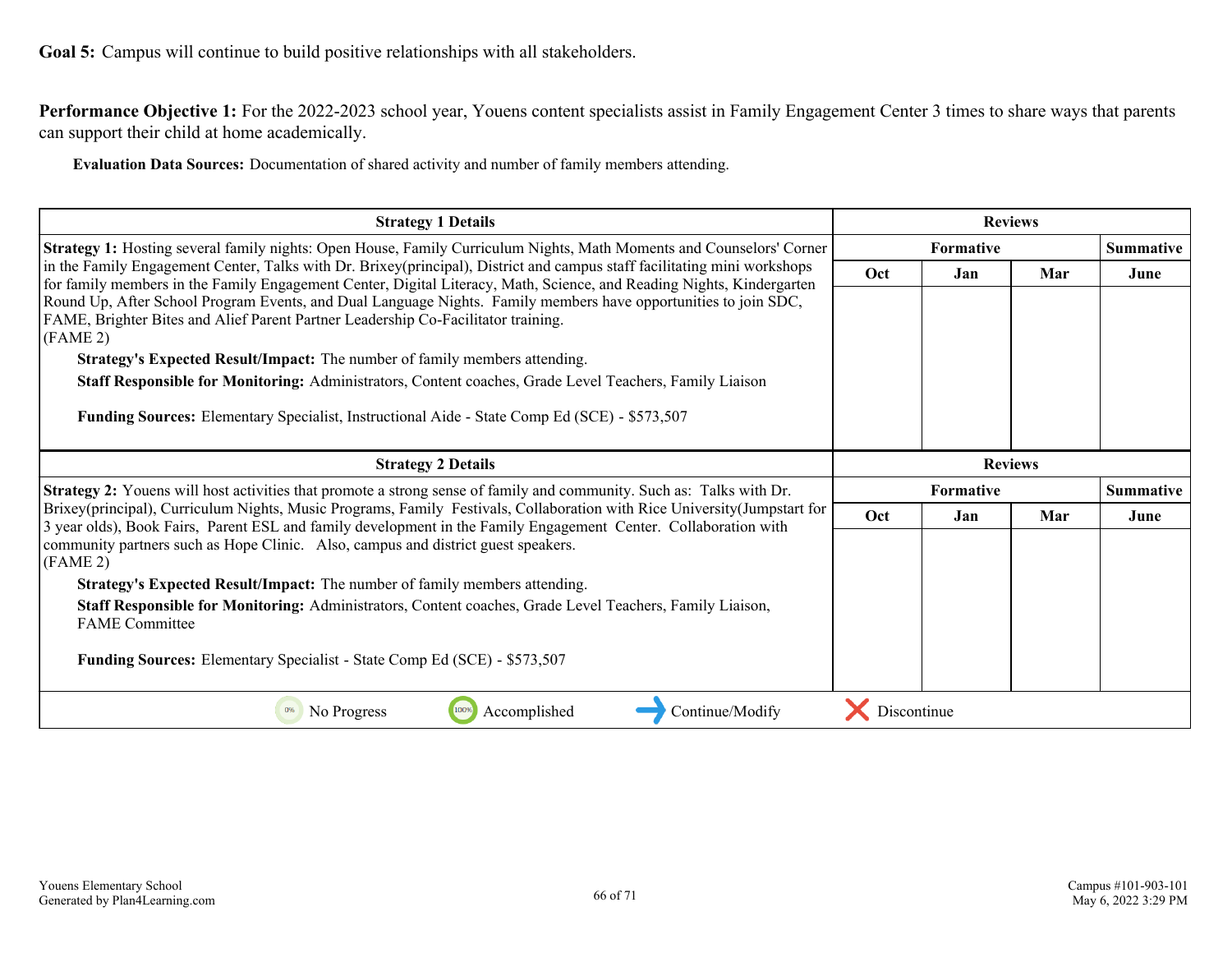**Goal 5:** Campus will continue to build positive relationships with all stakeholders.

**Performance Objective 2:** Collaboration and Communication: During the 2022-2023 school year, Youens will collaborate and communicate with Youens family members at least once a month through Family Engagement Center or via campus communications and/or events (in person or via zoom depending on Covid guidelines).

**Evaluation Data Sources:** The number of family members attending (attending zoom platform or face to face when able to return to campus)

| <b>Strategy 1 Details</b>                                                                                                                                                                                                                  | <b>Reviews</b> |           |                |                  |
|--------------------------------------------------------------------------------------------------------------------------------------------------------------------------------------------------------------------------------------------|----------------|-----------|----------------|------------------|
| <b>Strategy 1:</b> Youens will inform and collaborate with the community and business partners in a variety of ways. Such as:                                                                                                              | Formative      |           |                | <b>Summative</b> |
| Gator Family News (smore newsletter), Web Page, Parent-Teacher conferences, Family surveys and feedback, Shared<br>Decision Making Committee, distribution of flyers, Blackboard messages and call outs, flyers sent home, classroom based | Oct            | Jan       | Mar            | June             |
| communications through Schoology, Remind 101, Class Dojo, or other communication methods, and the school marquee.<br>(FAME 2)                                                                                                              |                |           |                |                  |
| Strategy's Expected Result/Impact: Documentation from our campus and district Family Engagement, VIPS<br>and community service reports.                                                                                                    |                |           |                |                  |
| Staff Responsible for Monitoring: Administrators, Content coaches, Grade Level Teachers, Family Liaison,<br><b>FAME</b> Committee                                                                                                          |                |           |                |                  |
| <b>Strategy 2 Details</b>                                                                                                                                                                                                                  | <b>Reviews</b> |           |                |                  |
| <b>Strategy 2:</b> Youens will provide family and community members opportunities to volunteer and increase their learning by                                                                                                              | Formative      |           |                | <b>Summative</b> |
| participating and volunteering in the Family Engagement Center and participating and volunteering around campus with<br>proper ID (as allowed under Covid guidelines).                                                                     | Oct            | Jan       | Mar            | June             |
| Strategy's Expected Result/Impact: Tracking of campus and community volunteers.                                                                                                                                                            |                |           |                |                  |
| Staff Responsible for Monitoring: Family Liaison, VIPS Coordinator, FAME committee members,<br>administration, counselors                                                                                                                  |                |           |                |                  |
| <b>Strategy 3 Details</b>                                                                                                                                                                                                                  |                |           | <b>Reviews</b> |                  |
| Strategy 3: Youens staff will provide opportunities for parents to engage in academic events or campus community events                                                                                                                    |                | Formative |                | <b>Summative</b> |
| at least once per month. These events will be structured to be in person or virtual depending on Covid guidelines.                                                                                                                         | <b>Oct</b>     | Jan       | Mar            | June             |
| Strategy's Expected Result/Impact: Tracking of parent participants.<br>Staff Responsible for Monitoring: Family liaison, FAME, administration, teachers, leadership team                                                                   |                |           |                |                  |
| 100%<br>Accomplished<br>Continue/Modify<br>0%<br>No Progress                                                                                                                                                                               | Discontinue    |           |                |                  |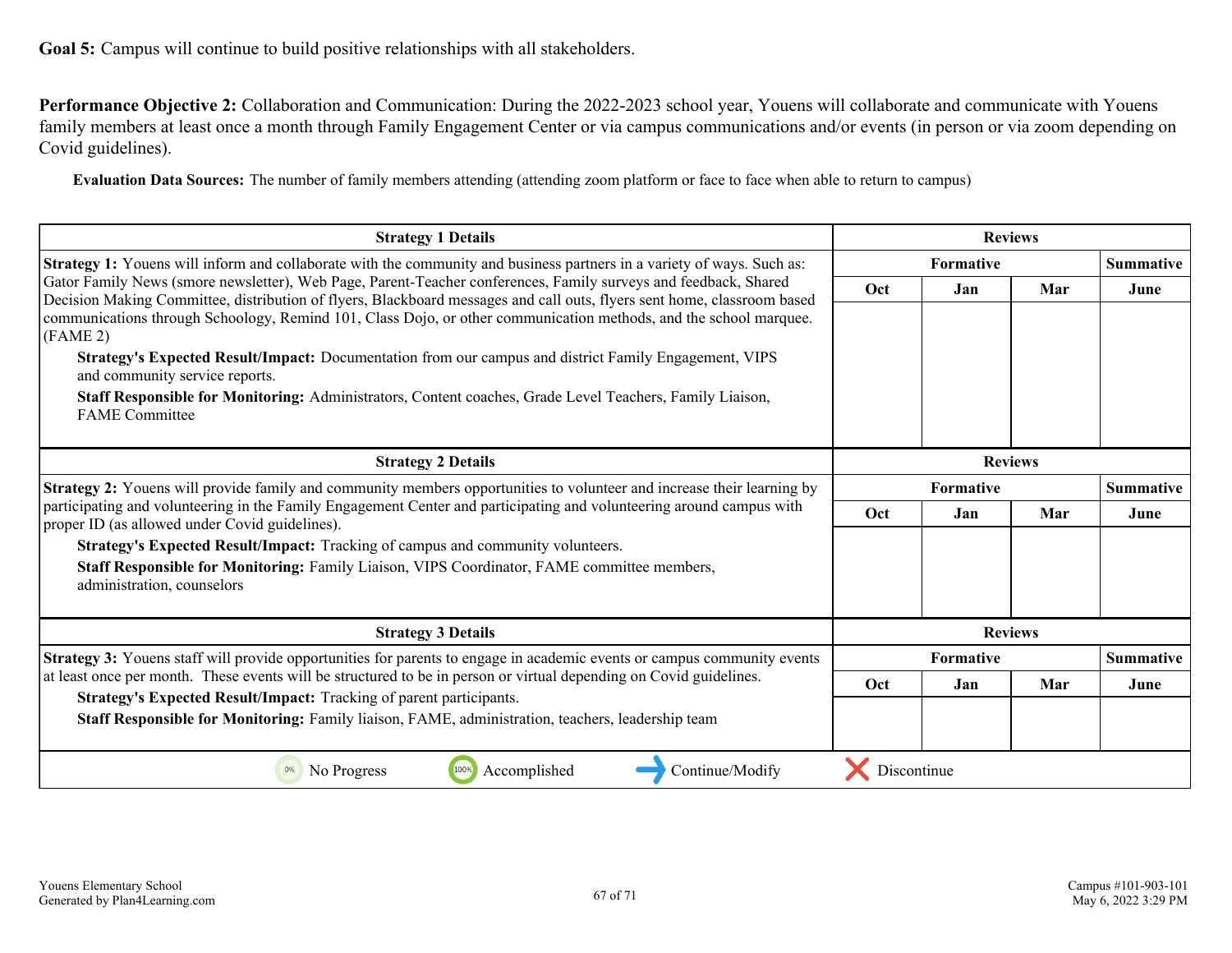**Goal 5:** Campus will continue to build positive relationships with all stakeholders.

**Performance Objective 3:** For the 2022-2023 school year, Youens will increase the number of students that are identified through CIS and counselors as needing assistance with services provided through these departments by 10% in comparison to the 2021-2022 school year, in order to meet the needs of all students.

**Evaluation Data Sources:** The number of family and staff referrals.

| <b>Strategy 1 Details</b>                                                                                                                       | <b>Reviews</b>   |                  |                |                  |
|-------------------------------------------------------------------------------------------------------------------------------------------------|------------------|------------------|----------------|------------------|
| <b>Strategy 1:</b> Youens will collaborate with student service organizations to help meet student needs. Organizations include                 |                  | <b>Summative</b> |                |                  |
| but are not limited to: PALS, AISD Uniform Pantry, Delpelchin, and Communities In School.<br>(FAME 2)                                           | <b>Oct</b>       | Jan              | Mar            | June             |
| Strategy's Expected Result/Impact: Students' needs met through campus, community, and student service<br>organizations.                         |                  |                  |                |                  |
| Staff Responsible for Monitoring: Administrators, Counselors, Grade Level Teachers, Family Liaison,<br>Communities in School case manager       |                  |                  |                |                  |
| <b>Strategy 2 Details</b>                                                                                                                       |                  |                  | <b>Reviews</b> |                  |
| <b>Strategy 2:</b> Youens staff will notify counselors if a child becomes homeless and needs assistance. Counselors and CIS                     | <b>Formative</b> |                  |                | <b>Summative</b> |
| personnel will create a plan of action to meet the needs of the student in order for child to remain at school and continue<br>their academics. | <b>Oct</b>       | Jan              | Mar            | June             |
| Strategy's Expected Result/Impact: Students' needs met at the campus level.                                                                     |                  |                  |                |                  |
| Staff Responsible for Monitoring: Teachers, registrar, CIS personnel, and counselors                                                            |                  |                  |                |                  |
| <b>TEA Priorities:</b> Build a foundation of reading and math                                                                                   |                  |                  |                |                  |
| Accomplished<br>Continue/Modify<br>0%<br>No Progress<br>100%                                                                                    | Discontinue      |                  |                |                  |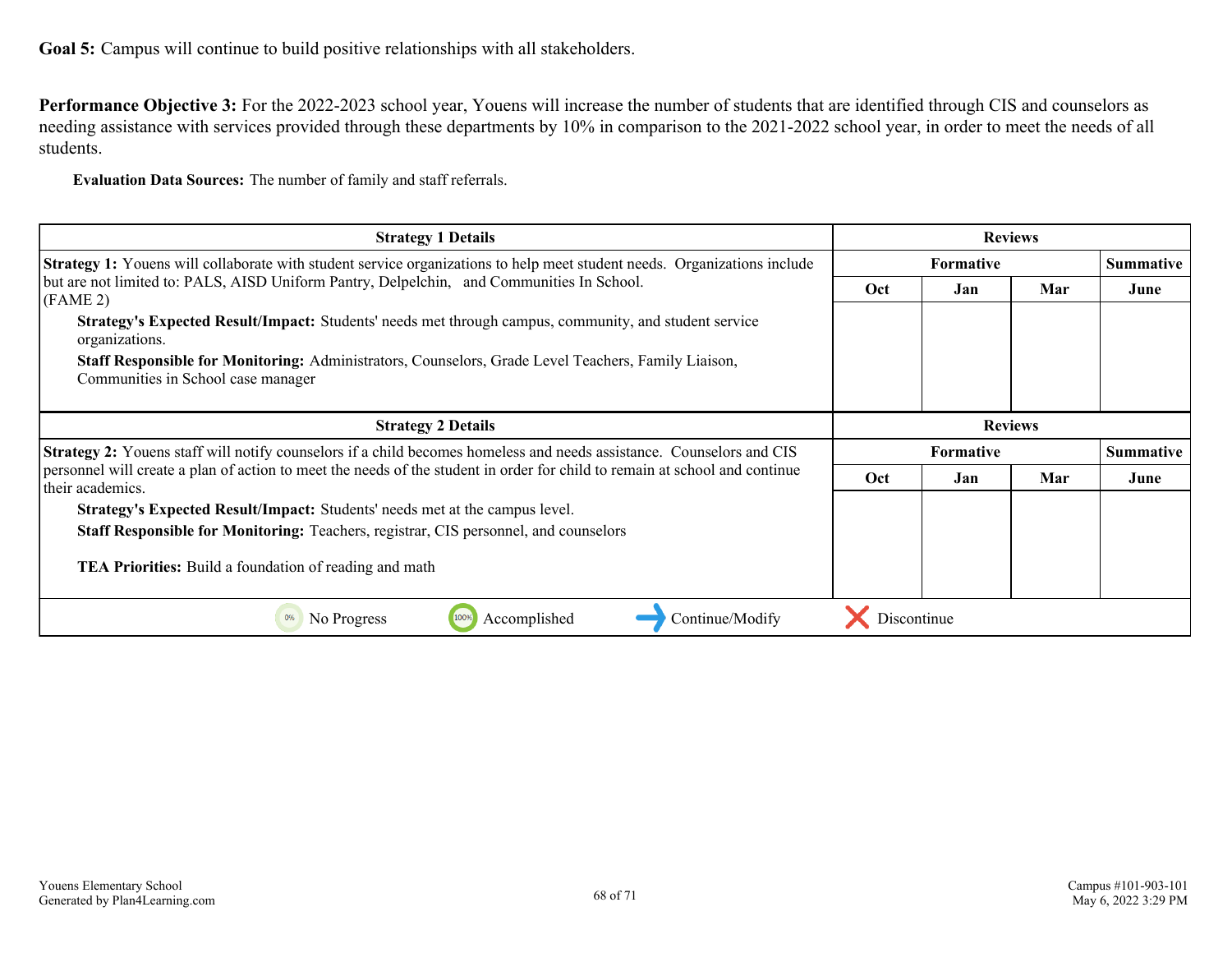# **Campus Funding Summary**

<span id="page-68-0"></span>

| <b>ESSER III</b> |                |                 |                                   |                     |                |  |  |
|------------------|----------------|-----------------|-----------------------------------|---------------------|----------------|--|--|
| Goal             | Objective      | <b>Strategy</b> | <b>Resources Needed</b>           | <b>Account Code</b> | <b>Amount</b>  |  |  |
| $\mathbf{1}$     | $\mathbf{1}$   | $\mathbf{1}$    |                                   |                     | \$118,324.00   |  |  |
| $\mathbf{1}$     | $\,1$          | $\mathfrak{Z}$  |                                   |                     | \$118,324.00   |  |  |
| $\mathbf{1}$     | $\mathbf{1}$   | $\mathfrak{S}$  |                                   |                     | \$118,324.00   |  |  |
| $\mathbf{1}$     | $\sqrt{2}$     | $\mathfrak{S}$  |                                   |                     | \$118,324.00   |  |  |
| $\mathbf{1}$     | $\sqrt{2}$     | $\sqrt{6}$      |                                   |                     | \$118,324.00   |  |  |
| $\mathbf{1}$     | $\mathfrak{Z}$ | $\mathbf{1}$    |                                   |                     | \$118,324.00   |  |  |
| $\mathbf{1}$     | $\mathfrak{Z}$ | $\mathfrak{S}$  |                                   |                     | \$118,324.00   |  |  |
| $\mathbf{1}$     | $\overline{4}$ | 5               |                                   |                     | \$118,324.00   |  |  |
| 1                | $\overline{4}$ | 6               |                                   |                     | \$118,324.00   |  |  |
| $\mathbf{1}$     | 5              | $\mathbf{1}$    |                                   |                     | \$118,324.00   |  |  |
| $\mathbf{1}$     | $\sqrt{6}$     | 5               |                                   |                     | \$118,324.00   |  |  |
| $\mathbf{1}$     | 6              | $\sqrt{6}$      |                                   |                     | \$118,324.00   |  |  |
| $\mathbf{1}$     | 12             | $\mathfrak{Z}$  |                                   |                     | \$118,324.00   |  |  |
| $\mathbf{1}$     | 13             | $\mathfrak{Z}$  |                                   |                     | \$118,324.00   |  |  |
| $\mathbf{1}$     | 14             | $\mathfrak{Z}$  |                                   |                     | \$118,324.00   |  |  |
| $\mathbf{1}$     | 15             | $\overline{3}$  |                                   |                     | \$118,324.00   |  |  |
| $\mathbf{1}$     | 16             | $\mathbf{1}$    |                                   |                     | \$118,324.00   |  |  |
| $\mathbf{1}$     | 17             | $\mathbf{1}$    |                                   |                     | \$118,324.00   |  |  |
| $\mathbf{1}$     | 18             | $\mathbf{1}$    |                                   |                     | \$118,324.00   |  |  |
| $\mathbf{1}$     | 19             | $\mathbf{1}$    |                                   |                     | \$118,324.00   |  |  |
|                  |                |                 |                                   | Sub-Total           | \$2,366,480.00 |  |  |
|                  | Title I        |                 |                                   |                     |                |  |  |
| Goal             | Objective      | <b>Strategy</b> | <b>Resources Needed</b>           | <b>Account Code</b> | Amount         |  |  |
| $\sqrt{2}$       | $\mathbf{1}$   | $\overline{4}$  | local                             |                     | \$2,249.00     |  |  |
| $\sqrt{2}$       | $\overline{2}$ | $\mathbf{1}$    | Technology equipment              |                     | \$32,000.00    |  |  |
| $\sqrt{2}$       | $\sqrt{2}$     | $\overline{2}$  | Technology software               |                     | \$6,000.00     |  |  |
| $\overline{4}$   | 1              | $\mathbf{1}$    | Professional development-teachers |                     | \$14,500.00    |  |  |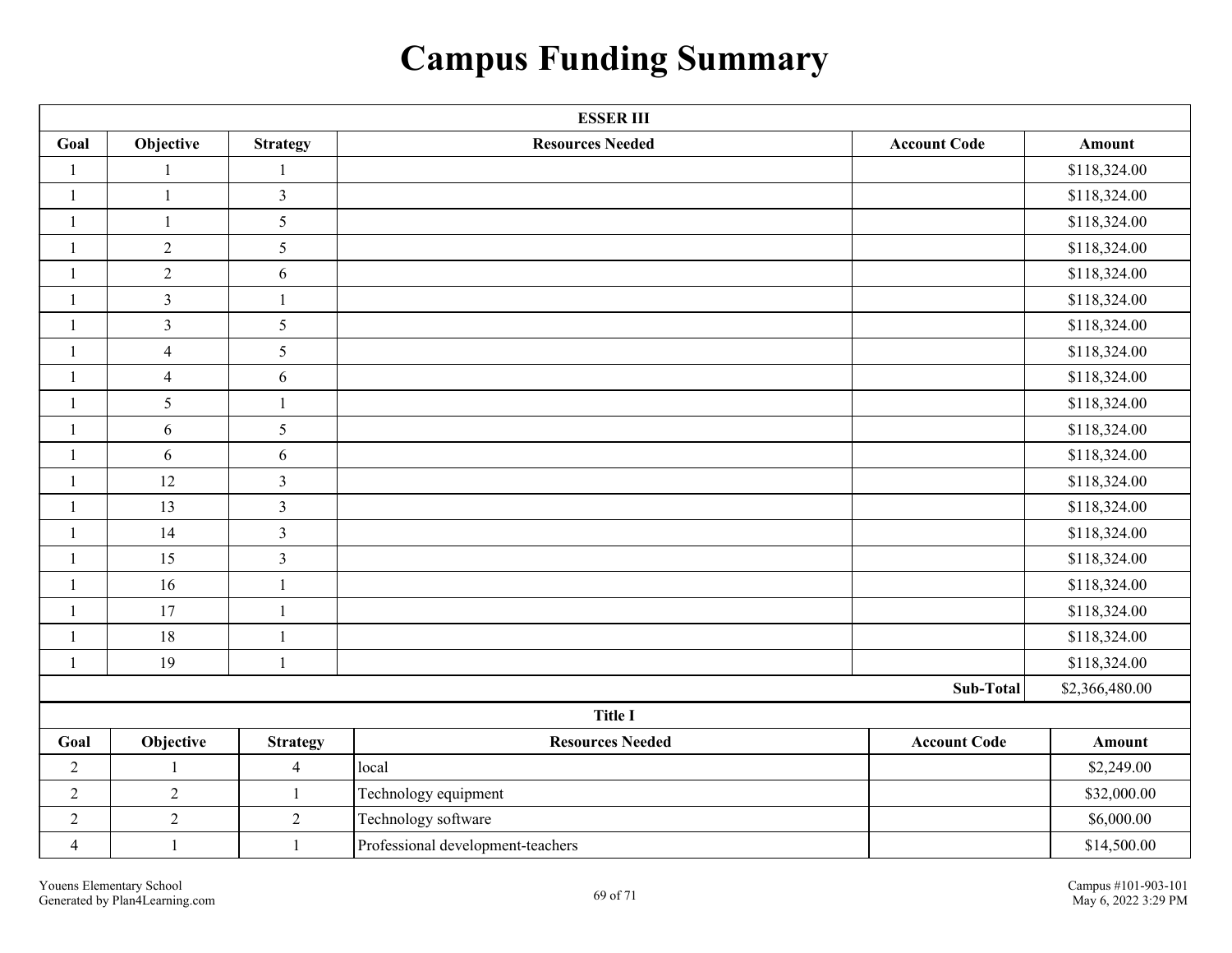| <b>Title I</b>             |                  |                 |                                                |                          |  |  |  |  |  |
|----------------------------|------------------|-----------------|------------------------------------------------|--------------------------|--|--|--|--|--|
| Goal                       | Objective        | <b>Strategy</b> | <b>Resources Needed</b><br><b>Account Code</b> | Amount                   |  |  |  |  |  |
| $\overline{4}$             | 1                | $\mathfrak{Z}$  | School climate                                 | \$1,000.00               |  |  |  |  |  |
|                            |                  |                 |                                                | Sub-Total<br>\$55,749.00 |  |  |  |  |  |
| <b>State Comp Ed (SCE)</b> |                  |                 |                                                |                          |  |  |  |  |  |
| Goal                       | Objective        | <b>Strategy</b> | <b>Resources Needed</b><br><b>Account Code</b> | Amount                   |  |  |  |  |  |
| $\mathbf{1}$               | $\mathbf{1}$     | $\mathbf{1}$    |                                                | \$0.00                   |  |  |  |  |  |
| $\mathbf{1}$               | $\mathbf{1}$     | $\overline{2}$  |                                                | \$0.00                   |  |  |  |  |  |
| $\mathbf{1}$               | $\mathbf{1}$     | $\mathfrak{Z}$  |                                                | \$0.00                   |  |  |  |  |  |
| $\mathbf{1}$               | $\mathbf{1}$     | $\overline{4}$  |                                                | \$0.00                   |  |  |  |  |  |
| -1                         | $\mathbf{1}$     | $\mathfrak{S}$  |                                                | \$0.00                   |  |  |  |  |  |
| $\mathbf{1}$               | $\overline{2}$   | $\mathbf{1}$    |                                                | \$0.00                   |  |  |  |  |  |
| $\mathbf{1}$               | $\sqrt{2}$       | $\overline{2}$  |                                                | \$0.00                   |  |  |  |  |  |
| $\mathbf{1}$               | $\sqrt{2}$       | $\mathfrak{S}$  |                                                | \$0.00                   |  |  |  |  |  |
| $\mathbf{1}$               | $\sqrt{2}$       | $\sqrt{6}$      |                                                | \$0.00                   |  |  |  |  |  |
| $\mathbf{1}$               | $\mathfrak{Z}$   | $\mathbf{1}$    |                                                | \$0.00                   |  |  |  |  |  |
| $\mathbf{1}$               | $\mathfrak{Z}$   | $\sqrt{2}$      |                                                | \$0.00                   |  |  |  |  |  |
| $\mathbf{1}$               | $\mathfrak{Z}$   | $\overline{4}$  |                                                | \$0.00                   |  |  |  |  |  |
| $\mathbf{1}$               | $\mathfrak{Z}$   | 5               |                                                | \$0.00                   |  |  |  |  |  |
| $\mathbf{1}$               | $\overline{4}$   | $\mathbf{1}$    |                                                | \$0.00                   |  |  |  |  |  |
| -1                         | $\overline{4}$   | $\overline{2}$  |                                                | \$0.00                   |  |  |  |  |  |
| $\mathbf{1}$               | $\overline{4}$   | 5               |                                                | \$0.00                   |  |  |  |  |  |
| $\mathbf{1}$               | $\overline{4}$   | $\sqrt{6}$      |                                                | \$0.00                   |  |  |  |  |  |
| $\mathbf{1}$               | $\sqrt{5}$       | $\mathbf{1}$    |                                                | \$0.00                   |  |  |  |  |  |
| $\mathbf{1}$               | $\mathfrak{S}$   | $\overline{2}$  |                                                | \$0.00                   |  |  |  |  |  |
| $\mathbf{1}$               | $\sqrt{5}$       | $\overline{4}$  |                                                | \$0.00                   |  |  |  |  |  |
| -1                         | $\mathfrak s$    | 5               |                                                | \$0.00                   |  |  |  |  |  |
| $\mathbf{1}$               | $\sqrt{6}$       | $\mathbf{1}$    |                                                | \$0.00                   |  |  |  |  |  |
| $\mathbf{1}$               | 6                | $\overline{2}$  |                                                | \$0.00                   |  |  |  |  |  |
| $\mathbf{1}$               | $6\,$            | 5               |                                                | \$0.00                   |  |  |  |  |  |
| $\mathbf{1}$               | 6                | $6\,$           |                                                | \$0.00                   |  |  |  |  |  |
| $\mathbf{1}$               | $\boldsymbol{7}$ | $\mathbf{1}$    |                                                | \$0.00                   |  |  |  |  |  |